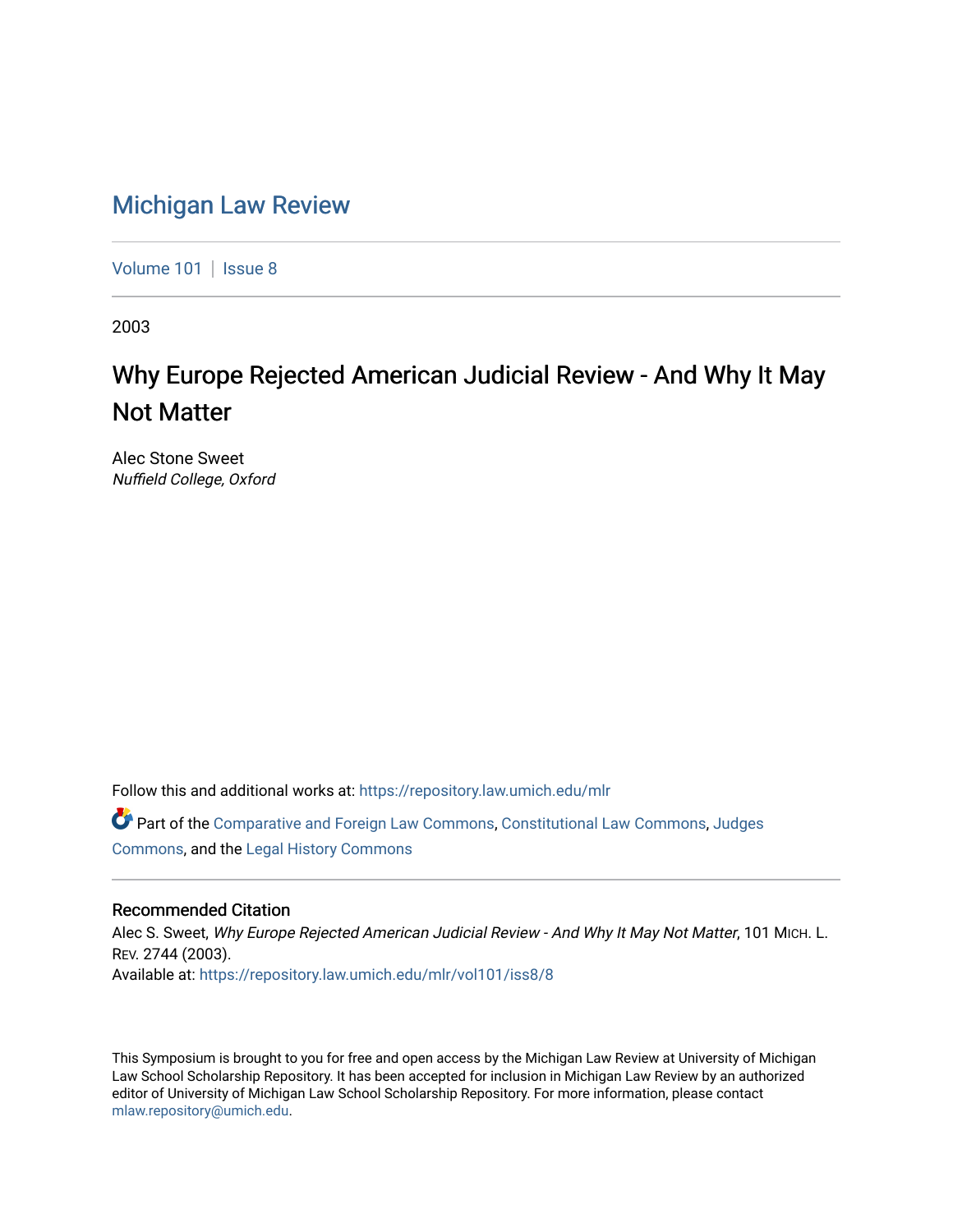# WHY EUROPE REJECTED AMERICAN JUDICIAL REVIEW

# AND WHY IT MAY NOT MATTER

## Alec Stone Sweet\*

In 1803, when Marbury v. Madison<sup>1</sup> was rendered, the French were busy completing the destruction of independent judicial authority. That process began in 1789, the year the U.S. Constitution entered into force. The French law of August 16-24, 1790, which remains in application today, prohibited judicial review of legislative and administrative acts, as did the country's first written constitution, completed in 1791.<sup>2</sup> By 1804, a new legal system had emerged. It was constructed on the principle  $-$  a corollary of legislative sovereignty  $$ that courts must not participate in the lawmaking function. The judge was instead imagined as a virtual "slave of the legislature" or, more precisely, a slave of the code system of law.3 The codes are statutes that, in their idealized form, purport to regulate society both permanently and comprehensively, thereby reducing judicial discretion to nil. Through mimesis and war, the code system and the prohibition of judicial review spread across Europe. Although the nineteenth century saw near continuous regime change, and old states disappeared or were absorbed into new ones, a relatively stable constitutional orthodoxy nonetheless prevailed. In this orthodoxy, constitutions could be revised at the discretion of the lawmaker; separation of powers doctrines subjugated judicial to legislative authority; and constraints on the lawmaker's authority, such as rights, either did not exist or could not be enforced by courts.

In 1903, the leading Public Law scholars in France were busy mounting what would become a noisy campaign to import judicial review. The movement would span three republics and as many

<sup>\*</sup> Official Fellow, Chair of Comparative Government, Nuffield College, Oxford. Senior Fellow, Schell Center for International Human Rights, Yale Law School.

<sup>1. 5</sup> U.S. (1 Cranch) 137 (1803).

<sup>2. &</sup>quot;Courts cannot interfere with the exercise of legislative powers, suspend the application of the laws, nor can they infringe on administrative functions, or take cognizance of administrative acts of any kind." CONST. tit. III, ch. V, art. 3 (1791). Translations of French materials are my own. 3. As Marshall was writing Marbury, French lawmakers were putting the final touches on the Napoleonic Code. For an introduction and overview of the civil law system, see JOHN MERRYMAN, THE CIVIL LAW TRADITION (1985).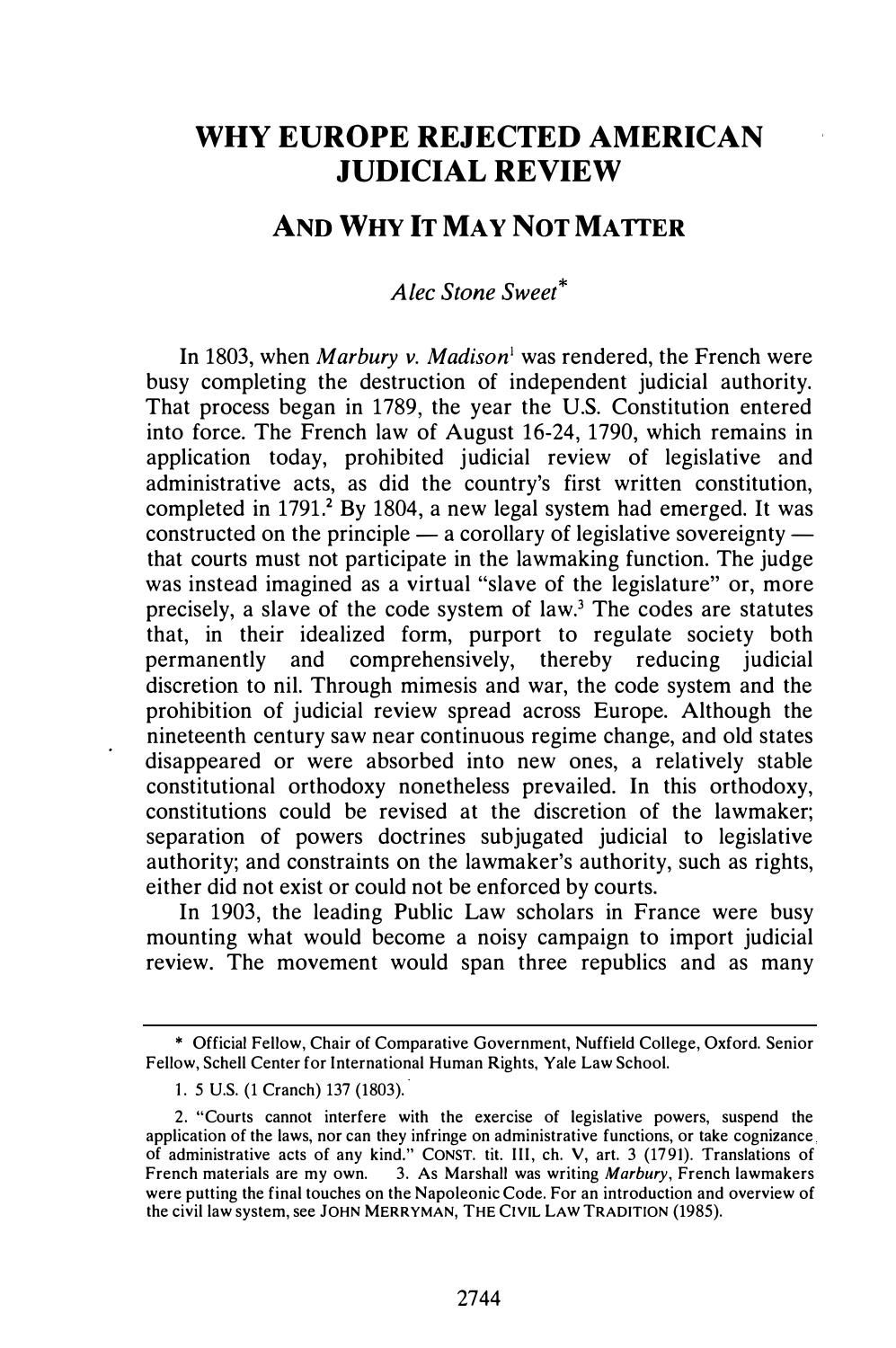generations of scholars. In the end, it failed. The major political parties, invoking the specter of an American-style "Government of Judges," consistently blocked proposals to authorize judicial review. They did so in the name of democracy, that is, to secure the *General* Will: the sovereignty of the People as expressed through Parliament.<sup>4</sup>

In 2003, after a polite nod to Westminster, parliamentary sovereignty can be pronounced dead. It was killed off during the second half of the twentieth century in successive waves of constitution-making that followed a world war, the overthrow of military dictatorship in Southern Europe, and the collapse of Communist regimes in Central and Eastern Europe. All European constitutions written after World War II establish enforceable, substantive constraints on government, including constraints on legislative and executive authority, in the form of human rights, the scope and content of which go far beyond the American Bill of Rights. With very few exceptions, all such constitutions provide for "constitutional review" by a "constitutional court." Unlike an American-style supreme court, the European constitutional court is a specialized jurisdiction, detached from the judiciary. Its purpose is to ensure the normative superiority of the constitutional law. Such bodies have been established in Austria (reestablished in 1945), Italy (1948), Germany (1949), France (1958), Portugal (1976), Spain (1978), and Belgium (1985). After 1989, the institution spread to the post-Communist democracies of the Baltics, the Czech Republic, Hungary, Poland, Rumania, Russia, Slovakia, Slovenia, and in still other states of the former USSR and Yugoslavia.5

In this Article, I explore the question of why constitutional review, but not American *judicial* review, spread across Europe.<sup>6</sup> I will also

6. For the purposes of this paper, "constitutional review" refers to the authority of any governmental institution to declare statutes (and all other acts of government) unconstitutional. "Judicial review" comprises but one mode of constitutional review: that which is exercised by the judiciary in the course of processing litigation.

<sup>4.</sup> As discussed below, Jean Jacques Rousseau's theory of the General Will (la Volonte Générale) has been a core component of post-1789 French democratic and constitutional theory. See JEAN JACQUES ROUSSEAU, ON THE SOCIAL CONTRACT (Judith R. Masters trans., Roger D. Masters ed., St. Martin's Press 1978) (1762). Article 1 of the 1789 Declaration of the Rights of Man states: "Statute [la Joi] is the expression of the General Will."

<sup>5.</sup> For Western Europe, see ALLAN R. BREWER-CARIAS, JUDICIAL REVIEW IN COMPARATIVE LAW (1989), and ALEC STONE SWEET, GOVERNING WITH JUDGES (2000). For Central and Eastern Europe, see HERMAN SCHWARTZ, THE STRUGGLE FOR CONSTITUTIONAL JUSTICE IN POST-COMMUNIST EUROPE (2000), and CONSTITUTIONAL JUSTICE, EAST AND WEST: DEMOCRATIC LEGITIMACY AND CONSTITUTIONAL COURTS IN POST-COMMUNIST EUROPE IN A COMPARATIVE PERSPECTIVE (Wojciech Sadurski ed., 2002). The activities of Central and East European constitutional courts are regularly surveyed in the East European Constitutional Review, published by the New York University Law School. In the inter-war years, Austria, Germany, Spain, and some of the states of Central Europe had possessed some type of constitutional court, of varying effectiveness.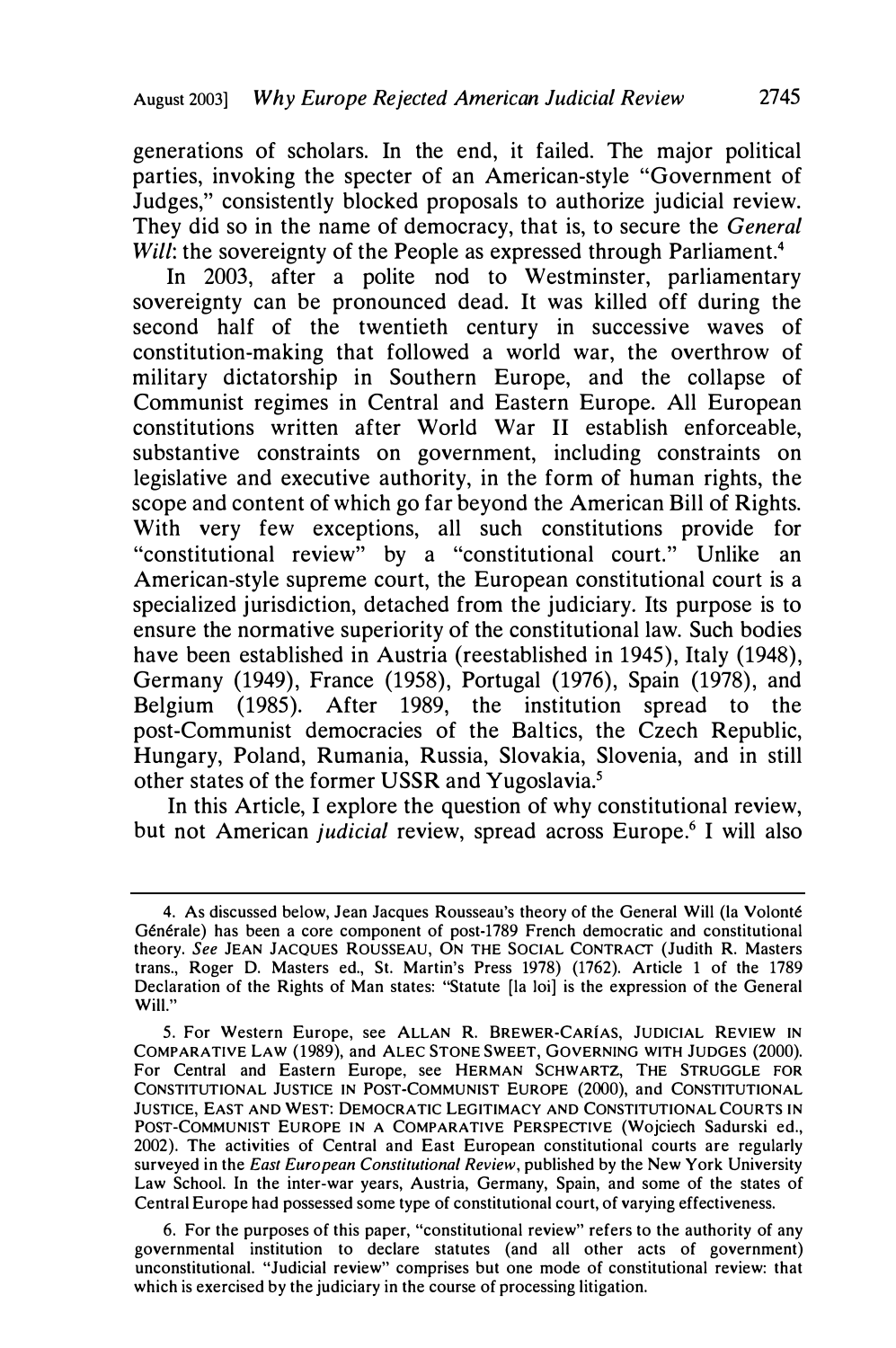argue that, despite obvious organic differences between the American and European systems of review, there is an increasing convergence in how review actually operates. I proceed as follows. In Part I, I examine the debate on establishing judicial review in Europe, focusing on the French. In Parts II and III, I contrast the European and the American models of review, and briefly discuss why the Kelsenian constitutional court diffused across Europe. In Part IV, I argue that despite important formal, institutional distinctions, there is increasing convergence in how the two systems of review actually operate.

#### I. PROHIBITION AND ITS DISCONTENTS

One enduring legacy of the French Revolution is the prohibition of judicial review.<sup>7</sup> The purpose of the prohibition is to seal off the "political function" (lawmaking) from the "judicial function" (dispute resolution), thereby securing the supremacy of statute within the legal order.

From the first moments of the Revolution, the Rousseauian identification of legislation with the General Will and legislators with popular sovereignty was constitutionally enshrined,<sup>8</sup> producing a separation of powers doctrine that rigidly circumscribed judicial authority. During this period, parliamentarians thought the judiciary a corrupt and reactionary enemy of social reform and decried the "confusion of powers" entailed by judicial review (i.e., judicial and lawmaking functions are alleged to be indistinguishable). Not surprisingly, the *Parlements*, judicial institutions that exercised a form of review over royal acts under the Ancien Regime, were an early casualty; for all practical purposes, they were abolished by the Assembly in a decree of 1789.<sup>9</sup> Following Rousseau, statutes were to be the only legitimate source of law, and the codes were to be written in the most simple and nontechnical language possible. In this way, politics would be made transparent, the legitimacy of the new social compact assured, and the multitude of intermediate institutions and social practices separating the People from the State, and obscuring that fundamental relationship, could be cleared away. The legislature

<sup>7.</sup> In France, the prohibition was formalized as a punishable offense in the penal code. Article 127 of the code states that "judges shall be guilty of an abuse of their authority and punished with loss of their civil rights" for interfering with the legislature or administration "by issuing regulations containing legislative provisions, by suspending application of one or several laws, or by deliberating on whether or not a law will be published or applied." Dating from the Napoleonic era, the provision has never been abrogated.

<sup>8.</sup> Article 6 of the 1789 Declaration of the Rights of Man states: "Legislation is the expression of the general will  $[lawolonté générale]$ ."

<sup>9.</sup> See A. ESMEIN, COURS ELEMENTAIRE D'HISTOIRE DU DROIT FRANCAIS 518-40 (1903); M. PETIET, DU POUVOIR LEGISLATIF EN FRANCE 222 (1891); J.H. SHENNAN, THE PARLEMENT OF PARIS (1968).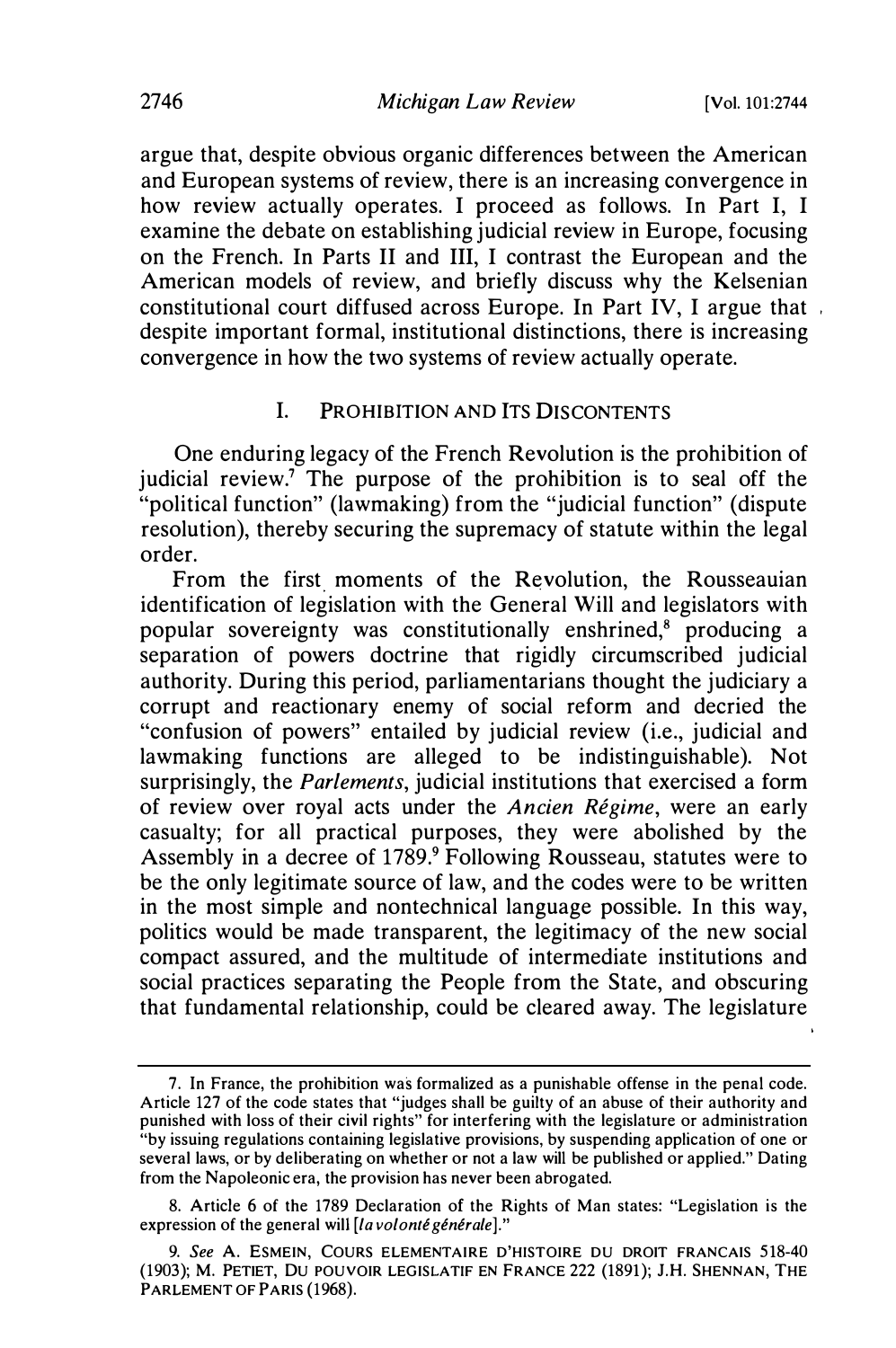considered legal science to be one of the more mystifying of these institutions, and it was hoped and expected that lawyers, and their penchant for doctrinal commentaries and formalist discourse, would gradually obsolesce and disappear.<sup>10</sup> Judges could then proceed in a straightforward manner, as civil servants applying the codes. $11$ 

To make a convoluted story too simple, the new separation of powers doctrines favored the development of specialized jurisdictions detached from the judiciary. France's two supreme courts began just this way. The Constitution of 1795 established the Tribunal de cassation to protect lawmakers from judicial usurpation, conferring on it the power to void judgments "that contain any manifest contradiction with statutes." Although originally part of the legislature, Cassation gradually evolved into a supreme appellate jurisdiction and was later explicitly attached to the judiciary. Civil judges were also enjoined from reviewing the legality of administrative acts, although a system of review gradually developed within the administration itself, without express constitutional authorization. Today, the administrative courts operate as an autonomous "judicial" system under the supervision of a specialized section of the *Conseil* d'etat.

Constitutional review mechanisms were periodically proposed, and some were in fact established. In 1793, the Abbé Sieyès failed to force a vote in the Chambre des députées on his scheme to create a Grand jury ("to protect citizens against the oppression of the legislative body and the executive")<sup>12</sup>; but he later succeeded in vesting abstract review powers in what became the Senate of Napoléon's First Empire. Bonaparte's Senate never annulled a legislative or executive act, but the Emperor did use it to overturn judicial decisions he did not like, as

Only the legislature has the authority to interpret the law .... Without this principle, judges would embark on a vast, unobstructed course of interpreting statutes according to their imaginations ... and even their passions. Judicial institutions would thus be entirely deformed. Judges would be able to substitute their will for that of the statute ... and establish themselves as legislators.

Quoted in J. BOURDON, LA REFORME JUDICIARE DE L'AN VIII 432-33 (1942).

12. The proposal was rejected after a vote on the following motion to dismiss:

considering that a court of this type already exists  $-$  it's called public opinion  $-$  and that a new such court would be disastrous for the freedom of opinion of the legislative body ... and considering that the People are always here, that they examine the conduct of their representatives and possess the power to punish them for their abuses; I insist that this amendment be rejected.

Débats, Archives parlementaires, June 16, 1793, at 576-77.

<sup>10,</sup> DONALD R. KELLEY, HISTORIANS AND THE LAW IN POST-REVOLUTIONARY FRANCE 44 (1984).

<sup>11.</sup> Although reformers recognized that problems of application might arise for judges, they worked to assure that only legislators could provide stable solutions. In 1799, one such parliamentarian put it this way: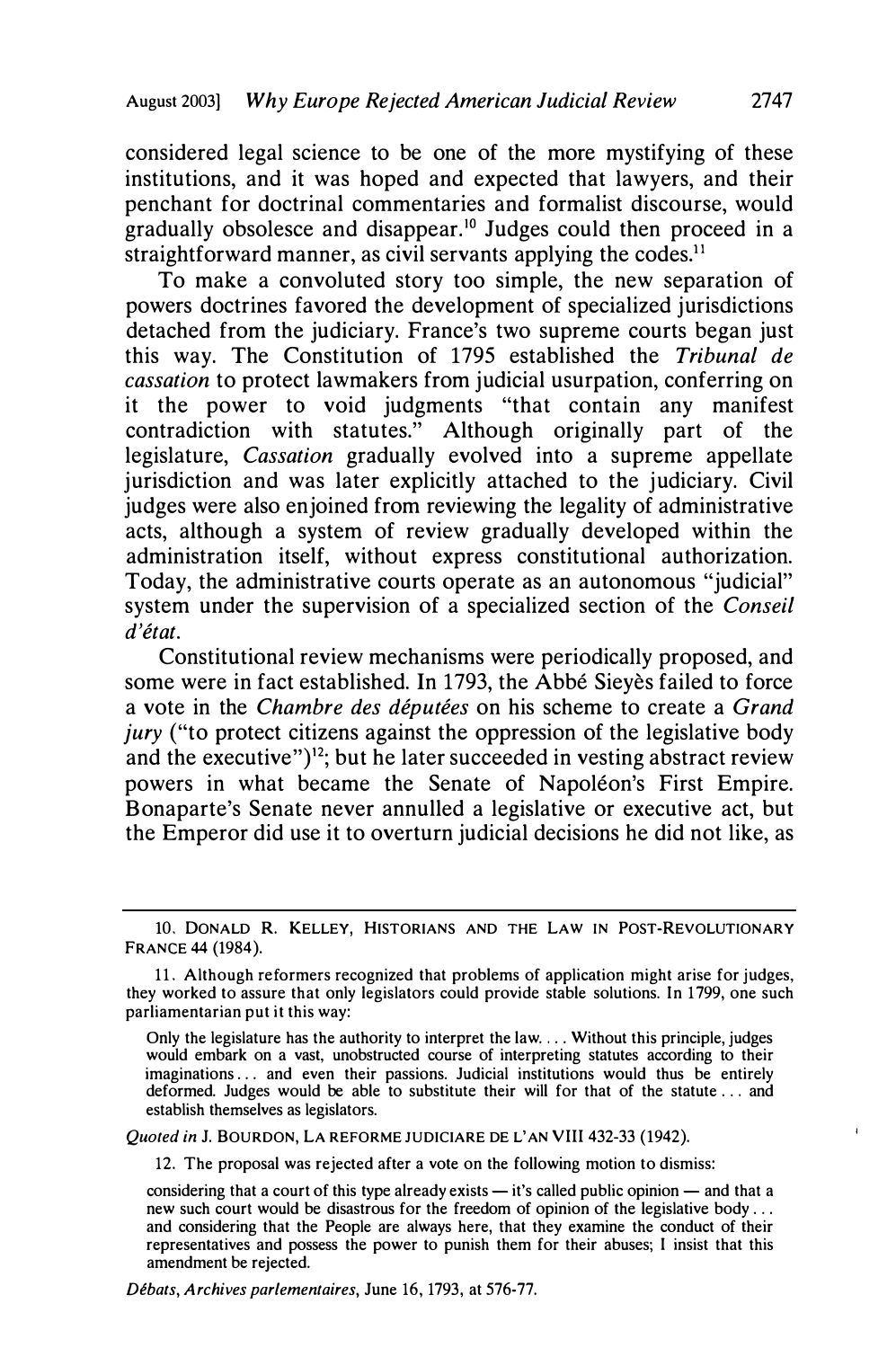well as "to fill gaps in the constitution."<sup>13</sup> Although the Senate disappeared in 1815, it was revived by Napoléon III for the Second Empire, if to no noticeable effect. The Fourth Republic (1946-58) had its Constitutional Committee, a bizarre body composed of parliamentarians who never actually reviewed a legislative act.<sup>14</sup> Finally, for the Fifth Republic (1958-), General De Gaulle and his agents established a quasi-Bonapartist institution,<sup>15</sup> the Constitutional Council, as a means of ensuring executive control over the legislature. The Council now operates on a radically different basis, mainly to review the constitutionality of legislation that has been proposed by the executive and adopted by parliament, before it has entered into force. As discussed at length in Part III, pre-enforcement constitutional review — which Europeans call *abstract review* — is today found across the Continent. In France, the various constitutional review mechanisms established after 1789 have always been of an abstract nature. The logic, again, flows from separation of powers (legislative sovereignty): once a statute has entered into force, its legal validity may not be challenged.

From the perspective of French separation of powers orthodoxies, the judicial function can only be a negligible one. As Merryman writes: "Legislative positivism, the dogma of the separation of powers, the ideology of codification, the attitude toward interpretation of statutes ... all these tend to diminish the judge and to glorify the Iegislator."16 But appearances can deceive. In the rest of this section, I describe and evaluate what I will show to be a "relatively"  $-$  and meaningfully — "autonomous" French legal tradition. The French use the term le Droit to describe the complex relationship between legal institutions, jurisprudence, and legal scholarship, with an emphasis on the latter. The community of legal scholars is also called *la Doctrine*. I will use both these terms. By relative autonomy, I mean the extent to which *le Droit*, and especially the legal discourse propagated by *la* Doctrine, does not conform to the classical model described above,

James Beardsley, Constitutional Review in France, 1975 SUP. CT. REV. 212-13. Later de Gaulle asked of a biographer, "Do you really believe I am bound by the constitution?" Id.

<sup>13.</sup> IRENE COLLINS, NAPOLEON AND HIS PARLIAMENTS 63 (1979).

<sup>14.</sup> The establishment of the Constitutional Committee is discussed in ALEC STONE, THE BIRTH OF JUDICIAL POLITICS IN FRANCE: THE CONSTITUTIONAL COUNCIL IN COMPARATIVE PERSPECTIVE 27-29 (1992).

<sup>15.</sup> General de Gaulle had little patience for legal niceties, once stating:

Three things count in constitutional matters. First, the higher interest of the country ... and of that I alone am judge. Second, far behind, are the political circumstances, arrangements, tactics .... Third, much further behind, there is legalism .. .. I have accomplished nothing in my life except by putting the welfare of the country first and by refusing to be entrapped by legalisms.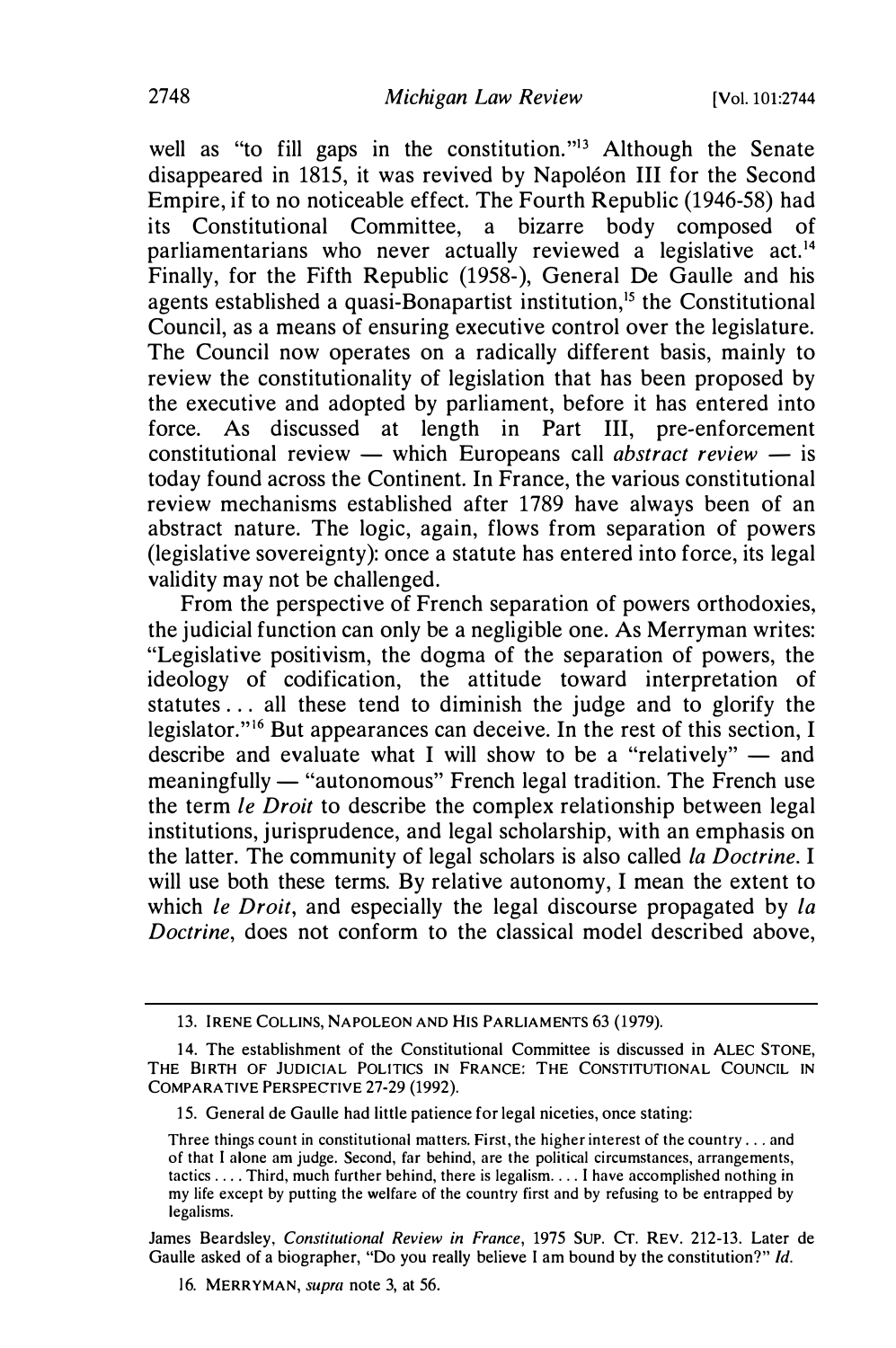evolving, instead, its own internally derived set of moral and professional standards of conduct.<sup>17</sup>

A wide range of judicial activities may provide evidence of autonomy, each likely flowing from one common source: the deeply held philosophical attachment to the notion of the law as a holistic system, with its own internal means of determining purpose and meaning. Simplifying, because the aim of le Droit is to perfect this system, it is thought both natural and necessary to insulate the law from the vagaries of the social world. There is, accordingly, a deep animosity to the incursion of le Politique  $\overline{a}$  partisan passions, goings-on in parliament, and the like  $-$  because "things political" threaten to undermine this effort at perfection.

The widespread devotion to the law-politics distinction explains to a large extent why the public law  $\frac{1}{2}$  constitutional and administrative  $law - has always suffered a relative lack of prestige within the ranks$ of the French legal community. Because private, especially economic, relations were traditionally considered to be outside the interference of government, the civil (or "private") law became the center of gravity for legal philosophy and science. Indeed, as Kelley notes, the civil code served almost "a constitutional function" for le Droit, being "the area of law in which the sole function of government was the recognition and enforcement of private rights."<sup>18</sup> In the nineteenth century, judges and publicists consciously exploited the relationship between judicial authority and the defense of fundamental, that is, "natural," rights and were largely successful in reestablishing judicial primacy over interpretation.19 In contrast, the public lawyer's universe is a provisional one, continually being scrambled by first one manifestation of political power, before being recast by another. For the whole of the nineteenth century, a stable set of public liberties can be located only with great difficulty and are seemingly impossible to defend juridically.

The most dramatic evidence of the relative autonomy of public law is to be found in doctrinal materials, not in the judgments of courts. In France, the ideology of codification did not succeed in eliminating legal discourse, although that was one of the ambitions of the code system.20 On the contrary, the legal scholar reemerged as the principal

- 18. MERRYMAN, supra note 3, at 92-93.
- 19. KELLEY, supra note 10, at 56-71, 134.

20. "Bonaparte, watching the rising tide of jurisprudence, is said to have cried: 'My code is lost.' " KELLEY, supra note 10, at 44.

<sup>17.</sup> The question of how to define and then operationalize concepts associated with the "relative autonomy" of legal institutions, legal discourse, or "legal consciousness" is a complex one that I do not consider fully here. See STONE, supra note 14, at 10-15, ch. 1; Robert Gordon, Critical Legal Histories, 36 STAN. L. REV. 57 (1984); Rogers Smith, Political Jurisprudence, the "New Institutionalism," and the Future of Public Law, 82 AM. POL. SCI. REV. 89 (1988).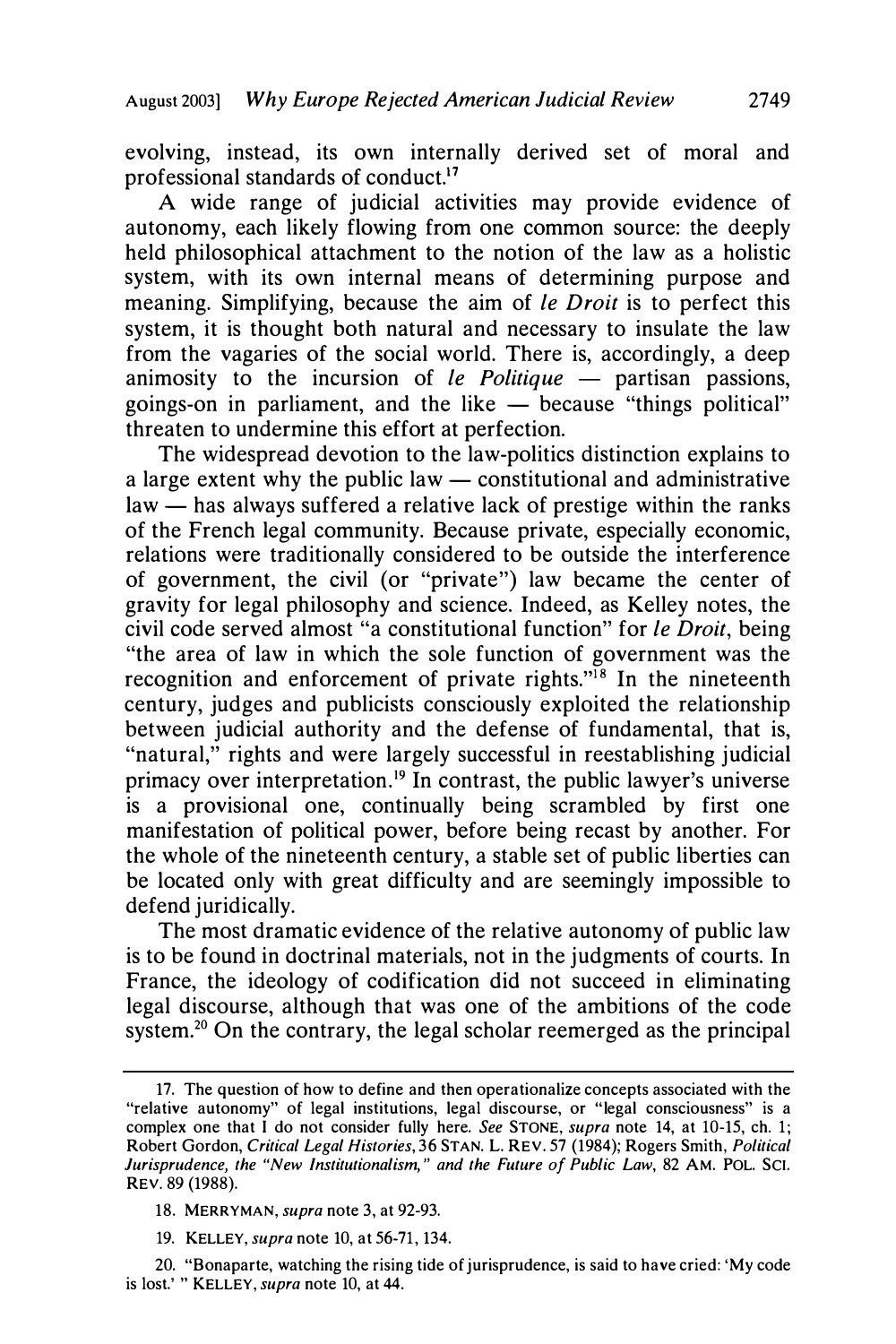protagonist in the ongoing project to perfect the legal system, facilitated by the community's insularity. Indeed, an extraordinary renaissance of public law occurred during the second decade of the Third Republic, and the discipline subsequently entered a golden age. I can only offer some tentative explanations for the causes of this Renaissance. First, although the prior century was an unstable one  $$ no constitution had lasted more than fourteen years  $-$  by at least the 1890s a remarkable consensus had developed on the utility of the constitutional laws of 1875 (perhaps because they were so flexible). By the early twentieth century, the Third Republic and its constitutional life had come to be seen as a natural state of affairs. Second, a series of laws which sought to guarantee what in France are called "public liberties" were passed  $-$  on free association, union membership, freedom of the press, and so on  $-$  and these came to be seen as part  $\cdot$ of a judicially applicable bill of rights. Third, and partly in consequence of the above, the *Conseil d'état* was gradually assuming a judicial identity of its own.<sup>21</sup> Fourth, new social movements, particularly on the left, were perceived by legal scholars as significant threats. Many of these scholars worked to show that a fundamental purpose of le Droit was to develop, as a means of achieving social order, what was alleged to be the law's inherent function of social integration.<sup>22</sup>

In any event, during this period public law began to be taught as a separate branch of the law, and la Doctrine began to evolve independently. Specialized journals appeared, treatises multiplied and lengthened, and scholars, drifting away from projects oriented primarily to order the chaos of constitutional history, became consumed with the study of case law, especially the *Conseil d'état's*. Statutes ceased to be recognized as dominant sources of law, freeing doctrinal commentary to lobby courts, not least to convince judges to rebel against strict separation of powers. In sum, this revival constituted a self-conscious movement to increase the prestige of Public Law and the social power of public lawyers. In 1894, the founder and first editor of the Revue du droit public, lamenting the

<sup>21.</sup> In 1872, the Conseil d'etat was expressly recognized as a court, and it asserted for itself independence from the direct control of the ministries in 1889. It was thus able to shake off some of the taint of its imperial origins, and to provide a stable source of doctrinal commentary.

<sup>22.</sup> Henry Nezard argued that "it is certain that, provoked by the frequency of abusive and arbitrary laws made in evident violation of every judicial sense, a powerful doctrinal movement developed to bestow upon the courts the power to refuse to apply laws contrary to the Constitution." A. ESMEIN, DROIT CONSTITUTIONNEL 133 (1921). It is unlikely that Third Republic legislation was more abusive than what had occurred in the past  $-$  by any standard. On the contrary, it is much more likely that the movement developed when it did because for the first time there was a greater chance that policymakers could be influenced by la Doctrine.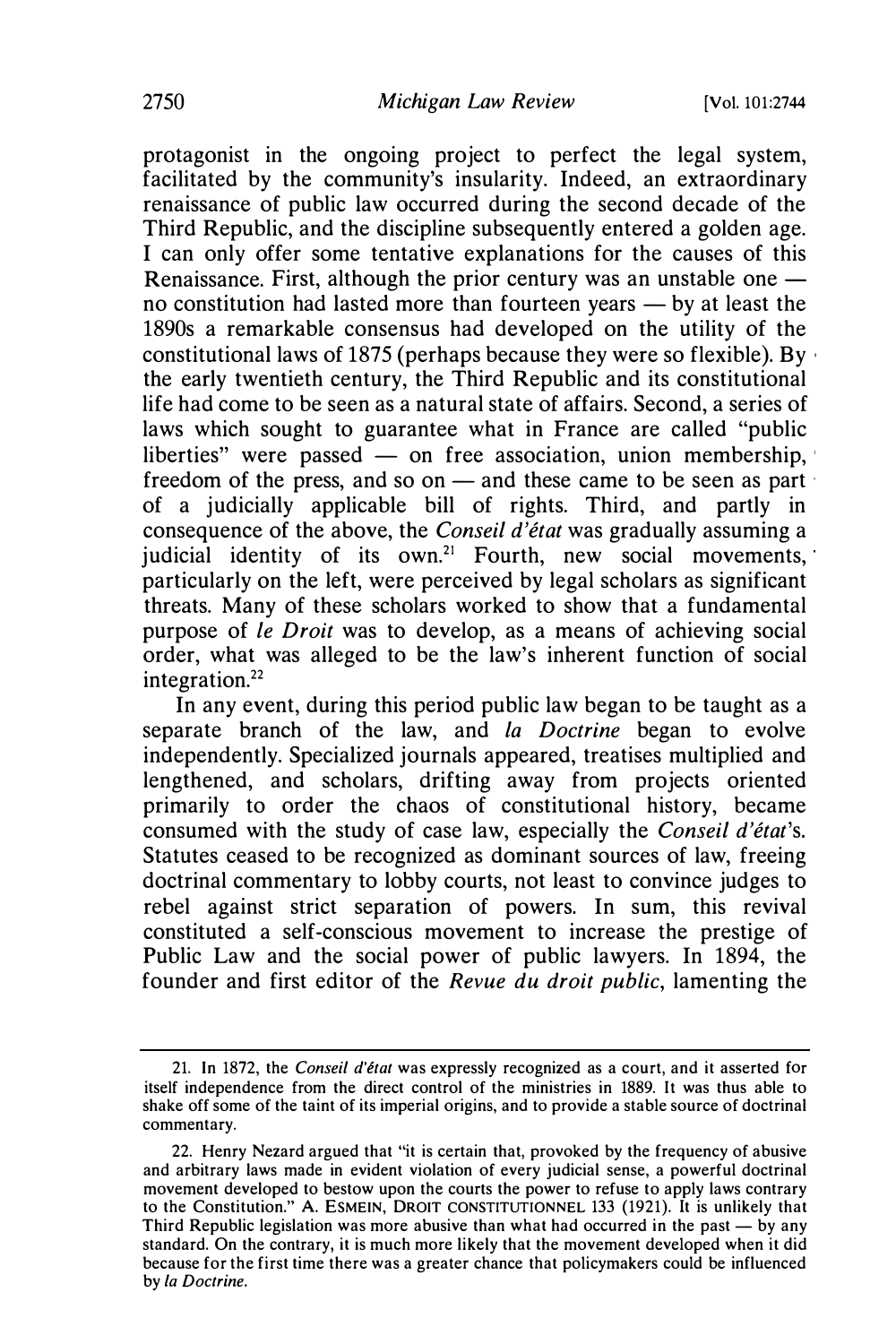fact that all too often politicians and journalists ignore la Doctrine, explained the *Revue's* "program" in the journal's inaugural issue:

We hope that the idea of public law, that the forms of public law, that the procedures of public law will penetrate more deeply, each and every day, into constitutional, administrative, and international matters. Then and only then can any institution acquire the force of resistance that will permit it to brave the storms which will confront it.<sup>23</sup>

This formative period in the history and sociology of modem French public law<sup>24</sup> yielded a coherent argument for judicial autonomy, founded on the rejection of the ideology of the General Will: legislative sovereignty and its attendant prohibition against judicial review. This argument can be broken down into three main elements: (a) the belief, traceable to legal theorists of the Ancien Regime, that the constitution enjoys a special status as "higher law" in any hierarchy of legal norms, and that the judicial protection of that hierarchy is essential to the achievement of both political legitimacy and social order; (b) the belief that American-style judicial review is the only acceptable form of constitutional review, and that judges are morally and professionally required to begin exercising its review authority immediately; and (c) the effort to show that the evolution toward judicial review is not only natural and inevitable, but that judges had already begun doing it. Each of these elements will be examined in tum.

# A. La Doctrine, Normative Hierarchies, and the "Necessity" of Judicial Review

The inclination to construct and then secure normative hierarchies is a central focus of European constitutional theory. The logical result of the statutory sovereignty is to make such efforts relatively simple: statute takes precedent over ministerial decree, decree takes precedent over a local regulation, and so on. But this was not always the case. The pre-Revolutionary notion of limitations to absolute monarchical sovereignty, flowing from the scholarly development of the natural law, is an example. What is remarkable about modem (i.e., post-1890) legal discourse is the extent to which publicists embraced neo-natural law ideals, seizing upon the rejection of the official hierarchy as inimical to le Droit itself. As Léon Duguit, arguably France's most influential public law scholar through the early decades of the twentieth century, wrote in 1917:

[T]he persistent effort of French judicial doctrine has ever been, from 1789 to the present time, to find the true juristic basis for the legal

<sup>23.</sup> Ferdinand Larnaude, Notre programme, 1 REVUE DU DROIT PUBLIC 3-4 (1894).

<sup>24.</sup> I am aware of no scholarly treatment of either.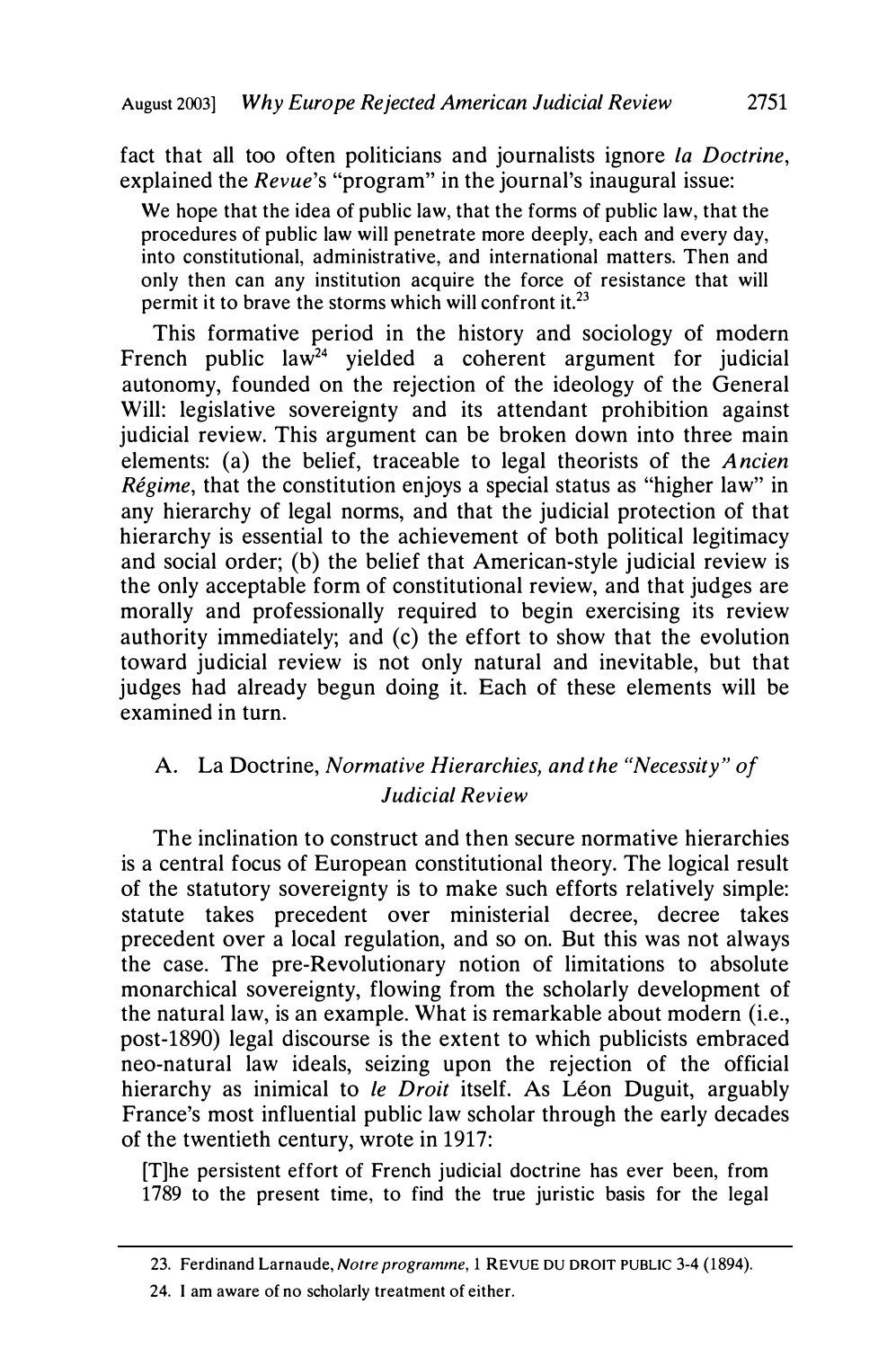ï

limitation upon the power of the State, and to insure its sanction. Its conceptions have been diverse .... But the end in view has always been the same; namely, to prove that the powers of the State are limited by a jural principle (*une règle de droit*) superior to the State itself.

Does there exist a jural principle *(une règle de droit)* superior to the State, which forbids it from doing certain things and commands it to do certain others? ... If the answer is no, then there is no public law, since no act or refusal to act on the part of the State will be contrary to law.<sup>25</sup>

And elsewhere:

[W]e believe firmly that there is a rule of law above the individual and the State, above the rulers and the ruled; a rule which is compulsory on one and on the other; and we hold that if there is such a thing as sovereignty of the State, it is juridically limited by this rule of law.... [T]o express this in words ... is that of legal art. If this is too much for legal science and legal art, their study is not worth a moment's effort.<sup>26</sup>

Scholars worked to reconstruct the foundations of their field by positing the existence of an overarching higher law, to be elaborated and refined by le Droit, that is through scholarly activity. They grafted their project onto deep roots in the French legal tradition. Certain physiocratic legal scholars, like Dupont, Le Trosne, Le Vauguyon, and Le Mercier, had refined theories of judicial authority based on just such notions before being overwhelmed by the events of the Revolution.<sup>27</sup> In these theories, "the laws of absolute and essential justice" were considered to be God's law, presocial and unwritten, which judges alone had the capacity to discover, interpret, and apply. In the domain of positive law, the constitutional laws  $-$  those which establish the organization of the state and the procedures for  $legislating - were thought supreme and the foundation of all social$ order. Thus, no ordinary law could be considered to have legal status if it did not conform to them. Higher law also structured conceptions of the judicial role: judges, it was argued, had an "inescapable," even "religious," duty to refuse to enforce unconstitutional laws. "Ignominy and disgrace would be heaped upon  $[their]$  heads"  $-$  worse, the social order would collapse  $-$  if they failed to fulfill this duty.<sup>28</sup> While these notions lost their force during the century after the Revolution, major

<sup>25.</sup> Léon Duguit, The Law and the State, 31 HARV. L. REV. 1, 1-2 (1917). Duguit spent some time at the Harvard Law School during this period.

<sup>26.</sup> Léon Duguit, Theory of Objective Law Anterior to the State, in MODERN FRENCH LEGAL PHILOSOPHY 237-48 (Arthur w. Spencer ed., 1921).

<sup>27.</sup> See MARIO EINAUDI, THE PHYSIOCRATIC DOCTRINE OF JUDICIAL CONTROL (1938). Einaudi leaves the French quotations in their original French; the translations here are therefore my own.

<sup>28.</sup> Id. at 35-45, 71.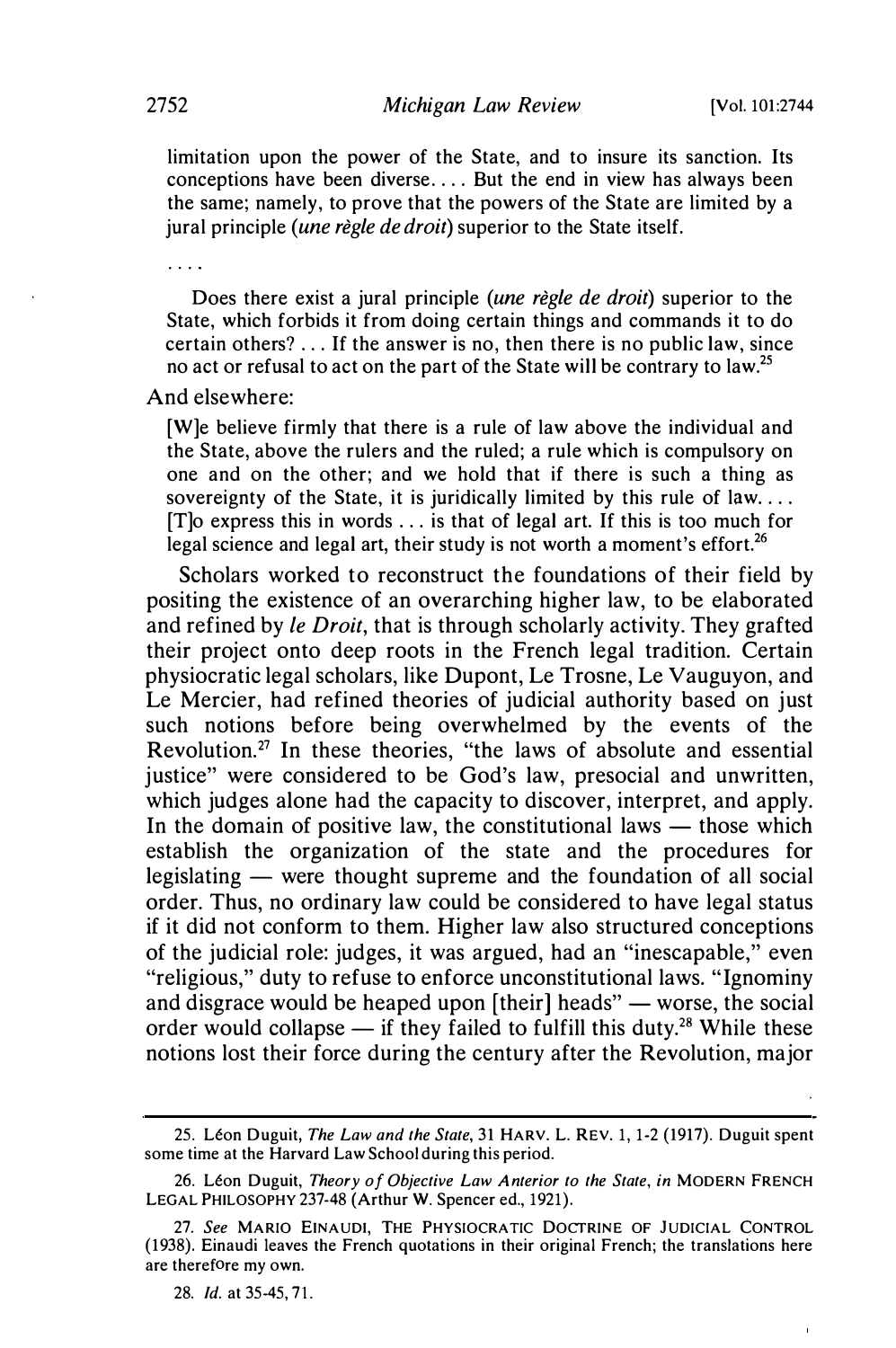figures such as the Abbey de Sieyès<sup>29</sup> and Benjamin Constant<sup>30</sup> gave them periodic salience. Both echoed Sieyès's famous phrase iterated before Marshall handed down  $Marbury$  - that: "A constitution is a body of obligatory laws, or it is nothing,"31 and therefore must not be "reduced to [the status of] a cheap chapter in the civil code. "32

After 1890, no major figure in French public law took issue with the logic of Sieyes and Marshall. Henceforth, doctrinal commentary on the written sources of Public Law begin with the constitution, rather than statute. Maurice Hauriou asserted that:

The national Constitution, being the most direct expression of national sovereignty is the supreme law of the land. This superiority consists of two elements: 1) the Constitution delegates powers to the representative institutions, which the Constitution has established; 2) the Constitution is superior to ordinary law, a superiority which logically leads to a system in which provisions of ordinary laws which are contrary to the text or the principles of the constitution are invalid. $33$ 

This point is made dogmatically, even by treatise writers such as Carre de Malberg who opposed, as a practical matter (because not in principle), the introduction of judicial review into France.<sup>34</sup>

Given judges' almost fanatical worship of statute, the reverence for statute was viewed as the great obstacle to be overcome by le Droit. The enemy of the movement was Rousseau, "the father of 'Jacobin despotism,' and 'Caesarian dictatorship.' "35 "We must attack at its root the belief in the absolute power of the General Will," Hauriou writes, "Few false doctrines have had so evil an influence as that doctrine."36 Duguit set about to show his colleagues that the orthodox, "metaphysical conception" of statute, according to which legislation constitutes "the formulated command of [indivisible] sovereign power," could no longer be sustained. By "metaphysical,'' Duguit simply meant the traditional notion of the state as a sovereign unity, or "person," against which he offered his "realist" notion, of the state as a multi-organization entity made up of many individuals: "A statute is simply the expression of the individual will of the men who make it  $\dots$ 

<sup>29.</sup> EMMANUEL SJEYES, Qu'EST-CE QUE LE TIERS ETAT (Droz ed., 1970) (1789).

<sup>30.</sup> BENJAMIN CONSTANT, COURS DE POLITIQUE CONSTITUTIONNELLE (1819).

<sup>31.</sup> PAUL BASTID, SIEYES ET SA PENSEE 598 (1939) (quoting Sieyes).

<sup>32.</sup> J.H. CLAPHAM, THE ABBE SJEYES: AN ESSAY IN THE POLITICS OF THE FRENCH REVOLUTION (1912).

<sup>33.</sup> MAURICE HAURIOU, PRECIS DE DROIT CONSTITUTIONNEL 261 (1923).

<sup>34.</sup> See infra note 39.

<sup>35.</sup> KENNETH H.F. DYSON, THE STATE TRADITION IN WESTERN EUROPE 172-73 (1980).

<sup>36.</sup> MAURICE HAURIOU, PRINCIPES DU DROIT PUBLIC 235 (1910).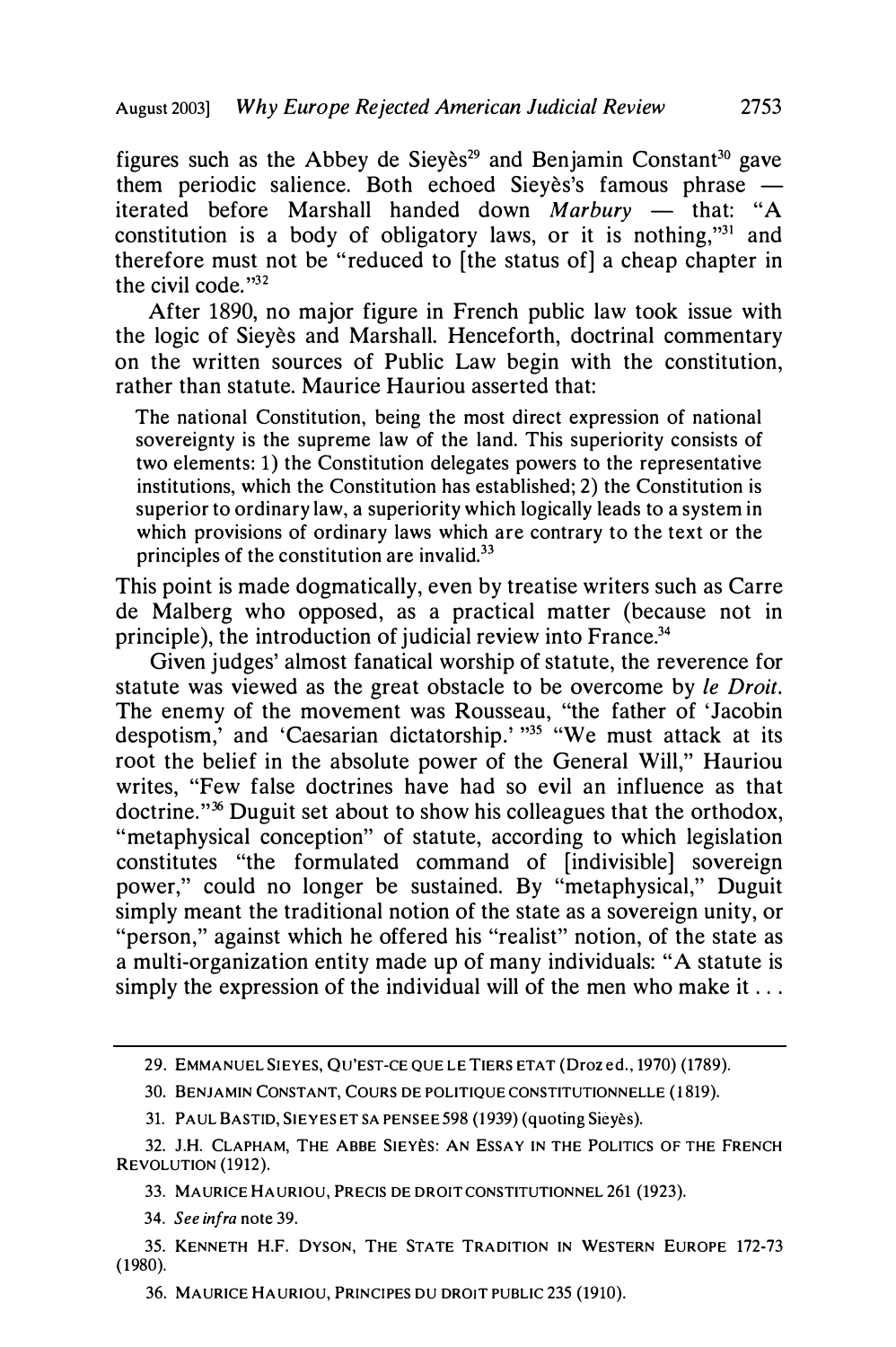the private members of a legislative body. Beyond that we are in the realm of fiction."<sup>37</sup> Gaston Jèze, the editor of the Revue du droit public in 1924, echoed Duguit:

Statutes do not express the national will; in France, a law is merely the manifestation of the will of the individuals  $-$  deputies and senators  $$ who have voted for it. Deputies and senators say of course that they represent the national will. But this assertion can not change the reality of the situation. Juridically, a statute is only the manifestation of a certain number of individuals.38

This "realist" notion of the statute expresses a deep mistrust and a scarcely veiled animosity toward parliament, or what la Doctrine calls "political authority." Statutes, according to Jèze, because they are  $m$ ade by politicians — "whose technical competence might be mediocre and whose impartiality and spirit of justice might be questioned" - statutes, "no longer merit ... the fetishism and the idolatry with which they have been invested."

The hard reality was that the constitutional laws of 1875 were wholly inadequate as sources for the substantive limitation of legislative sovereignty. As skeptics like Carré de Malberg pointed out, they contained no reference to any body of fundamental rights or even to general principles of law; they "formulated no judicial rules" and were "vague and general" even as to procedural requirements. Worse, explicit provisions reinforced rather then eroded parliamentary sovereignty  $-$  simple legislation was all that was required to amend them, for example.39 The movement countered by arguing that the constitution contained juridically discoverable, unwritten provisions, as well as the 1789 Declaration of the Rights of Man. Hauriou's argument on the former is representative:

It would be an error to believe that the principle of constitutional supremacy only included that which is written in the Constitution; it includes many other things, for example . . . the principles of individualism [l'ordre individualiste] which are at the foundation of the State.... These principles constitute a kind of constitutional legitimacy which take their place above even the written constitution.<sup>40</sup>

40. MAURICE HAURIOU, DROIT CONSTITUTIONNEL 298 (1923). The notion that individual rights are the basis of higher law is echoed even by those who were not ready to support the introduction of judicial review. See ESMEIN, supra note 22, at 29-30.

<sup>37.</sup> LÉON DUGUIT, LAW IN THE MODERN STATE 70 (1919).

<sup>38.</sup> Gaston Jèze, Le contrôle juridictionnel des lois, 41 REVUE DU DROIT PUBLIC 402 (1924).

<sup>39.</sup> R. CARRE DE MALBERG, 2 CONTRIBUTION A LA THEORIE GENERALE DE L'ETAT 545-50, 576-622 (1922). Carre de Malberg, although sympathetic to the movement's objectives and to judicial review in theory, was the most influential public law specialist to remain faithful to the traditional model. His position was that since legislative and constituent powers were fused in France, these debates were entirely academic. Still, he argued that as a matter of legal science, the French doctrine of legislative sovereignty was "unacceptable."  $Id$ . at 549-50 n.33.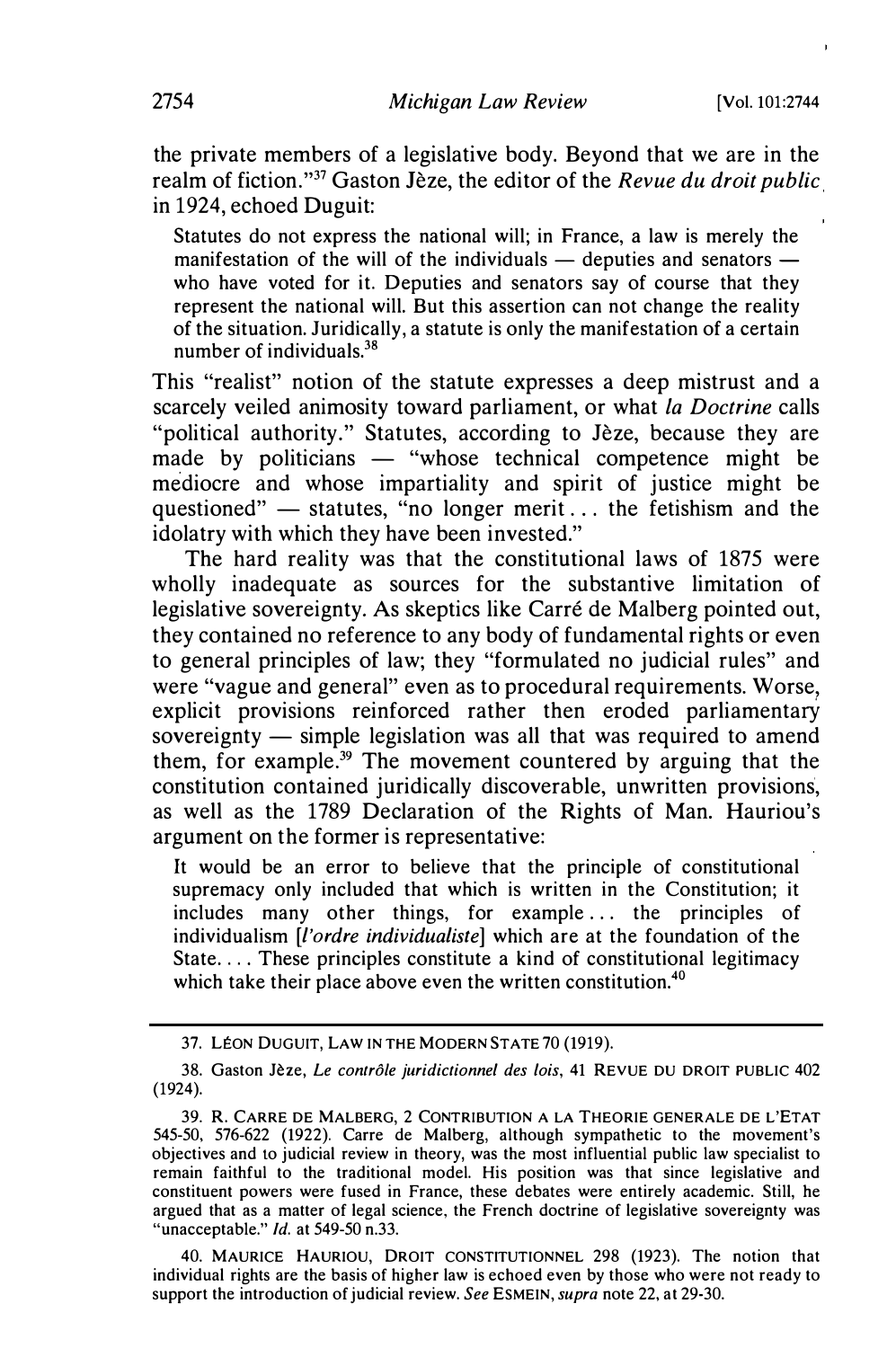As for the Declaration, Duguit argued that since this list of rights had been adopted before any written constitution, and had never been abrogated, it must be considered an immutable feature of the constitutional landscape. 41 For his part, Hauriou called the declaration a constituent part of a permanent "social constitution," "the basis of public law," and thus higher than even the written, "political"  $constitution<sup>42</sup>$ 

No violence is done to this doctrinal movement by describing it in terms the physiocrats would recognize, namely, in terms of natural law.<sup>43</sup> For its proponents, the constitution is only partially and imperfectly written; the solemn function of le Droit and judicial authority is to complete and perfect the constitution by, in essence, incorporating the natural law. Once the constitution is expanded in this way, once higher law is made the source of all legitimate authority, all laws, including the constitutional text, must conform to them, or be themselves unconstitutional. And since the development of the unwritten, extra- or supraconstitutional law is a domain wholly within the purview of le Droit, le Droit must be recognized as a sovereign authority in itself.<sup>44</sup> "This school does not recognize the sovereignty of the State, but only the sovereignty of le Droit, and this formula deserves approval,'' wrote Roubier. From this perspective, neo-natural law doctrines may be characterized as functionally equivalent to rule of law notions in Anglo-American legal theory. That is, they both attempt to rationalize the coexistence of a system of judicially enforced limitations on public authority on the one hand with a sovereign lawmaker on the other (a task made more difficult for the French in the absence of the legitimizing notion, inherent in common-law doctrines, that judges help to make the law as they decide cases).

Against this onslaught, the traditional separation of powers doctrine crumbled and was swept away, and with it the illegitimate prohibition against judicial review. "Any unconstitutional law," Duguit asserted, "contrary to a superior principle of le Droit, inscribed or not ... written or not . . . is a law without effect, a law without executory force,'' and one that people, most of all judges, ought to

<sup>41.</sup> LEON DUGUIT, TRAITE DE DROIT CONSTITUTIONNEL 673 (1923).

<sup>42.</sup> HAURIOU, supra note 40, at 297-300.

<sup>43.</sup> PAUL ROUBIER, THEORIE GENERALE DU DROIT 182-92 (2d ed. 1951); François Gény, La Notion de Droit en France, in 1 ARCHIVES DE PHILOSOPHIE DE DROIT ET DE SOCIOLOGIE JURIDIQUE 9, 18 ( 1931). There were, of course, great differences in form and substance between the natural law as articulated in the seventeenth and eighteenth centuries and that propagated by neo-natural lawyers in the first part of the twentieth century. Neo-natural lawyers, for example, viewed the law not as fixed and unchanging across time and space, but as an evolutive product of legal science and judicial activity. See CARL JOACHIM FRIEDRICH, THE PHILOSOPHY OF LAW IN HISTORICAL PERSPECTIVE 181 (1963).

<sup>44.</sup> ROUBIER, supra note 43, at 281.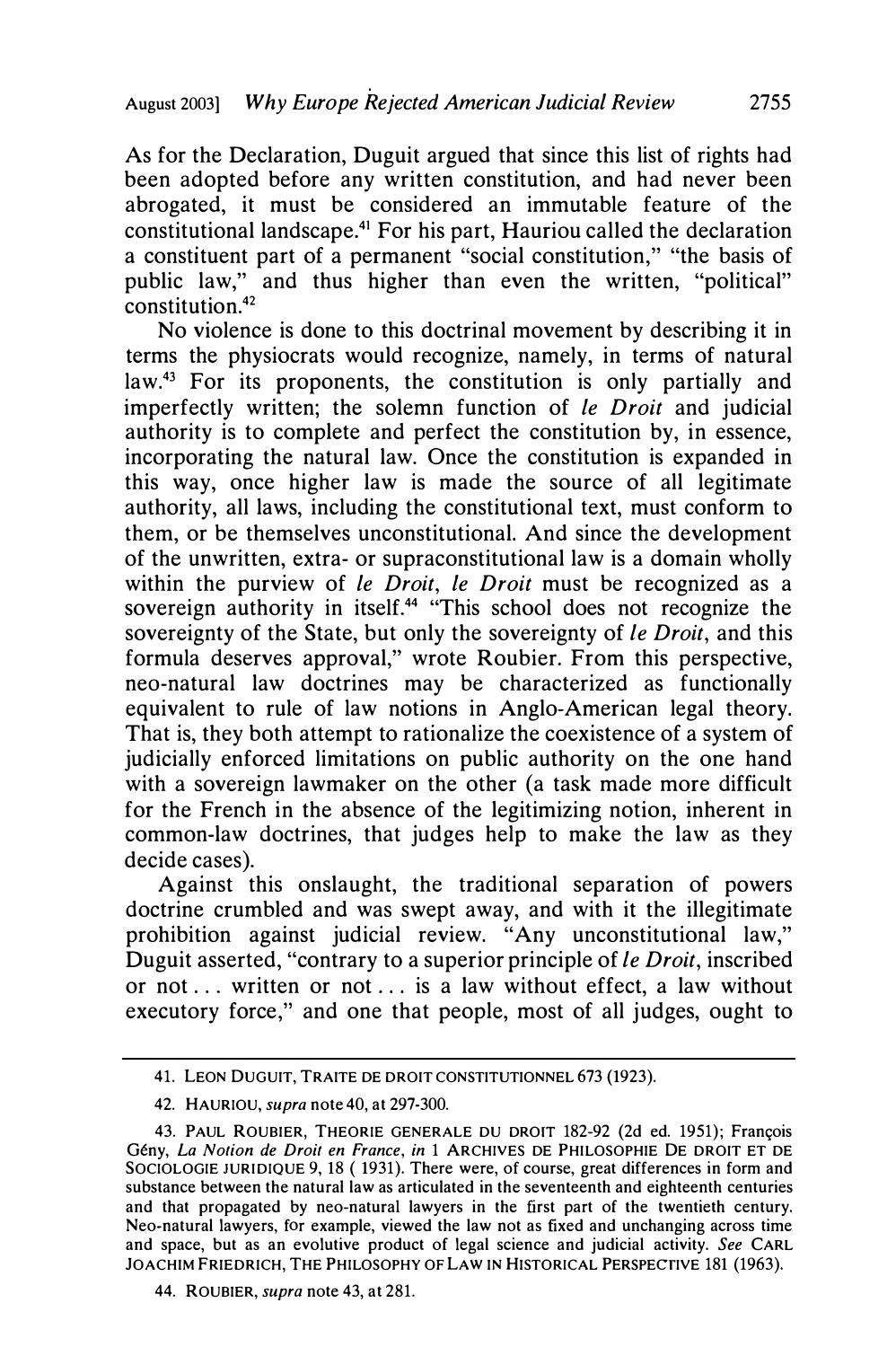disobey.45 Whereas opponents of judicial review had long argued that the review of legislation would lead to legal uncertainty and social chaos, Duguit and others turned the argument on its head: disorder is brought about by legislators who disregard and violate the "objective" norms discovered and developed by le Droit.<sup>46</sup> Judicial review, on the other hand, has the power to reinforce or restore systemic legitimacy in the face of despotism. In the absence of review, legislation that violates "inalienable and imprescriptible natural rights" may be promulgated, and its enforcement might lead, or even require, citizens to exercise their natural right to revolt against an unjust regime.<sup>47</sup>

The dominant model of judicial authority for French public law specialists was provided by America.<sup>48</sup> From at least 1890 until well after 1958, every major figure in French public law condemned the very idea of a special constitutional court detached from the judiciary, and instead praised the American system.<sup>49</sup> They condemned "political review" exercised by a state organ detached from the judiciary without reference to what Americans would call a "case or controversy." Equally important, critics argued that if a special constitutional court was to be established, and was to operate effectively, the practice of constitutional review would be continuously embroiled in political and partisan controversy. It was therefore thought necessary that review be separated from the legislative function. As Hauriou wrote:

We condemn absolutely any system of constitutional review by a political organ because such review must be both independent from and inoffensive to the government. ... Such review, of whatever type, which occurs during the law-making process, and which hinders or even delays a law's promulgation, risks provoking the worst conflicts, because it confronts parliament in the heat of that process. One of the wisest policies of le Droit consists in refusing to intervene  $\dots$  until after the fires have calmed, and political passions are no longer engaged. Premature intervention would lead to conflict without end, and would compromise the judge himself in [partisan] battles. We must therefore wait until the law has been promulgated, and sometimes long afterwards, before the question of its constitutionality is to be raised .... It's for this reason that we are obliged to turn toward the judge, if still taking precautions to see

49. I know of no exceptions. Even the great critic of the movement, Carre de Malberg, called the American system of judicial review "the best expression of the principle of national sovereignty." See MALBERG, supra note 39, at 545-50.

<sup>45.</sup> DUGUIT, supra note 41, at 660-68.

<sup>46.</sup> See Duguit, supra note 25.

<sup>47.</sup> ROUBIER, supra note 43, at 282.

<sup>48.</sup> In 1881, A. Saint-Girons wrote in his extremely influential *Essai sur la séparation des* pouvoirs: "If ever our country was to be so happy to enjoy a system of judicial authority as well organized as in the United States, if ever the tenacity with which revolutionary prejudices was lost, we would finally understand that judges are not the enemy to weaken, but the truest friend of public liberties." A. SAINT-GIRONS, ESSA! SUR LA SEPARATION DES POUVOIRS 545-61 (1881 ).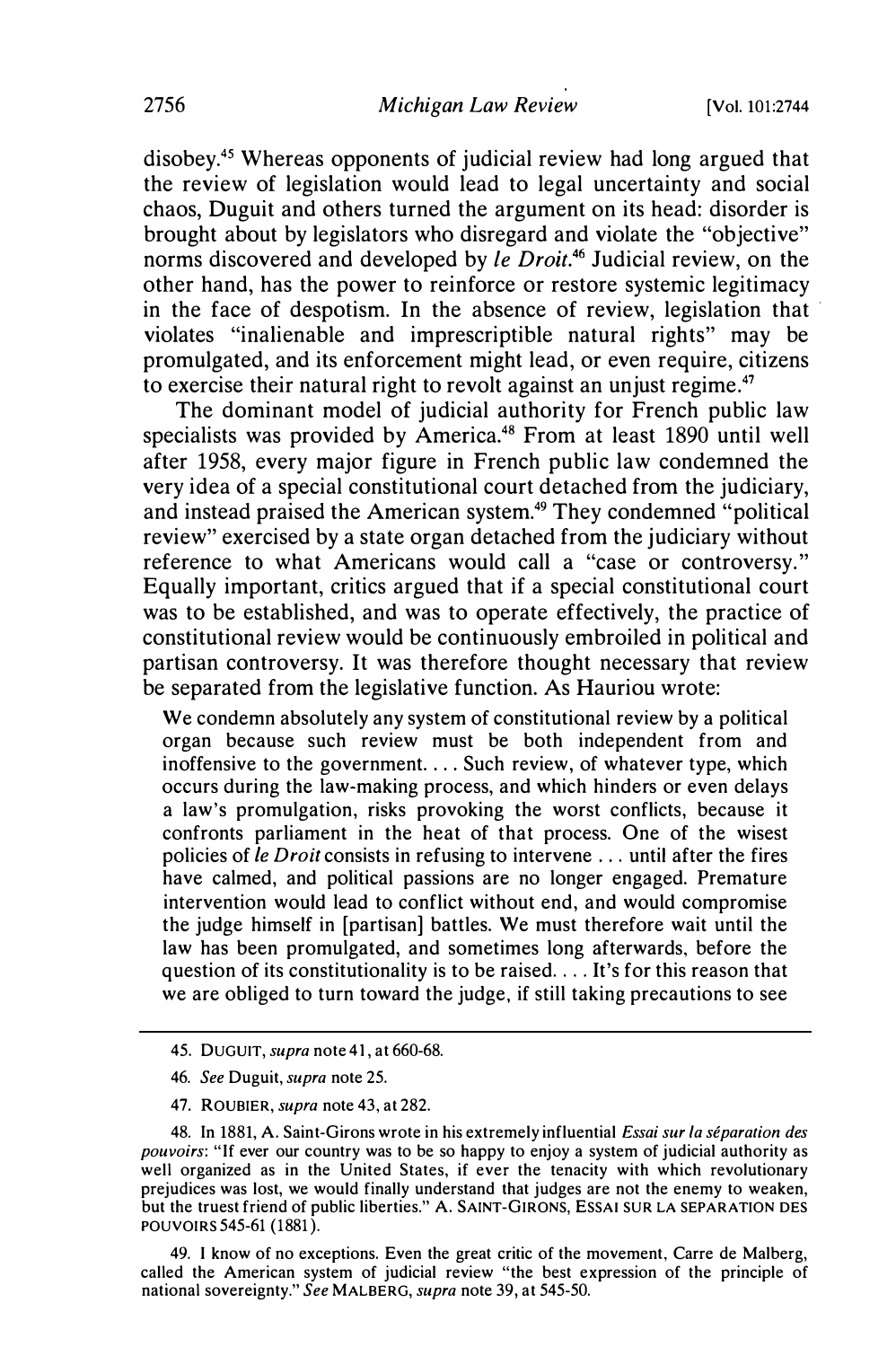that his role does not become political, that is, by rigorously restricting it to the litigation process.<sup>50</sup>

American constitutional theory provided the movement with a powerful reinterpretation of the separation of powers. The classic texts (the law of 1790 and the constitution of 1791 quoted above), it was argued, were either no longer applicable to the "modern judiciary," or only prohibited pre-enforcement (abstract) review by judges. That is, judges were enjoined from "suspending the execution" of duly adopted laws, something quite different from refusing to apply them in the judicial domain.51 Judicial review, in the normal discharge of the judicial function, however, violates no separation of powers; instead, control constitutes the fulfillment of the judicial function to resolve legal disputes. A nineteenth-century American rationalization is imported in its entirety and applied to the contemporary situation in France. Duguit stated:

It has long been accepted dogma that no court could accept a plea of unconstitutionality and refuse to apply a formal statute even where they considered it unconstitutional. ... The principle of the separation of powers leads to an entirely different solution. A court which refuses to apply a statute on the grounds of unconstitutionality does not interfere with the exercise of legislative powers. It does not suspend its application. The law remains untouched.... It is simply because the judicial power is distinct from and independently equal to the two others that it cannot be forced to apply the statutes it deems unconstitutional.<sup>52</sup>

Duguit and his colleagues, believing that judges could be "led" by la Doctrine and "the sheer force of events to this conclusion,"53 began to lobby judges directly.

The movement worked to show judges that they were juridically required to exercise what Americans would call substantive judicial review; they also argued that judges had already begun doing so, but apparently did not yet know it.<sup>54</sup> The most important line of decisions supporting this interpretation involved the right of public employees to strike, heard by the *Conseil d'état*, beginning with *Winkell* (1909).<sup>55</sup> That case involved a provision of a 1905 law that required the government, if it were to fire certain classes of state employees, to notify the latter, in writing and in advance, of the reasons for dismissal. Mr. Winkell's contract was terminated, along with a large number of his postal service colleagues, after having taken part in a postal strike,

- 53. Id. at 92.
- 54. Id. at 89.
- 55. WINKELL, 3 CONSEIL D'ETAT 147 (1909).

<sup>50.</sup> HAURIOU, supra note 33, at 267-68.

<sup>51.</sup> Id. at 281-82.

<sup>52.</sup> DUGUIT, supra note 37, at 87.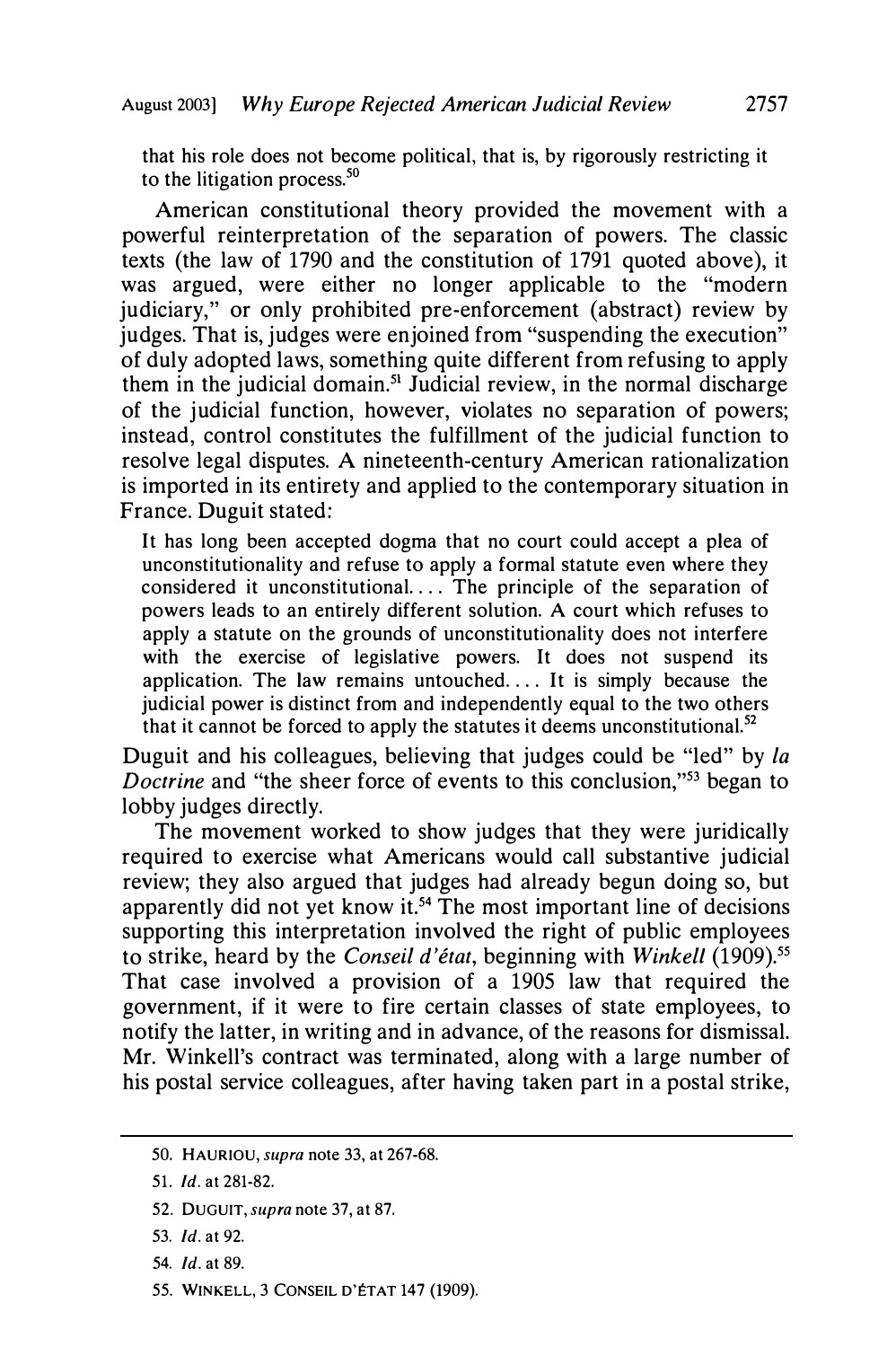and he brought action on the grounds that prior notification had not been given. The Conseil d'état, appealing to no source of law and making no other attempt to justify its decision, ruled simply that the law was not applicable in dismissals pursuant to strikes involving public employees (despite the fact that the law contained no such exception).

Hauriou (whose influence was enormous, not least because he wrote the doctrinal notes on administrative jurisprudence published in the quasi-official Recueil Sirey and in the Revue du droit public for more than three decades) argued that, if correct, the decision to refuse to apply the law could make sense only if the Conseil d'etat believed that the law violated a higher, constitutional principle. Hauriou found this principle in certain provisions of the constitutional law of February 25, 1875. Among other things, these gave to the executive the power to "name civil employees" and, Hauriou inferred, the responsibility to ensure "the continuity of public service." In a long line of subsequent cases, the *Conseil d'état* appeared to adopt Hauriou's line of reasoning, and even his language, although it did not reference the constitution or the power of constitutional review. Hauriou, Duguit, and others then began to claim that the judges "without expressly admitting it, and perhaps without even admitting it to themselves, have opened the way to judicial review."<sup>56</sup>

In the 1920s, this campaign achieved an extraordinarily high degree of visibility, and began to be debated publicly in the press. $57$ Outsiders took notice. In 1921, Edouard Lambert's study of American judicial politics  $-$  The Government of Judges and the Struggle Against Social Legislation in the United States  $\overline{\phantom{a}}$  appeared, and quickly became essential reading.<sup>58</sup> Lambert's work radically departed from traditional French public law scholarship. He eschewed formalist exegesis of jurisprudence and abstract legal categories, focusing instead on the socialization and ideological orientation of judges. Empirically, Lambert chose to analyze a broad class of judicial decisions: those that had blocked whole categories of economic legislation (case law that Americans classify as "substantive due process" review). Lambert's thesis was twofold. First, by virtue of their social origins, educations, and recruitment, judges were always reactionary, to the point of being dangerous to the proper evolution of society. Second, judicial review, because it inevitably leads to

<sup>56.</sup> HAURIOU, supra note 40, at 319. Six years later, Hauriou wrote: "[I]t can no longer be contested that the *Conseil d'état* was not engaged ... in interpreting the constitution, and with great vigor . . . based on the constitutional principle of the continuity of public service." HAURIOU, supra note 33, at 286; see DUGUIT, supra note 37, at 90-91.

<sup>57.</sup> See the newspaper, LE TEMPS, Nov. 14-29, 1925.

<sup>58.</sup> EDOUARD LAMBERT, LE GOUVERNEMENT DES JUGES ET LA LUTTE CONTRE LA LEGISLATION SOCIALE AUX ETAS-UNIS (Marcel Giard & Cie eds., 1921).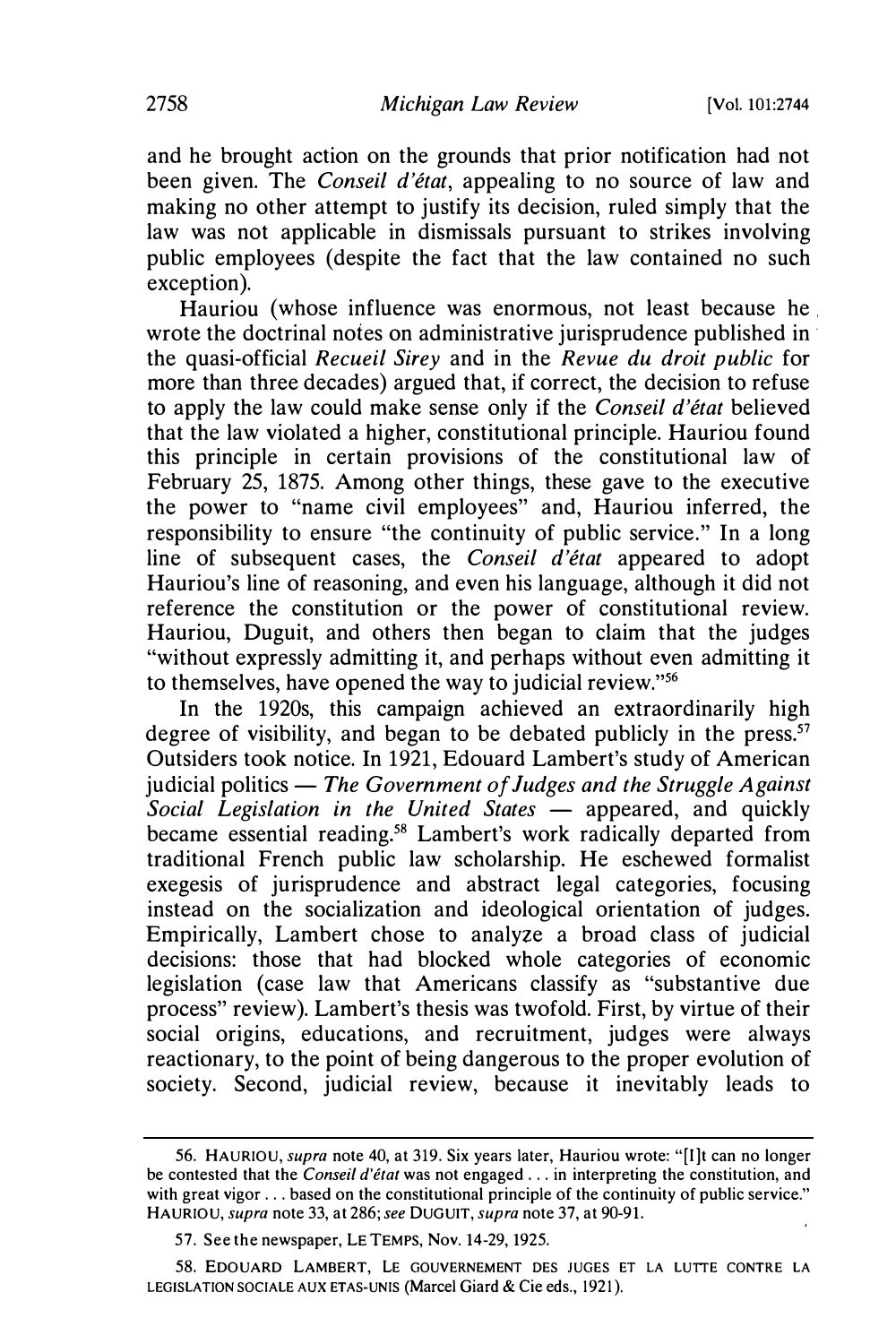judge-made constitutions, must also inevitably give effective governing power to courts. Lambert introduced the term gouvernement des juges - which refers to any situation in which judges effectively make, rather than merely apply the law  $-$  into French parlance.

Lambert, who meant his book to be read as a direct response to "the skillful and perseverant campaign . . . to introduce into our constitutional life judicial review," argued that an American Government of Judges situation would be the likely result if the movement were to succeed.<sup>59</sup> Pointing out that *le Droit* in France was dominated by conservative, individualist notions of classic liberalism and neo-natural law, Lambert's conclusion was unequivocal:

The day when the French judiciary acquires the power of judicial review, it will discover in our Declaration of rights all of the constituent pieces of what I have described as due process of law, and which have provided the means by which the American judiciary to force the legislature to bow to their supremacy. The same patient and surreptitious play of constitutional decision-making, which permitted American jurisprudence ... to enclose the legislature in a network of constitutional limitations which every day becomes more dense, will probably enable ours to bind the French legislature as quickly and quite as tightly.<sup>60</sup>

French political life would be permanently altered: laissez-faire capitalism and its attendant morality would be frozen judicially while society evolved away from both; working-class movements would be frustrated and become dangerously alienated; and political parties would seek to control the recruitment of judges as a necessary means to ensure the success of their programs.<sup>61</sup>

Lambert's book had an incredible impact: it destroyed whatever effective political support for judicial review that existed within parliament and weakened doctrinal consensus. For politicians, according to Lemasurier: "Judicial review was no longer considered to be only ... 'a play thing for jurists,' nor even a means of defending individual liberties, but was henceforth a weapon in the hands of  $Reaction"$   $\rightarrow$  palatable only to the far right and to representatives of monopoly capital.<sup>62</sup> Whereas before 1921, the doctrinal community was all but unanimously in favor of judicial review, once dutiful adherents began to express their reticence, including the editor of the Revue du droit public, Gaston Jèze. Having been an advocate of judicial review since at least  $1895$ ,<sup>63</sup> he withdrew his support in an

62. JEANNE LEMASURIER, LA CONSTITUTION DE 1946 ET LE CONTROLE JURIDICTIONNEL DU LEGJSLATEUR 22 (R. Pinchon & R. Durand-Auzias eds., 1954).

63. Gaston Jèze, Contrôle des délibérations des assemblées délibérantes, 2 REVUE GENERALE D'ADMINISTRATION, May-Aug. 1895, at 401, 411.

<sup>59.</sup> Id. at 4-7.

<sup>60.</sup> Id. at 227.

<sup>61.</sup> Id. at 220-74.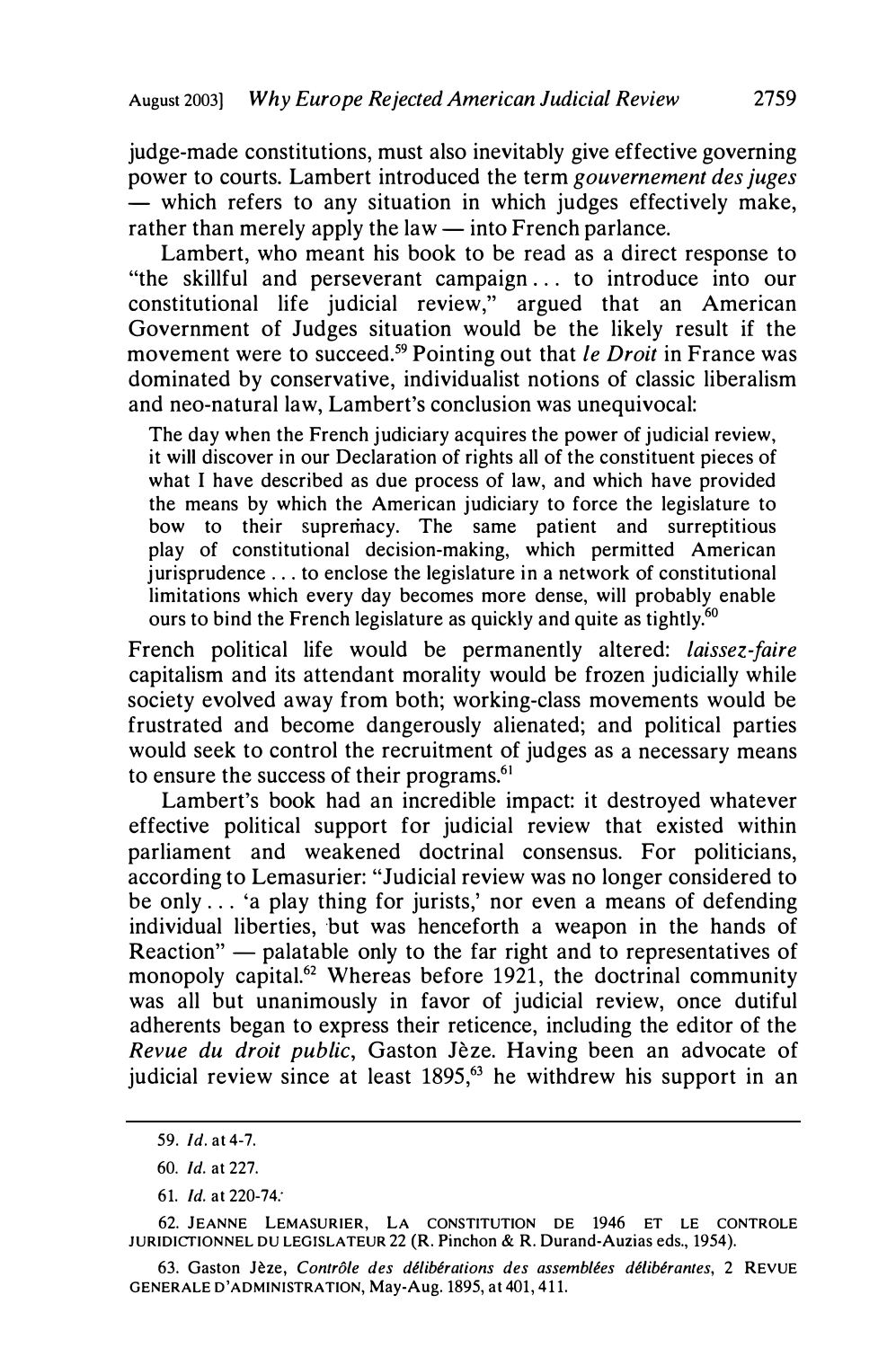influential editorial-style article in 1924.<sup>64</sup> Jèze did not hesitate to confirm  $-$  approvingly  $-$  that le Droit had conclusively demonstrated the logical necessity of judicial review, but he dismissed the movement's demonstrations that the courts had already begun doing it as acts of "pure imagination."<sup>65</sup> Unfortunately, he argued, "At the present, French public law being what is applied presently by the courts ... the power to control the constitutionality of legislation does not exist"; and this would remain the case, he argued, so long as judges suffered from low prestige and lacked sufficient independence.<sup>66</sup> In his opinion, following Lambert, judicial review, far from increasing judicial prestige and authority, could very well have the opposite effect:

Let us suppose, and the hypothesis is not an idle one, that the ordinary courts or even a supreme court showed itself hostile towards democratic, social, or fiscal reforms. Under the pretext of substantive judicial review, these courts would have the formidable power to block, judicially, reform legislation of this kind. We would then have a government of judges.

And towards what result? Conflict between a democratically elected parliament desirous of social reform  $\dots$  and [judicial authority]  $\dots$  would lead to the obliteration of the judges, to the discredit of the courts, and a new diminution of the prestige and of the independence necessary to the judiciary.... May the French courts avoid such a catastrophic course! $67$ 

In 1936, the practical side of the debate was put to rest by the courts themselves. In Arrighi, the Conseil d'état, echoing Jèze, ruled that: "In the present state of French public law, this ground of appeal [the unconstitutionality of a statute enabling an administrative act] may not be entered before the *Conseil d'état*," a position subsequently adhered to by other courts.<sup>68</sup> The doctrinal debate did not die, even during Nazi occupation, but was left hanging pending the outcome of the drafting of a new constitution.

#### B. Rejecting Review and Rights

With the demise of the Vichy regime, a Constituent Assembly, comprised of representatives of more than two dozen political parties, began the task of drafting a new constitution (for the Fourth Republic, 1946-58). The Assembly's deliberations are important for two reasons.

<sup>64.</sup> See Jèze, supra note 38.

<sup>65.</sup> Id. at 400-01, 408-11.

<sup>66.</sup> Id. at 412-13.

<sup>67.</sup> Id. at 421-22 (footnote omitted).

<sup>68.</sup> LEMASURIER, supra note 62, at 170 (footnote omitted). See id. at 169-72 for a discussion of this caselaw.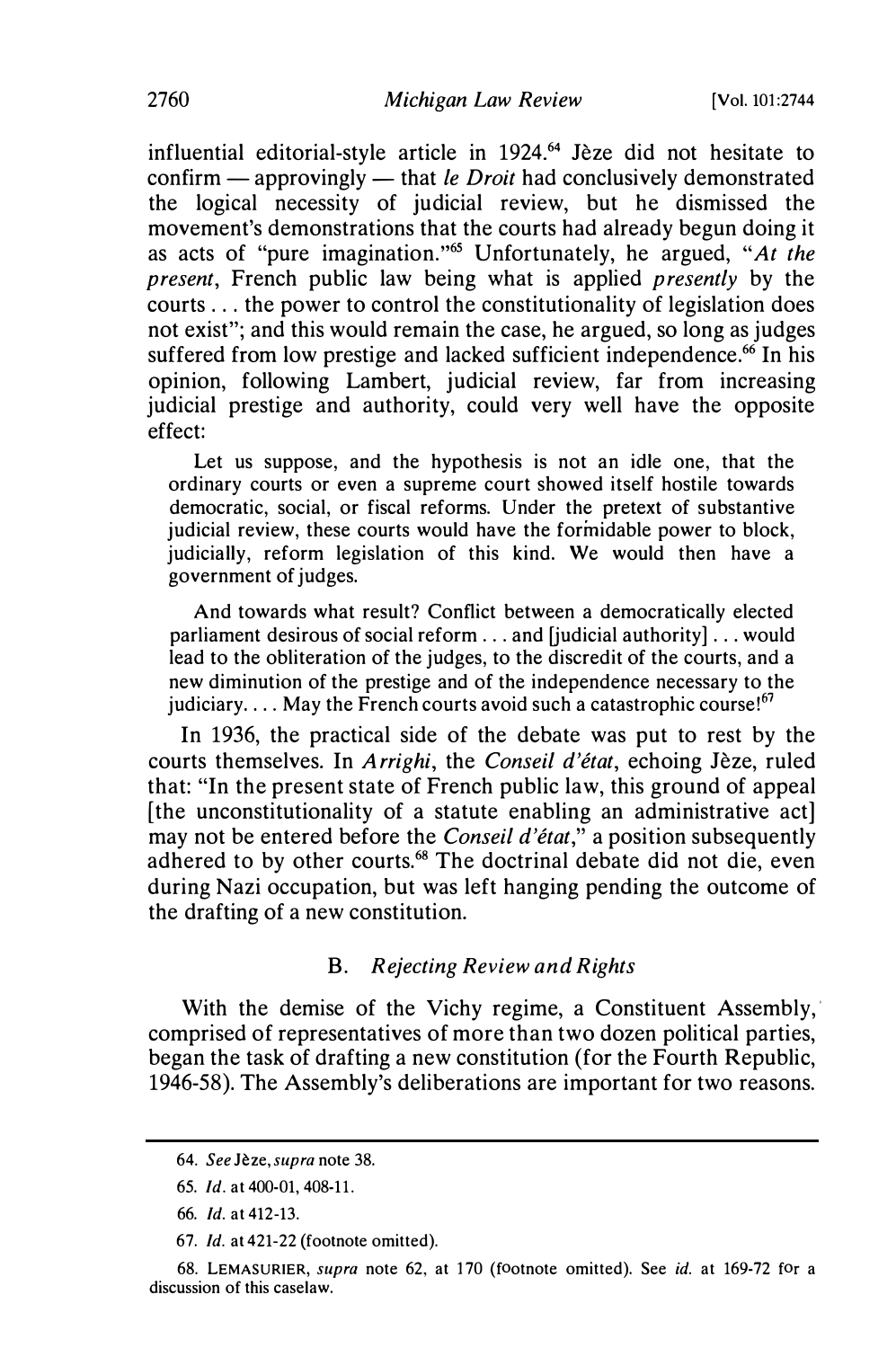First, for the first time since the Revolution, national representatives voted on the question of whether to establish judicial review in France.<sup>69</sup> In December 1945, a committee of the first Assembly rejected a proposal for an American-style supreme court, by a vote of 39-2. In April 1946, elements within the Right again tried to gain support for a supreme court (this time to be composed of four politicians chosen by parliament, and four judges to be selected by the Conseil d'état and the Cour de cassation, with the President of the Republic acting as president and ninth member). The initiative was not brought to a vote. Instead, the Assembly adopted, 289-259, a resolution repudiating, as inimical to the French constitutional order, the principle of "constitutional review."70

Second, although they failed to enshrine constitutional rights, the founders of the Fourth Republic managed to express their attachment to rights in a Preamble to the Constitution, a text that would ultimately transform French law. In a decision of  $1971<sup>71</sup>$  — hailed by some as France's Marbury v. Madison<sup>72</sup> — the Constitutional Council began to incorporate a bill of rights into the Constitution of the Fifth Republic (1958-). It found these rights in the Preamble to the 1946 Constitution, which is mentioned by the Preamble to the 1958 Constitution. The Council did so despite the fact that the founders of the Fifth Republic, too, had firmly rejected proposals to establish or refer to constitutional rights in the constitution proper.<sup>73</sup>

The very existence of the 1946 Preamble resulted from the founders' failure to unambiguously "constitutionalize" an updated version of the 1789 Declaration of the Rights of Man. On the opening of the first Constitutional Assembly, the three major party groupings agreed that the 1789 Declaration of the Rights of Man was out of date and would have to be substantially revised to be acceptable; indeed, the Assembly voted 429-119 against outright incorporation of the 1789 text.<sup>74</sup> The deputies then devoted fully one quarter of their rancorous,

72. George D. Haimbaugh, Jr., Was it France's Marbury v. Madison?, 35 OHIO ST. L.J. 910 (1974).

73. See STONE, supra note 14, at 49.

74. GORDON WRIGHT, THE RESHAPING OF FRENCH DEMOCRACY 136-58 (1948). For an overview of these politics, see PHILIP WILLIAMS, POLITICS IN POST-WAR FRANCE: PARTIES AND THE CONSTITUTION IN THE FOURTH REPUBLIC (1958).

<sup>69.</sup> During the Third Republic, a proposal to institute judicial review was dismissed without a vote. One response was recorded: "It should be added that our colleague wants to destroy the constitution," Annales de la Chambre des deputes, Débats parlementaires, Jan. 28, 1903, at 328.

<sup>70.</sup> LEMASURIER, supra note 62, at 32.

<sup>71.</sup> Decree No. 71-44, RECUEIL DES DECISIONS DU CONSEIL CONSTITUTIONNEL, 1971, at 29. For an account of this decision and its consequences for legislative sovereignty, see STONE, supra note 14, at 66-92, and Alec Stone, Where Judicial Politics Are Legislative Politics, 15 W. EUR. POL. 29 (1992).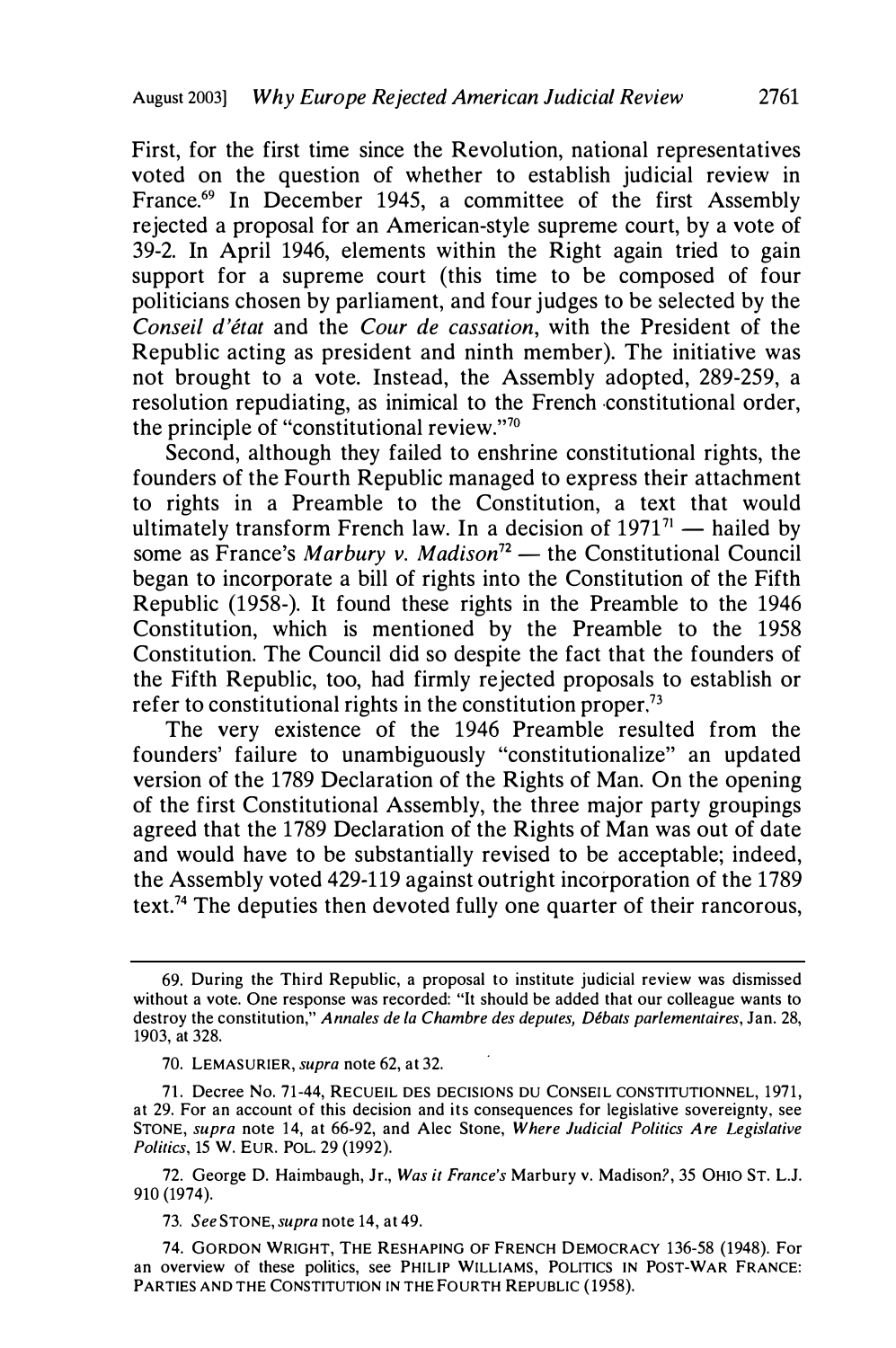often paralyzing, debates to the question of rights, exposing an almost "unbridgeable gulf between Marxist materialism and collectivism on the one hand, and Christian democracy and individualism on the other."75 Upon completion, the new declaration of rights became the first chapter of the Constitution of April 1946, subsequently rejected by the electorate in referendum. Had the April 1946 Constitution entered into force, the declaration would have become part of French constitutional law, and thereby binding on parliament. As the Rapporteur of the drafting committee, Gilbert Zaksas (Socialist), neatly stated, "The declaration is a true judicial text, part of the whole of the constitution."<sup>76</sup> Raoul Calas (Communist) agreed: the "nation's representatives of tomorrow will be obliged to conform to it, and to translate its spirit into legislation."77

Americans, however, might be surprised to learn that the Constituent Assembly did not mean to subjugate the authority of the ' parliamentary statute to that of constitutional rights. Edouard Herriot summarized the situation in these terms:

In the solemn hierarchy of texts that guarantee the liberties of the people, there are 3 rungs. There is, first, statute, which determines how principles will be applied. . . . Below legislation, there is the constitution, which brings together the organic principles [organizing] the life of this state. And below the constitution, there is the declaration of rights and responsibilities, which comes into play where politics meets or, more precisely, should meet, morality.78

Had the constitution of April 1946 been ratified, France would indeed have seen the birth of a new bill of rights, but not therefore the inevitable death of parliamentary sovereignty.

For those who drafted the Constitution of October 1946, the judicial enforceability of rights was a dead issue. In order to save themselves time and perhaps another embarrassing rejection by the electorate, the drafting committee voted unanimously to remove the chapter on rights from the constitutional text, and to include a general statement of principles in a Preamble.<sup>79</sup> All agreed that the Preamble would not be enforceable. Jacques Bardoux, who led the fight both to establish a bill of rights and judicial review in the constitution, complained that: "The Preamble does not have the force of law. Its prescriptions, purely verbal and platonic, bind no one, neither the simple citizen, nor the public authorities, nor this Assembly, which is'

79. An English translation of the Preamble to the 1946 Constitution is found in STONE, supra note 14, at 257-58.

<sup>75. 0.</sup>R. TAYLOR, THE FOURTH REPUBLIC OF FRANCE: CONSTITUTION AND POLITICAL PARTIES 18-19 (1951).

<sup>76.</sup> Debats, Assemblee Nationale Constituante, Mar. 7, 1946, J.O. 1946, at 607.

<sup>77.</sup> Id. at 617.

<sup>78.</sup> Id. at 639.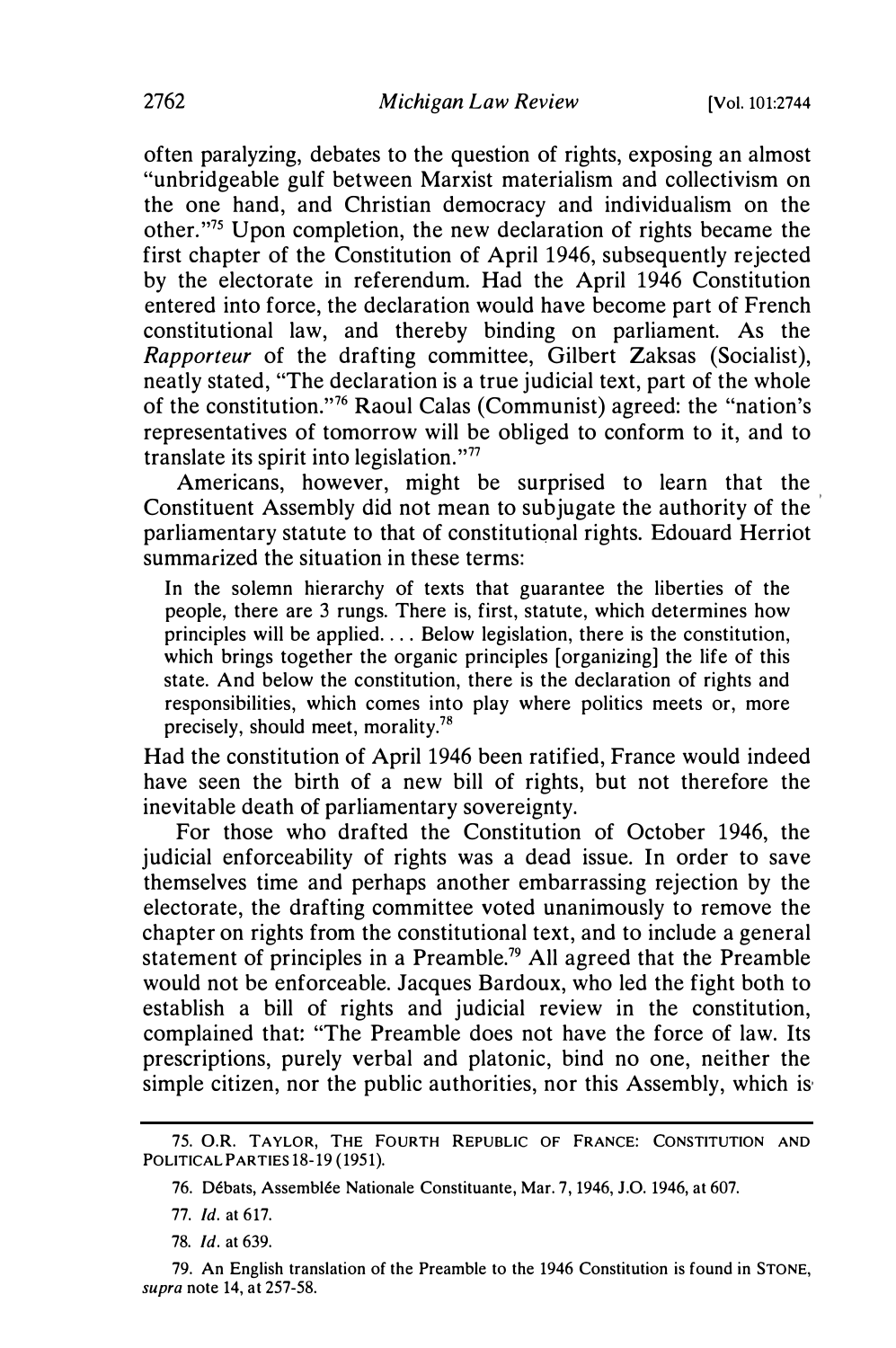henceforth free to contradict [it]...."<sup>80</sup> Most understood the Preamble, as another member of the Assembly put it, to be "a polite bow to the general rules of the polity," and certainly not "a juridical expression in a form which a judge could one day apply."<sup>81</sup> I can find no affirmation to the contrary, even by minor figures, in the debates of the Second Assembly.

In any case, the structure of the final text of the Preamble was not conducive to straightforward judicial application. To the general satisfaction of the Right, the Preamble states simply that "the French people solemnly reaffirm the rights and liberties consecrated by the Declaration of Rights of 1789 and the fundamental principles recognized by the laws of the Republics." These latter "principles" were left unenumerated, but everyone understood the phrase with reference to the principle of "freedom of education," a code for protecting the Catholic school system. As compensation for the Left and collectivist center, the vast bulk of the Preamble consecrates a long list of "political, economic, and social principles particularly necessary for our times," which guarantee, among others, the following: equality of the sexes; the rights to leisure, employment, to join a union, to strike, and to obtain social security, education, and health care; and the responsibility of the state to nationalize all industries that are either de facto monopolies or that have taken on the character of a public service. The final product therefore constitutes an uncomfortable compromise between radically opposed notions of individual and collective rights, and of the proper relationship between the state and society.

With rare exception,<sup>82</sup> doctrinal authorities (including two future Constitutional Council members, Georges Vedel and Marcel Waline) saw in the Preamble a welcome grounding for a renewal of its objectives. Ignoring the political context that gave it birth, most legal scholars energetically and overwhelmingly declared its full juridical status, $83$  and the old debates were recast, if in wholly recognizable

<sup>80.</sup> Debats, Assemblee Nationale Constituante, Aug. 29, 1946, J.O. 1946, at 3361-62.

<sup>81.</sup> Débats, Assemblée Nationale Constituante, Aug. 23, 1946, J.O. 1946, at 3303.

<sup>82.</sup> See CHARLES-ALBERT COLLIARD, PRECIS DE DROIT PUBLIC 99 (Librairie Dalloz ed., 1950); GEORGES RIPERT, LE DECLIN DU DROIT 13, 17 (R. Pinchon & R. Durand-Auzias eds., 1949). Both argued that, since violations of the Preamble would incur no sanction, the text could not be considered law, but merely an expression of a certain political morality. Both nonetheless expressed displeasure with having arrived at such a conclusion.

<sup>83.</sup> See GEORGES BURDEAU, DROIT CONSTITUTIONNEL ET INSTITUTIONS POLITIQUES 346-48 (R. Pinchon & R. Durand-Auzias eds., 1957); MAURICE DUVERGER, MANUEL DE DROIT CONSTITUTIONNEL 370-74 (5th ed. 1948); GEORGES VEDEL, MANUEL ELEMENTAIRE DE DROIT CONSTITUTIONNEL ET DE SCIENCE POLITIQUE 326-27, 552-54 (Librairie du Recueil Sirey ed., 1949); François Gény, De l'Inconstitutionnalité des Lois ou des Autres Actes de l'Autorite Publique et des Sanctions Qu'elle Comporte dans le Droit Nouveau de la Quatrième République Française, 1947 JURIS-CLASSEURS PERIODIQUES: LA SEMAINE JURIDIQUE 580, 613; Robert Pelloux, Le Preambule de la Constitution du 27 Octobre 1946,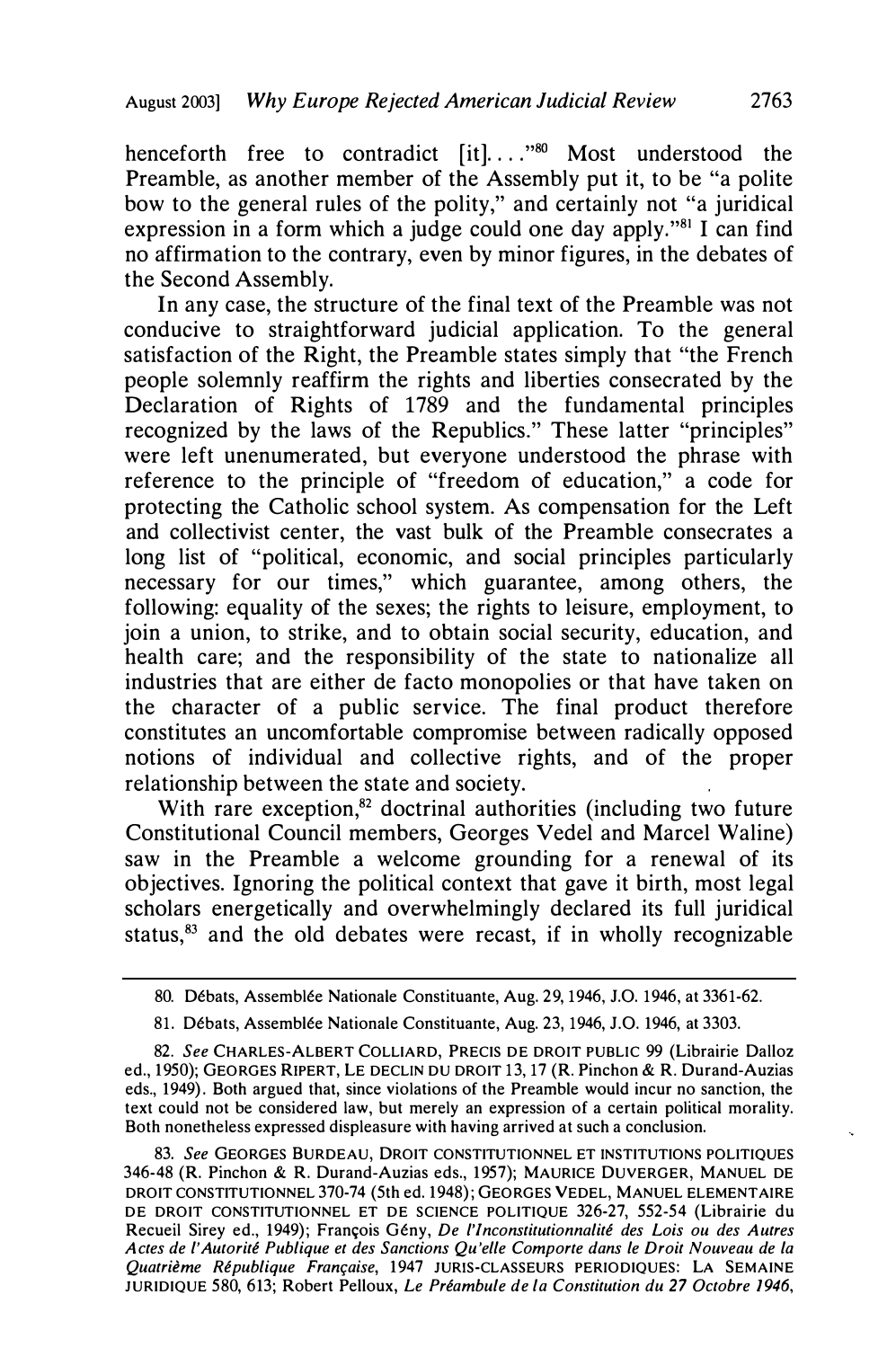forms. Some renewed efforts to convince judges to introduce judicial review on their own. Duverger, for example, argued that the Preamble unambiguously provided judges with a written source of general principles with which to construct an expansive case law of fundamental rights.<sup>84</sup> Most important, the 1789 Declaration could finally be judicially incorporated into the constitution by the judiciary; echoing Duguit, Duverger wrote:

The myth of the 'sovereignty of the National Assembly,' invoked by the parties on the left, has made it impossible to establish effective constitutional review.

However, we think that judicial review ... is possible because no express provision of the constitution forbids it ... and because the obstacles which opposed it under the  $1875$  regime have disappeared... We think that judges should have the courage to declare that they will accept pleas based on the unconstitutionality of legislation.<sup>85</sup>

Geny agreed, arguing that the preamble "formulates the most important rules of law" and constitutes "an insurmountable barrier to the legislature itself" whose enforcement, "in the present state of our political organization, can only be judicial."<sup>86</sup>

Judges proved less courageous than hoped: to this day, no court has refused to apply a promulgated law on the basis of its unconstitutionality. But, if public law lost the war, it also won some very important battles. The movement's project to restore the primacy of judges over interpretation largely succeeded. The Conseil d'état began to catalogue, quite explicitly, a vast array of constitutional and extraconstitutional principles that could be invoked in attacking executive acts, but not statute. These "general principles of law" include such discoverable notions as "individual liberty," "equality before the law," "freedom of conscience," and "non-retroactivity," as well as previously existing, if unexplained, principles like "the continuity of public service."<sup>87</sup> Related to this development, the Preamble, and especially the 1789 Declaration, rapidly became a fertile source for annulments of executive acts,<sup>88</sup> and the enforceability

- 84. See OUVERGER, supra note 83.
- 85. DUVERGER, supra note 83, at 374-78.
- 86. Geny, supra note 83, at 613.

<sup>63</sup> REVUE DU DROIT PUBLIC 248, 347 (1947); Jean Rivero & Georges Vedel, Les principes economiques et sociaux et la Constitution: Le preambule, COLLECTION DROIT SOCIAL, May 31, 1947, at 13, 15; Marcel Waline, Notes de Juriprudence, 66 REVUE DU DROIT PUBLIC 691, 694 (1950).

<sup>87.</sup> See JOHN BELL, SOPHIE BOYRON & SIMON WHITTAKER, PRINCIPLES OF FRENCH LAW ch. 6 (1998); L. NEVILLE BROWN & J. F. GARNER, FRENCH ADMINISTRATIVE LAW 1 19-26 (2d ed. 1973).

<sup>88.</sup> See James Beardsley, Constitutional Review in France, 1975 SUP. CT. REV. 189, 197; see also LEMASURIER, supra note 62, at 187-200.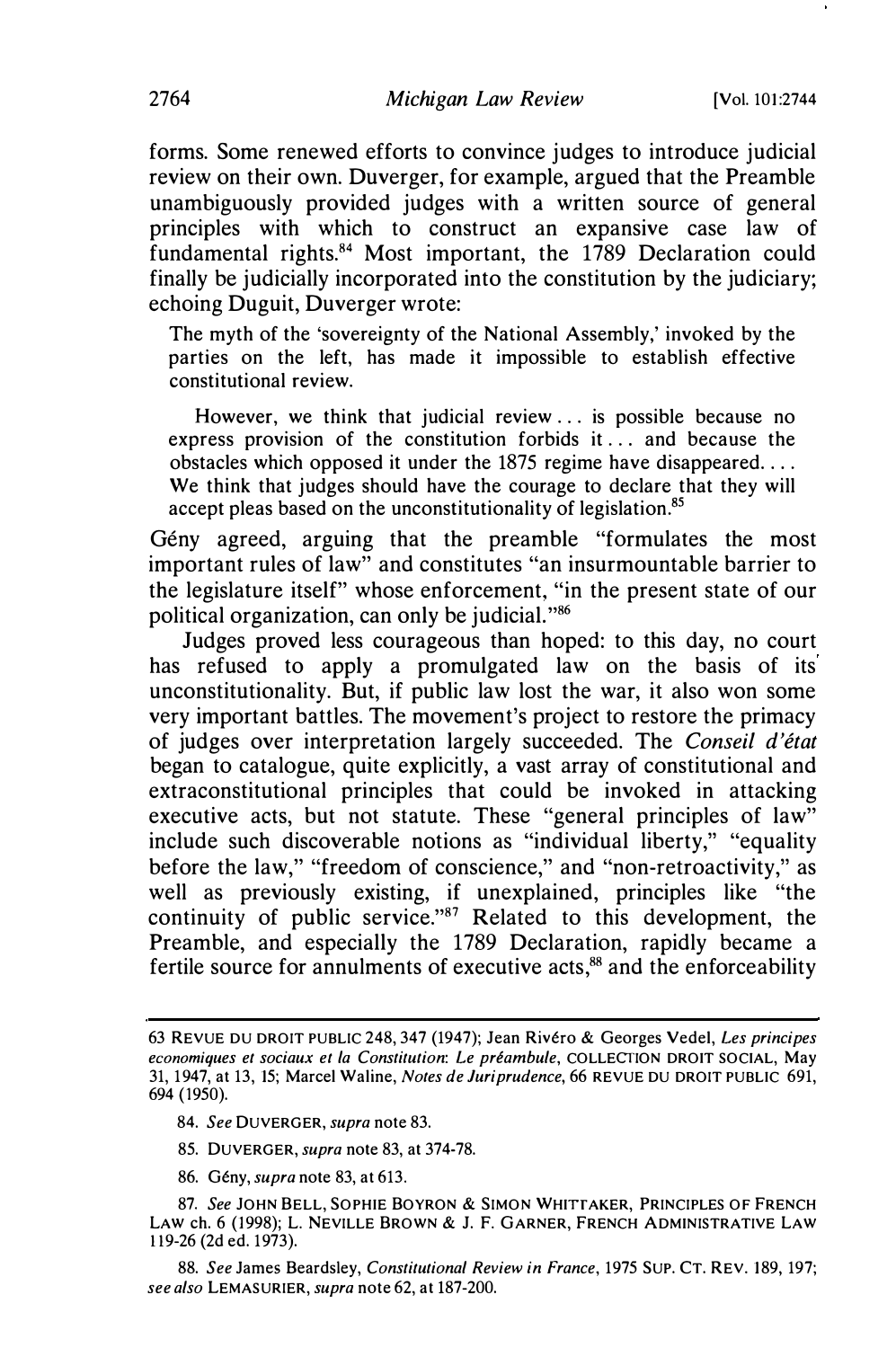of the text was proclaimed in 1956 by the Conseil d'état in Amicales.<sup>89</sup> Finally, and most important, the Constitutional Council explicitly constitutionalized rights review in the 1970s, a move that we now know was a necessary, absolutely crucial stage in the Council's courtship of the Public Law establishment. By the end of that decade, la Doctrine had overcome its long-standing hostility to abstract "political review."90

By the end of the 1980s, a new scholarly community, le Droit constitutionnel, had fully emerged. La Doctrine now seeks legitimation for review, and its own social power, $91$  by way of Austria, not America.92

#### II. THE EUROPEAN MODEL OF CONSTITUTIONAL REVIEW

The modern European constitutional court is the invention of Hans Kelsen.<sup>93</sup> His followers and close collaborators were present at the founding of the Federal Republic of Germany, $94$  and they successfully advocated a variant of the Austrian system as an

90. For a recounting of these events, see STONE, supra note 14, ch. 4.

91. The proponents of the "new constitutional law" now aggressively proclaim the primacy of law over politics, and of the constitutional law over all other domains of law. See LOUIS FA VOREU, LA POLITIQUE SAISE PAR LE DROIT (Economica 1988); Louis Favoreu, Le droit constitutionnel, droit de la Constitution et constitution du droit, 1 REVUE FRANCAISE DE DROIT CONSTITUTIONNEL 71 (1990).

92. The canonical texts are CHARLES EISENMANN, LA JUSTICE CONSTITUTIONNELLE ET LA HAUTE COUR CONSTITUTIONNELLE D'AUTRICHE (Librairie Generale de Droit & de Jurisprudence ed., 1928); and Hans Kelsen, La garantie juridictionnelle de la Constitution, 45 REVUE DU DROIT PUBLIC 197 (1928). Eisenmann, a close student of Hans Kelsen, argued in favor of a specialized constitutional court. Until the 1970s, his work was largely ignored. Today it is viewed as seminal. See LA PENSEE DE CHARLES EISENMANN (Paul Amselek ed., Economica 1986).

93. That said, Kelsen partly adapted institutional materials that had developed in various Germanic federal states of the nineteenth century. For a discussion of the origins of European constitutional courts, see Klaus Von Beyme, The Genesis of Constitutional Review in Parliamentary Systems, in CONSTITUTIONAL REVIEW AND LEGISLATION: INTERNATIONAL COMPARISON, 21-38 (Christine Landfried ed., 1989).

94. Although I will not focus on the matter here, Germany, too, had its own turn to natural law, and legal scholars and judges also intensively debated judicial review. In 1863, a majority of the Association of German Jurists "declared itself in favor of judicial review." The debate provoked a new wave of constitutional theory culminating in the work of Kantorowicz, Fuchs, and Schmitt. For a review of these debates, see FRANZ NEUMANN, THE DEMOCRATIC AND THE AUTHORITARIAN STATE ch. 2 (1964). During the Weimar Republic, the Reichtsgericht nullified the application of several statutes adopted by the parliament during the 1921-25 period. The Court asserted the power to invalidate laws on its own, without express constitutional authorization, at a time when political authority was too fragmented to effectively resist. These decisions dealt mainly with the relationship between property and labor; the Court sided with the former.

<sup>89.</sup> Conseil d'etat, July 11, 1956, Recueil decisions du Conseil d'etat, 1956, at 317, note Jacomet.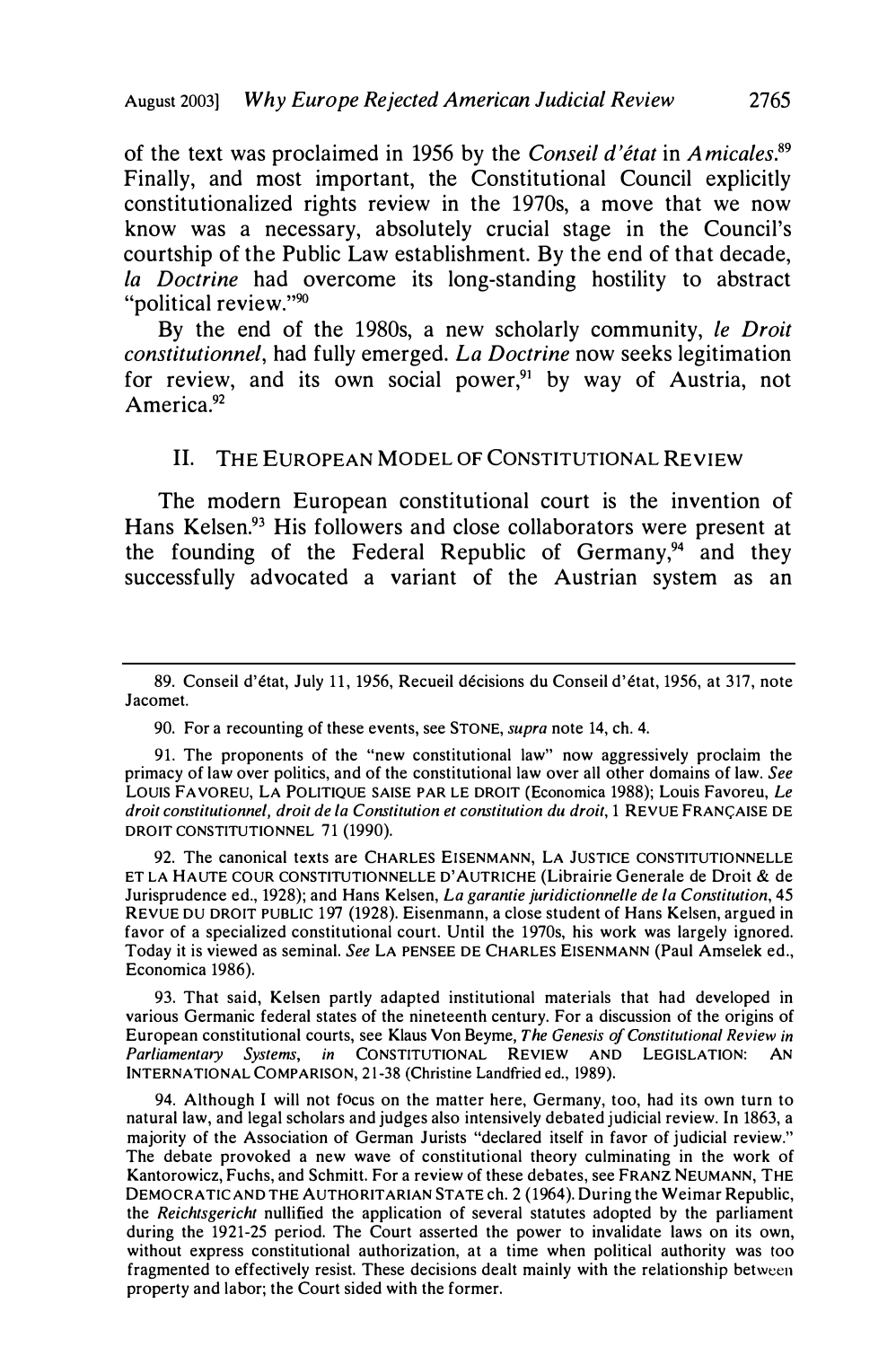alternative to American judicial review. Italy quickly followed suit.<sup>95</sup> Kelsen's legacy was secured when constitutional reformers in Spain, Portugal, and post-Communist Europe all rejected American judicial review and adopted Kelsenian courts. I will contrast the core elements of the European and American "models" of review in Part III. In this Section, I discuss Kelsen's own blueprint for building systems of constitutional justice in Continental legal systems.

#### A. The Kelsenian Court

The most significant experiment in constitutional review in pre-World War II Europe took place during the Austrian Second Republic (1920-34), at the instigation of Hans Kelsen. Kelsen. developed the basic template for what we now call the "European model of constitutional review," first, in his role as the principal drafter of the Constitution of the Austrian Second Republic, and then as a legal theorist.<sup>96</sup> In 1928, he wrote a widely translated article elaborating and defending the European model of review.<sup>97</sup> In that article, Kelsen argued that the integrity of the legal system, which he conceived as a kind of central nervous system for the state, would only be assured if the superior status of the constitution, atop a hierarchically ordered system of legal norms, could be guaranteed by a "jurisdiction," or "court-like" body. Because Kelsen foresaw nearly all of the variations on the European model now in place, and because Kelsen's constitutional theory remains a standard reference for debates about the legitimacy of European constitutional review even today, it is worth examining these arguments closely.

Kelsen faced two hostile camps: politicians suspicious of the judiciary and judicial power, and a pan-European movement of prominent legal scholars who favored installing American judicial review on the Continent. Kelsen understood that the political elites would not accept the establishment of judicial review in Europe. Nevertheless, he guessed that a constitutional court, if granted carefully prescribed powers, might not arouse their hostility. The trick would be to show that such a system could provide the benefits of constitutional review without turning into a "government of judges."

<sup>95.</sup> In 1947-48, representatives to the Italian constitutional convention debated and rejected American-style judicial review. See Alessandro Pizzorsusso, V. Vigoriti, & G. Leroy Certoma, The Constitutional Review of Legislation in Italy, 3 CIVIL JUSTICE QUARTERLY 311 (1984).

<sup>96.</sup> Born in the worst of times, the Second Republic functioned properly for barely a decade before being engulfed by Fascism. The Court's review powers were rescinded by government decree in 1933. CHARLES GULICK, AUSTRIA BETWEEN HABSBURG AND<br>HITLER 185-86,877-88,1075-77 (1948).

<sup>97.</sup> Kelsen, *supra* note 92. This section is based on ALEC STONE SWEET, GOVERNING WITH JUDGES: CONSTITUTIONAL POLITICS IN EUROPE ch. 2 (2000).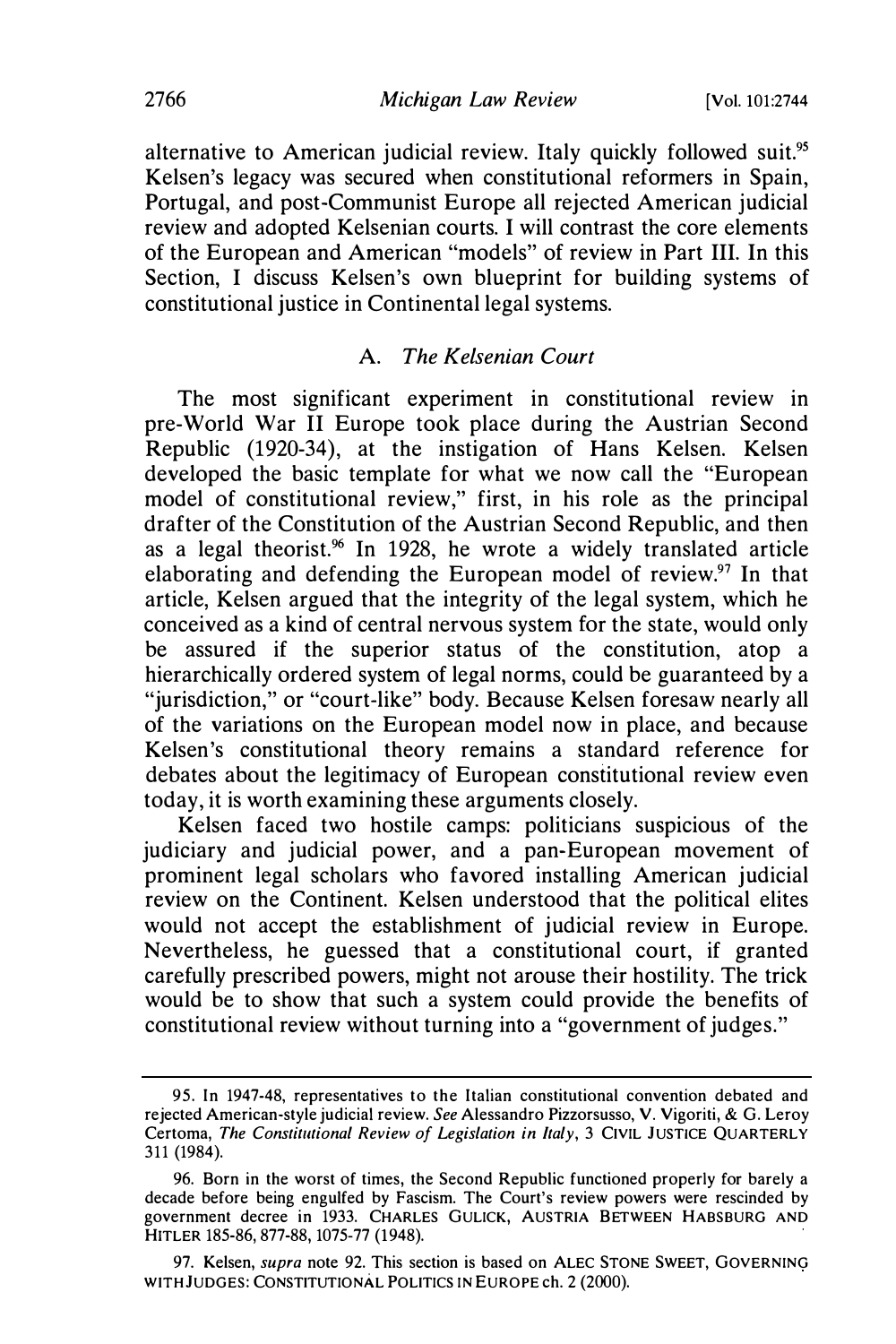In his 1928 article, Kelsen engaged both fronts at once. First, he distinguished the work of legislators, which he characterized as "creative" and "positive," from the work of constitutional judges, which he characterized as "negative."<sup>98</sup> Legislators make law freely, limited only by procedural constitutional law (which distributes governing authority among institutions and levels of government and establishes the rules of the legislative process). Kelsen acknowledged that the authority to declare legislation unconstitutional is also a lawmaking, and therefore political, authority:

To annul a law is to assert a general [legislative] norm, because the annulment of a law has the same character as its elaboration  $-$  only with a negative sign attached.... A tribunal which has the power to annul a law is, as a result, an organ of legislative power.<sup>99</sup>

But if constitutional judges make law, they do not do so freely, since judges' decisionmaking is "absolutely determined by the constitution." A constitutional court is therefore only "a negative legislator."<sup>100</sup>

Kelsen's distinction between the positive and negative legislator relies almost entirely on the absence, within the constitutional law, of a judicially enforceable charter of rights. Here we encounter another feature of Kelsen's thought, a conception of the law and of the proper role of courts that goes under the label, "legal positivism." Grossly simplifying, for positivists the law is that corpus of prescriptions that some person or group (a lawmaker) has made, which are enforceable by courts and other state institutions, and which are meant to apply authoritatively to specific situations. Kelsen's conception of the unity of the legal system (a hierarchical system of interdependent rules) rested on the fundamentally positive nature of the constitution. Positivism is often juxtaposed to "natural law" theories, which generally assert that human will, however organized in any given society, is neither the only, nor the ultimate source of law. Instead, some foundational principles of law (such as human rights) transcend time and place, and therefore are (or ought to be) directly applicable in every legal system, even when they have not been proclaimed by a lawmaker. In the European positivist's legal order, judges apply the acts of the lawmaker; in the natural law legal order, judges seek to "discover" and then apply principles that exist prior to and independent of any sitting legislature.

Kelsen argued that constitutions should not contain human rights, which he associated with natural law, due to their open-ended nature. Adjudicating rights claims, in his view, would inevitably weaken positivism's hold on judges, thereby undermining the legitimacy of the

<sup>98.</sup> Kelsen, supra note 92.

<sup>99.</sup> Id. at 221-41.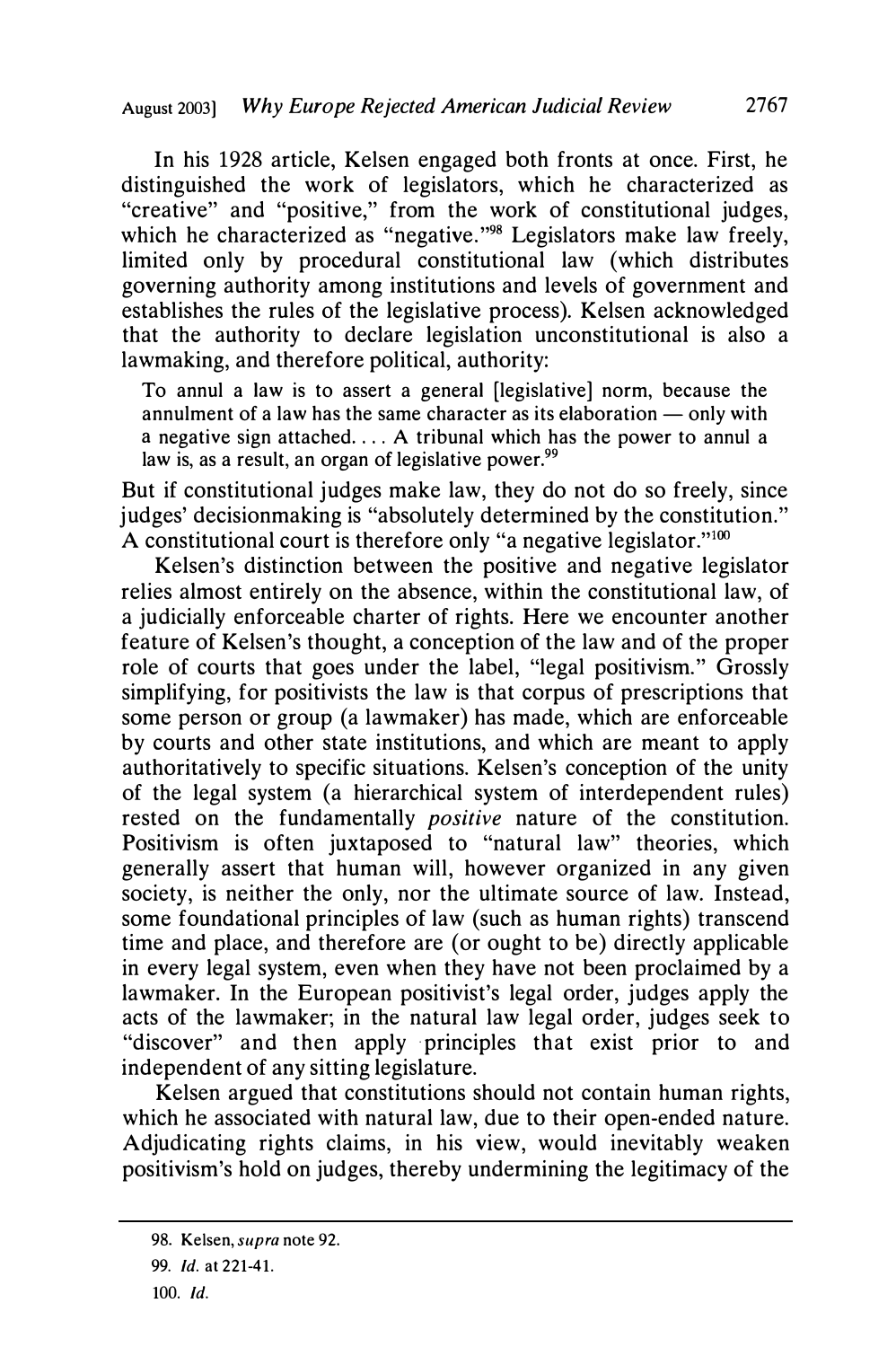judiciary itself, since judges would become the lawmakers. Thus, he wrote:

Sometimes constitutions themselves may refer to [natural law] principles, which invoke the ideals of equity, justice, liberty, equality, morality, etc., without in the least defining [precisely] what are meant by these terms.... But with respect to constitutional justice, these principles can play an extremely dangerous role. A court could interpret these constitutional provisions, which invite the legislator to honor the principles of justice, equity, equality ... as positive requirements for the [substantive] content of laws.101

To the extent that constitutional judges would actually invoke natural law, Kelsen demonstrated, they would become positive legislators. A "government of judges" situation would ensue, and a political backlash against constitutional review would be the likely outcome.

Second, Kelsen argued that the constitutional court should be able to review the constitutionality of legislation before its enforcement in the public realm, thus preserving the sovereign character of statute within the legal system thereafter. Opposition politicians, sitting in parliament or in subnational governments within federal systems, should be able to initiate such review.

Third, Kelsen urged that constitutional courts should look as much as possible like "judicial" bodies. He insisted that professional judges and law professors be recruited to the court and emphasized that "members of parliament or of the government" be excluded; because the court would play a legislative role, he also proposed that elected officials should appoint the court's members. Kelsen suggested that the Court be given jurisdiction over constitutional controversies brought forward through litigation in the judiciary, as a means of securing the superiority of constitutional law, and so as to link the Court's work with formally judicial processes. Finally, individuals and/or a special constitutional ombudsmen might be given the authority to refer matters to the Constitutional Court

Outside of Austria, Kelsen's ideas about constitutional justice were ignored or dismissed during the interwar period. Traditionalists, like the German theoretician, Carl Schmitt, argued that Kelsen's court would not function as a court at all, but would instead become a kind of superlegislature. 102 Proponents of American-style review regarded Kelsen's ideas as heresy, a brief for "political" rather than "judicial" review. Most important, across Europe the major political parties remained hostile to the establishment of review of any kind.

<sup>101.</sup> Id.

<sup>102.</sup> CARL SCHMITT, Das Reichsgericht als Huter der Verfassung in VERFASSUNGSRECHTLICHE AUFSATZE (1958); Nicol6 Zanon, La Polemique Entre Hans Kelsen et Carl Schmitt sur la Justice Consitutionnelle, 5 ANNUAIRE INTERNATIONAL DE JUSTICE CONSTITUTIONNELLE 177-89 (1989).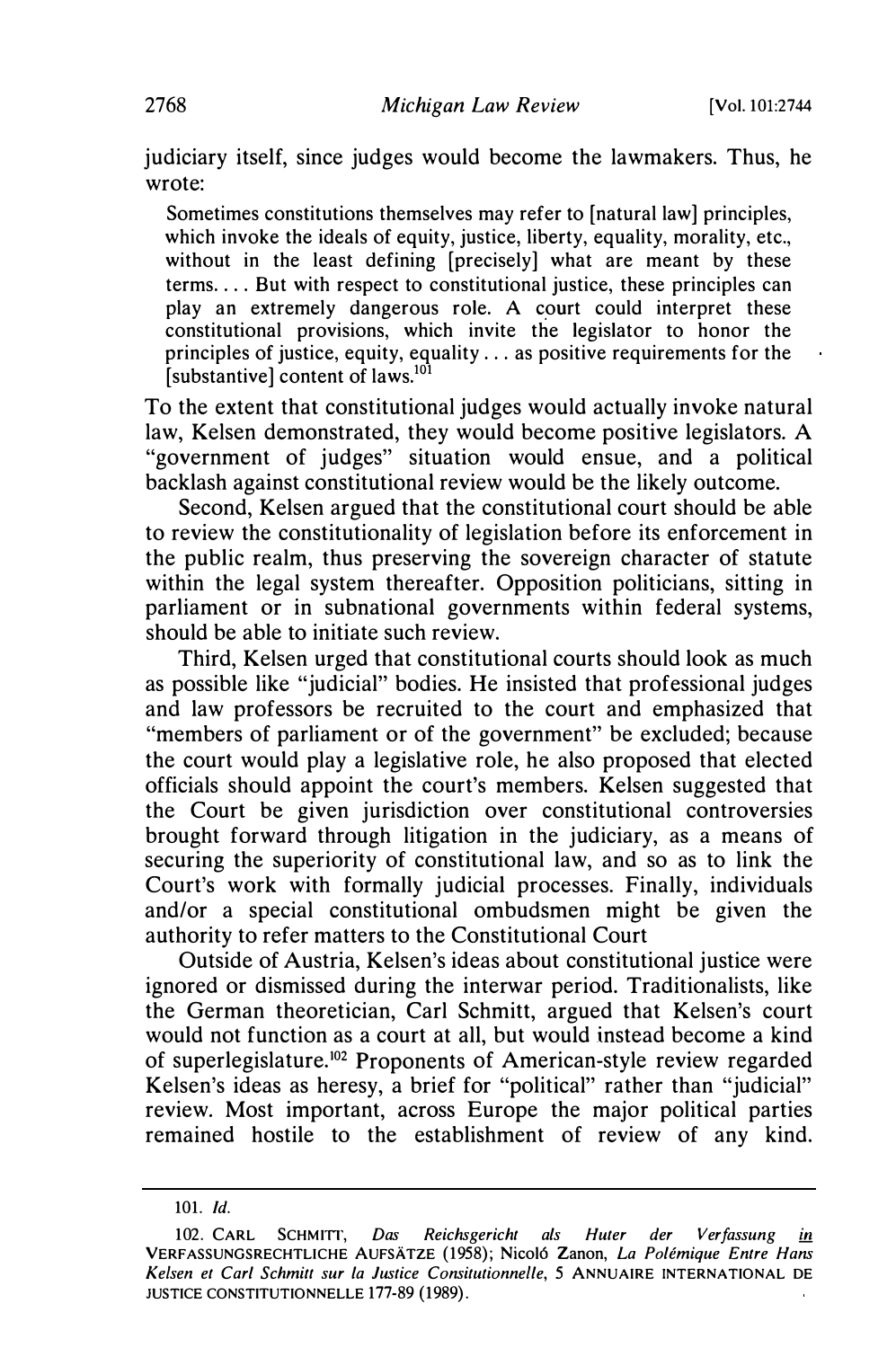Legislation must respect constitutional principles, the argument went, but only legislators should possess the authority to assure that respect.

Of course, the awesome destruction of World War II made possible the diffusion of the Kelsenian court. The experience of fascism in Italy and Germany before the war, and the massive American presence in both countries after it, conspired to fatally undermine the view that parliaments could do no wrong. Taming the state - constraining government in a system of democratic controls, recognizing the liberties of individuals, and embedding states in pan-European structures (like NATO, the Convention on Human  $Right$ s, and the emerging European Communities) — was suddenly at the very top of the European agenda. As democratic reconstruction proceeded, higher-law constitutionalism became the new orthodoxy, replacing that of legislative sovereignty and the General Will.

The precepts of this "new constitutionalism" can be simply listed: (1) state institutions are established by, and derive their authority exclusively from, a written constitution; (2) this constitution assigns ultimate power to the people by way of elections; (3) the use of public authority, including legislative authority, is lawful only insofar as it conforms with the constitutional law; (4) that law will include constitutional rights and a system of constitutional justice to defend those rights. As an overarching political ideology, or theory of the state, the new constitutionalism faces no serious rival today.

The European model of review proved popular because  $-$  unlike American judicial review  $-$  it could be easily attached to the parliamentary-based architecture of the state. Nevertheless, Kelsen's institutional blueprint had to be modified in one crucial respect. Kelsen had argued that constitutional courts should be denied jurisdiction over constitutional rights, in order to ensure that judicial and legislative functions remain as separate as possible. Since World War II, Europe has experienced a rights revolution, a hugely important movement to codify human rights at both the national and supranational levels. The burden of protecting these rights has fallen on modern Kelsenian courts.

## III. THE EUROPEAN AND AMERICAN MODELS OF CONSTITUTIONAL REVIEW

Today, two basic models of constitutional judicial review exist in Western legal systems: the American and the European. The European model of constitutional review can be broken down into four constituent components. First, constitutional judges alone exercise review powers; the "ordinary" (that is, the nonconstitutional) judiciary may not invalidate norms or acts on grounds of unconstitutionality. Second, terms of jurisdiction restrict constitutional courts to resolving constitutional disputes. Formally, constitutional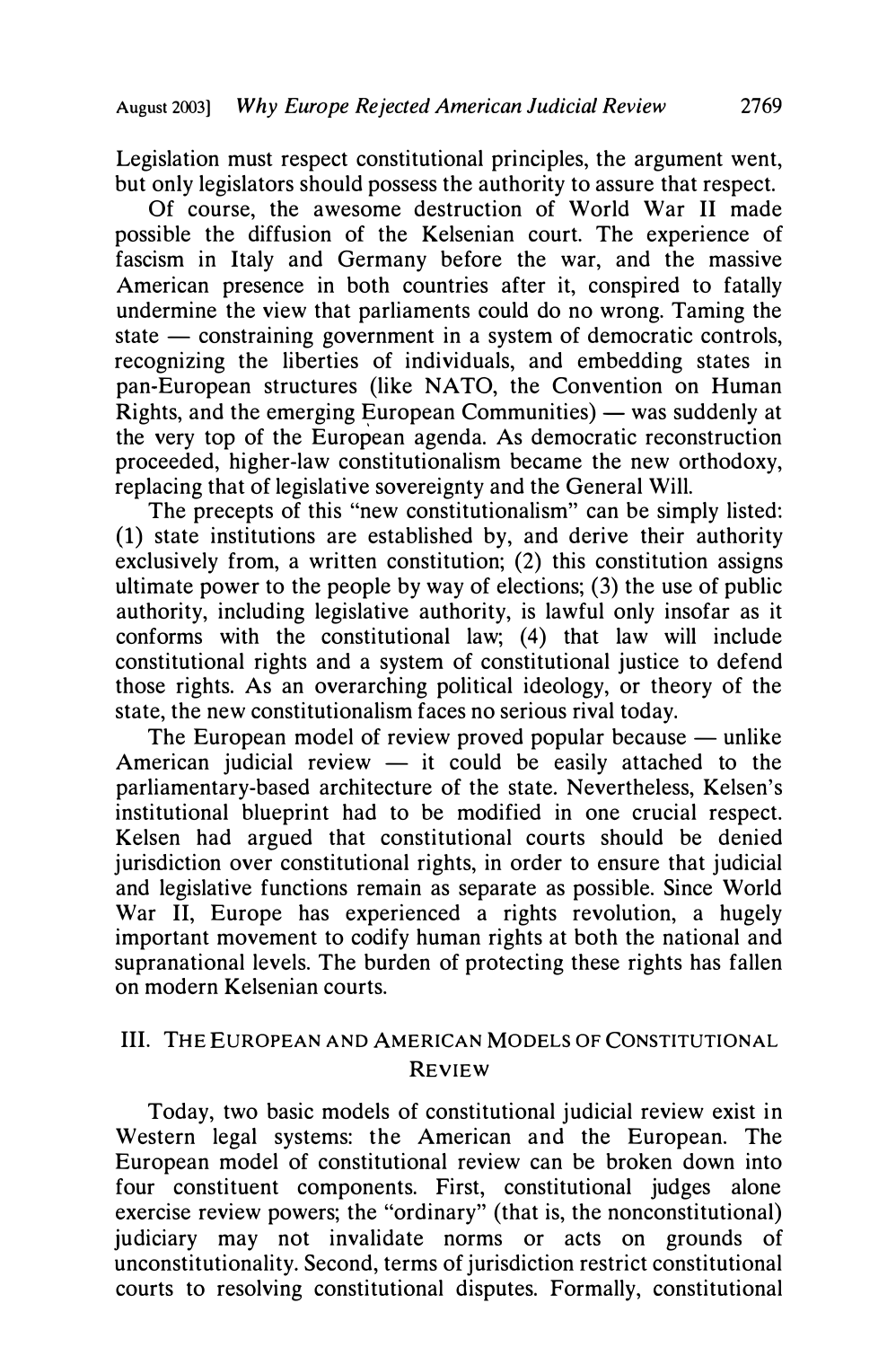judges do not preside over litigation or appeals, per se, which remain the purview of the judiciary. Instead, constitutional judges answer the constitutional questions that are referred to them by, among others, elected politicians and ordinary judges. Third, constitutional courts have links with, but are detached from, the judiciary and legislature. They occupy their own "constitutional" space, one that is neither "judicial" nor "political," as those terms are commonly understood in Europe. Fourth, most constitutional courts are empowered to determine the constitutionality of statutes without respect (or even prior) to their application, usually upon referral by opposition legislators or other elected officials. This latter mode of review, called "abstract review," is typically defended as a supplemental guarantor of constitutional justice, since it can succeed in eliminating unconstitutional legislation before harm has been done. Thus, in the European model, the judiciary enforces the supremacy of statute, while the constitutional court secures the supremacy of the constitution in relation to all other legal norms.

If European constitutional review is concentrated, in the sense of being exclusively located in a specialized state organ, American judicial review is diffuse. In the U.S. "any judge of any court, in any case, at any time, at the behest of any litigating party, has the power to declare a law unconstitutional."<sup>103</sup> The power was derived by Chief Justice Marshall in Marbury from Article III of the U.S. Constitution. Article III confers on the courts jurisdiction over "cases" and "controversies" that "arise" under the "Constitution" and the "Laws. " If all American courts may enforce the constitutional law, the exercise of review powers remains a "judicial" matter to the extent that such exercise is necessary to resolve specific "cases and controversies." For the purposes of constitutional law and politics, a "case" is defined as litigation in which one of the disputing parties alleges to have been damaged by the enforcement of an unconstitutional law or other public act.

In Europe, American judicial review is typically portrayed as being perfectly concrete: it is activated by a claim that the enforcement of an unconstitutional law caused a real person  $-$  one of the litigants  $$ actual injury. Abstract review of statutes and other acts appears to be precluded by the "cases and controversies" requirement. Likewise, American courts are supposed to deny standing to parties that fail to show some degree of direct interest in the review of a public act, although doctrines governing standing have been famously unclear and unstable.

From an American perspective, European constitutional review requires the interjection of abstraction into the proceedings. In its

<sup>103.</sup> Martin Shapiro & Alec Stone Sweet, The New Constitutional Politics of Europe, 26 COMP. POL. STUD. 400 (1994).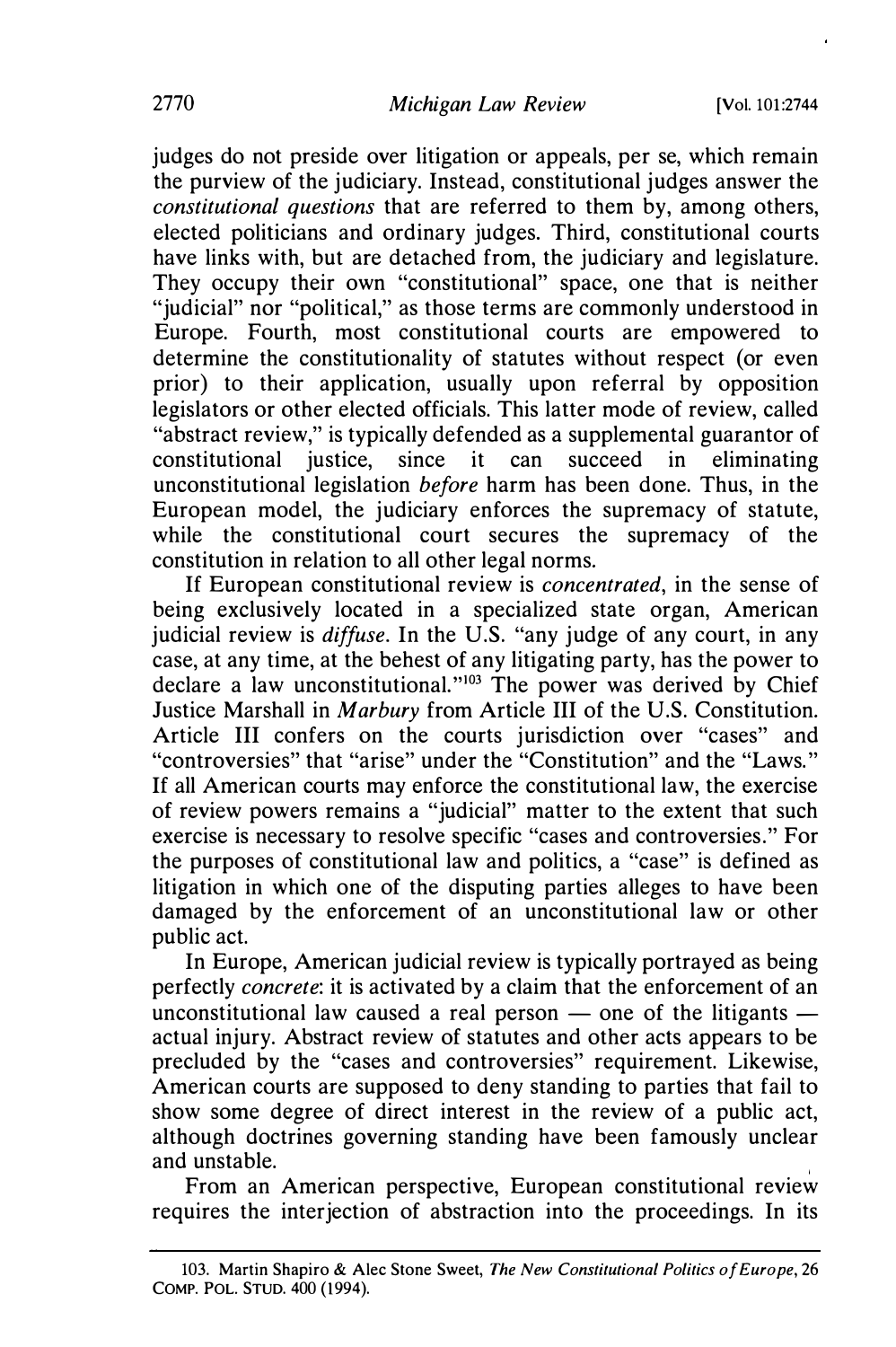pure form, abstract review is preenforcement constitutional review of legislation. It is *abstract* because it proceeds in the absence of litigation: the judge reads the legislative text against the constitutional law and then decides. There is no storyline or, if there is, the story is an imaginary or hypothetical one told to highlight the constitutional moral that comes at the end. What Europeans call "concrete review" is activated by a reference from a judge to the constitutional court. What makes concrete review nominally *concrete* is its connection to  $$ being a stage in  $-$  a preexisting *judicial* process. Concrete review is activated when a judge sends a question to the constitutional court. She is required to do so when she has good reason to think that the controlling statutory or administrative norm is unconstitutional.

European concrete review, however, remains meaningfully abstract in an overt and formal way. Technically, the task of the constitutional court is to answer the constitutional question posed  $$ for example, is a provision of the code unconstitutional?  $-$  not to try or dispose of litigation. The task of the presiding/referring judge is to (a) determine if the facts warrant a referral, (b) properly frame the question to the constitutional court, and  $(c)$  resolve the dispute in light of the answer given. The remaining basic type of review  $-$  the individual constitutional complaint  $-\overline{\ }$  is the least abstract in the sense that an individual must have exhausted all other remedies before turning to the constitutional court. Thus, when compared to the Canadian, the Indian, or the U.S. supreme courts, European constitutional courts were designed as relatively pure oracles of the constitutional law. Their express function is to interpret the constitution and thereby to resolve disputes about the meaning of the constitution, rather than to preside over concrete "cases" in the American sense.

We can now see that in the United States the "case or controversy requirement" enables judicial (concrete) review while prohibiting abstract review. It does so in the service of peculiarly American separation of powers ideas. In the European model of constitutional review, a different mix of peculiar ideas not only permits purely abstract review but insists that concrete review, too, be meaningfully abstract. Each model defends its own version of separation of powers as being necessary to preserve distinctions between the "political" and the "judicial" functions, as these distinctions are umierstood locally. And each attacks the other version as establishing a "confusion" of powers that ultimately entails the usurpation of the legislative (or, more broadly, of the "political") function.

### IV. WHY IT MAY NOT MATTER

Traditional separation of powers doctrines in the U.S. and Europe are in deep crisis. They fail to model what judges actually do when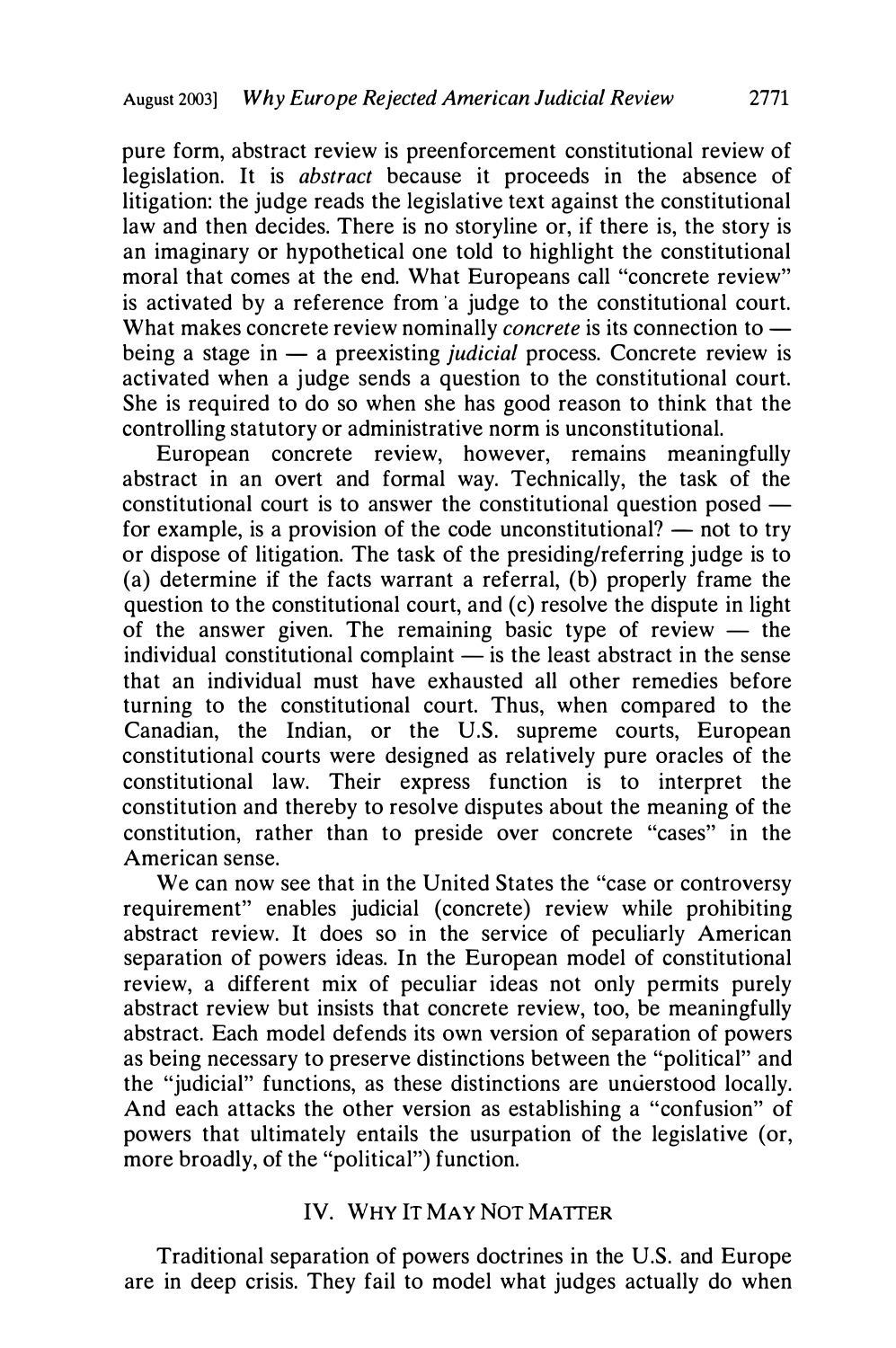they exercise their powers of review; at the same time, the boundaries separating the "judicial" from the "political (legislative and executive)" function have blurred to the point of irrelevance. These claims are obviously too big to defend here, so I will only make two summary points. First, as documented elsewhere, European constitutional review has become more concrete as it has evolved.<sup>104</sup> "Ordinary" judges now engage in a great deal of constitutional interpretation and review. And constitutional courts (of which the most obvious examples are the German and Spanish) routinely determine outcomes, just as any court with general appellate jurisdiction in the U.S. would: through reviewing the decisionmaking of public authorities, including judges, in light of fact contexts and general policy considerations. These are not surprising outcomes, given that European constitutional courts, in their rights-based jurisprudence, have evolved extensive least-means (proportionality) balancing standards, which they then impose on all governmental authorities, including parliaments and judges. Second, American judicial review has become increasingly abstract. In the small space I have remaining, I will focus briefly on this latter point.<sup>105</sup>

#### A. Abstract Review in the United States

In the jargon of European constitutional law, "the abstract review of legislation" refers to the review of a statute's constitutionality prior to its application or enforcement. In the U.S., abstract review occurs most often in one of the following two situations.<sup>106</sup> First, under certain circumstances, plaintiffs may seek declaratory or injunctive relief by a judge that, if granted, suspends the application of the law in question pending judicial determination of its constitutionality. Plaintiffs commonly file such requests immediately after the statute has been signed into law by the appropriate authority. Second, under doctrines first developed by the Supreme Court pursuant to First Amendment litigation, plaintiffs may attack a law on its face, called a "facial challenge," and plead the rights of third parties. Although there is often overlap between these two situations  $\overline{\phantom{a}}$  a plaintiff mounting a facial challenge to a law will typically ask for preliminary relief  $-$  each deserves to be analyzed on its own.

Preliminary injunctions and declaratory judgments are legal remedies that were first developed by courts of equity. In the past fifty years or so, these techniques have penetrated into the constitutional

<sup>104.</sup> STONE SWEET, supra note 97, at ch. 4-5.

<sup>105.</sup> See Alec Stone, Qu'y a-t-il de concret dans le contrôle abstrait aux États-Unis?, 34 REVUE FRANCAISE DE DROIT CONSTITUTIONNEL 227 (1998).

<sup>106.</sup> Federal courts also continuously exercise the abstract (preenforcement) review of the rulemaking of federal agencies.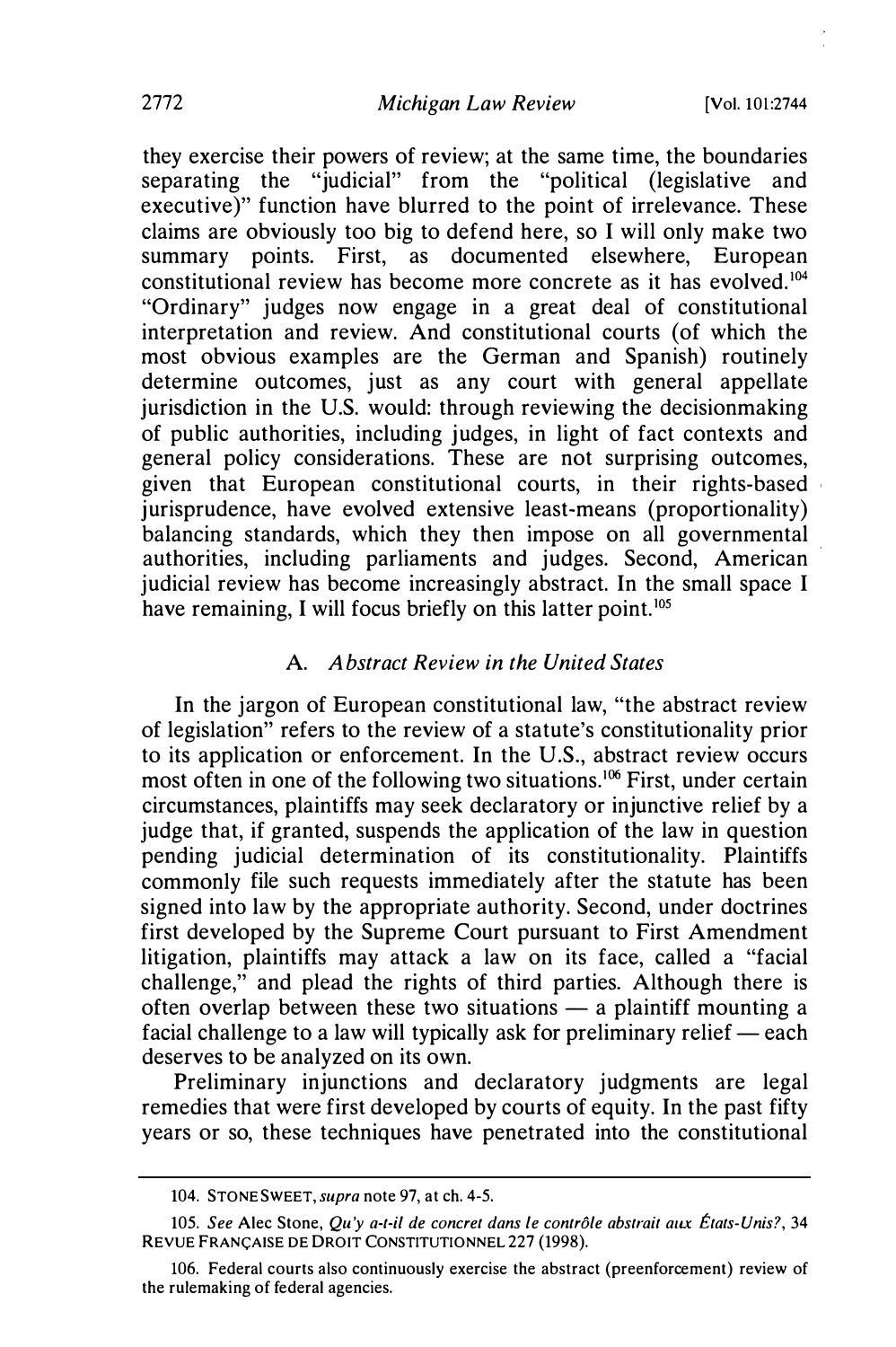law, becoming instruments of rights adjudication. Preliminary injunctions are court orders taken to preserve the *status quo ante litem* pending a judicial resolution of the dispute on the merits. Declaratory judgments are used by judges to clarify the rights of one of the parties to a dispute, prior to that dispute's resolution. When exercising judicial review, federal courts, including the Supreme Court, commonly treat these forms of relief interchangeably. From the point of view of the plaintiff, moreover, there appears to be little difference in their relative effectiveness. The criteria that govern the granting of preliminary injunctions also apply to the rendering of declaratory judgments. Judges will give relief where a plaintiff's constitutional rights are at issue, where the plaintiff is likely to prevail on the merits, and where the plaintiff may suffer irreparable injury if relief is not granted.107

All students of American constitutional law know that the American Supreme Court has held, since Thornhill v. Alabama,<sup>108</sup> that a statute that extends government authority to activities protected by the First Amendment is presumptively overbroad, and therefore unconstitutional on its face, regardless of whether, or how, the statute has been applied in concrete situations. Put differently, the Court views the normal methods of constitutional adjudication  $-$  which allegedly proceeds on a case-by-case basis and enables the judicial branch to correct the law over time, with reference to problems raised as a result of the law's application  $-$  to be inappropriate for adjudicating violations of the First Amendment.109 Indeed, the Court treats the right of free expression as a "preferred freedom" since it underpins American democracy and the effective exercise of all other constitutional rights. In this area of the law, restrictive doctrines on standing and justiciability have therefore been relaxed. It is clear that the Court has been anxious to use its powers to protect the rights of individuals and groups who would normally not come before a court, in so far as they may refrain from exercising their rights for fear of punishment under a restrictive law.

Thus, in its present form, the doctrine of "overbreadth" carves out an exception to the general rule, a corollary of the case or controversy requirement, that an individual cannot plead rights of other individuals not party to the action. In fact, a court that rules that a

<sup>107.</sup> The rules are adapted from equity rules. In 1980, a U.S. Circuit Court of Appeals described "the traditional equitable criteria for granting preliminary injunctive relief' as fourfold: "(1) a strong likelihood of success on the merits, (2) the possibility of irreparable injury to plaintiff if the preliminary relief is not granted, (3) a balance of hardships favoring the plaintiff, and (4) advancement of the public interest (in certain cases)." L.A. Memorial Coliseum Comm'n v. Nat'! Football League, 634 F.2d 1197, 1200 (9th Cir. 1980).

<sup>108.</sup> Thornhill v. Alabama, 310 U.S. 88 (1940).

<sup>109.</sup> LAURENCE TRIBE, AMERICAN CONSTITUTIONAL LAW 1023-24 (2d ed. 1988).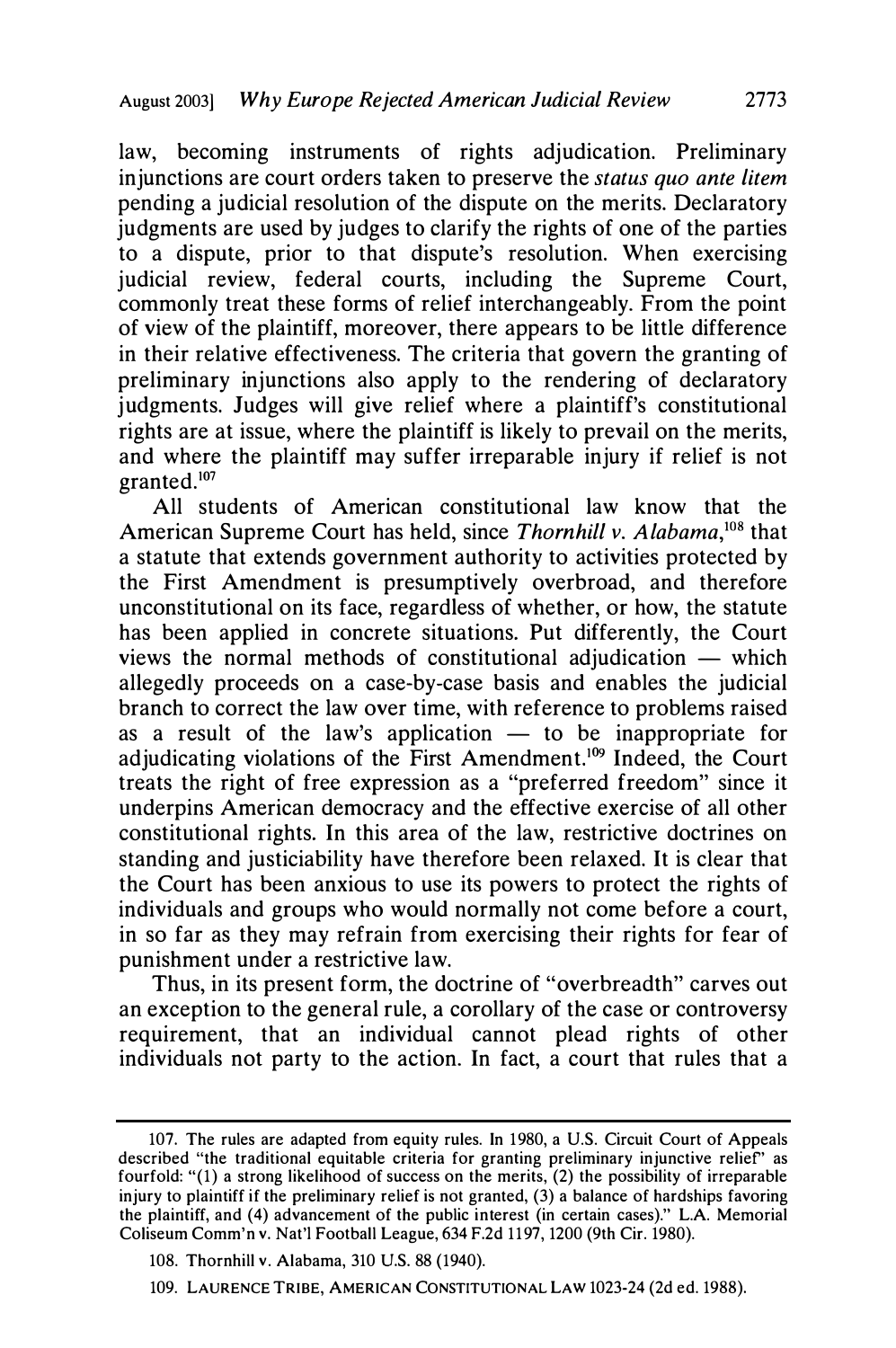statute is overbroad may annul it and reverse the conviction of the defendant in the case, without having to determine first whether the expressive conduct of the defendant falls under the protection of the . First Amendment. In Spokane Arcades, the Supreme Court summarized its approach to the problem of facial overbreadth and the rights of third parties in the following terms:

[A]n individual whose own speech or expressive conduct may validly be prohibited or sanctioned is permitted to challenge a statute on its face  $because$  it also threatens others not before the court  $-$  those who desire to engage in legally protected expression but who may refrain from doing so rather than risk prosecution or undertake to have the law declared partially invalid. If the overbreadth is "substantial," the law may not be enforced against anyone, including the party before the court, until it is narrowed to reach only unprotected activity, whether by legislative action or by judicial construction of partial invalidation.<sup>110</sup>

Courts resolve facial challenges in different ways. A court may render a decision that reduces the reach of a statute, without declaring its provisions unconstitutional. In such cases, the Court effectively interprets the statute in a particular way in order to make it constitutional. This "saving construction" binds the judiciary. A court may also invalidate the statute as unconstitutional "on its face." A facial challenge will be successful if a court (1) agrees with the plaintiff that the law sweeps within its ambit activities protected by the First Amendment, thereby deterring these activities in a "substantial" and "socially significant" way, and (2) is unable or unwilling to construct a more narrow interpretation of the provisions being attacked, or to "sever" potential constitutional applications of the law from unconstitutional applications. Of course, even if the appeal fails to result in a total invalidation of the law, a partial invalidation  $-$  an exercise in "reconstructive surgery"  $-$  may be exactly the outcome the plaintiff wanted. To successfully defend a law, the government must demonstrate two things. First, it must show that whatever "chilling effect" on speech the regulation might provoke will not be substantial but rather improbable and socially insignificant. Second, it must prove that the statute could not have been drafted more narrowly, that is, that there was no "less restrictive alternative" statutory language available. A less restrictive alternative provision is one that is more likely to exclude unconstitutional applications and to reduce the deterrent effects of the regulation.

Most invalidations pursuant to judicial findings of overbreadth are partial invalidations: the court removes provisions that, in its view, would lead to unconstitutional applications of the law, allowing what remains of the law to be applied. However, "severing" unconsti-

<sup>110.</sup> Brockett v. Spokane Arcades, Inc., 472 U.S. 491, 503-04 (1985) (footnote omitted) (citing Broadrick v. Oklahoma, 413 U.S. 601 (1973)).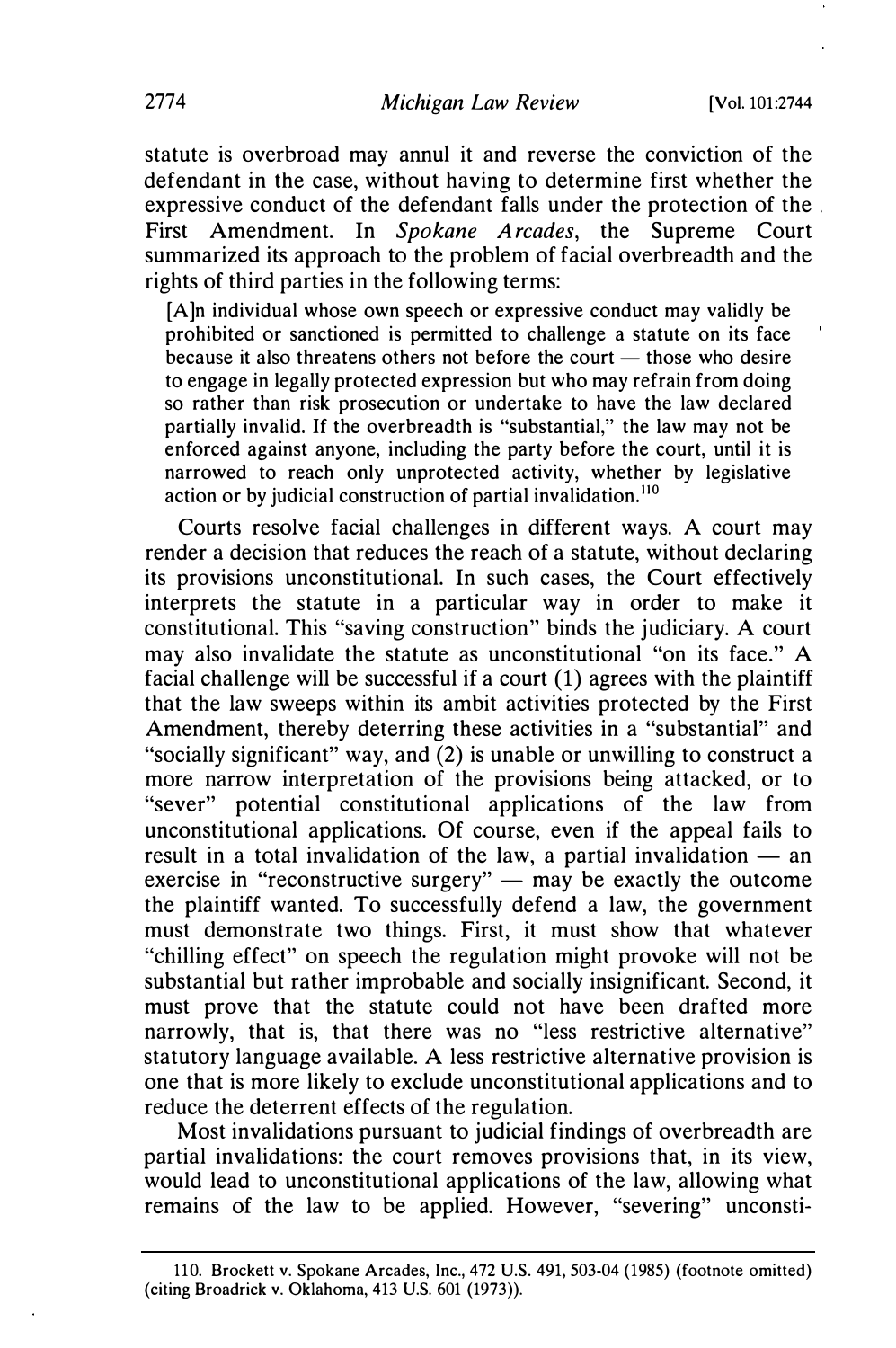tutional provisions from an otherwise constitutional statute is not always possible. If the offending provisions are central to the statute, the benefits of severability are absent. In such cases, the court has little choice but to invalidate the entire statute, and no part of it will be enforceable.<sup>111</sup>

Although plaintiffs who mount a facial challenge for overbreadth may claim that the same statute is also unconstitutionally vague, overbreadth and vagueness are distinguishable.112 A statute is vague, and therefore unconstitutional, if persons "of common intelligence must necessarily guess at its meanings and differ as to its application."<sup>113</sup> A vague statute suffers from two interrelated flaws. First, it entails a high risk of discriminatory enforcement, raising concerns about due process and equal protection of the laws. Second, the risk of discriminatory enforcement may itself substantially deter or "chill" the exercise of rights. To successfully defend a law attacked for vagueness, the government must show that the deterrent effect of the statute would not be substantial and that a more precise construction of its provisions, given the government's purposes, was not possible.

Of course, the abstract review of statutes conflicts with orthodox understandings of judicial authority in the U.S. The role of the judiciary, states the Constitution, is to resolve cases and controversies. The precise, juridical meaning of the phrase "case and controversy" has never been fixed, however, which means the courts decide as they see fit. In practice, the phrase references doctrines related to separation of powers, standing to sue, and justiciability. Each of these legal frameworks has been constructed in complex lines of case law which are by now more or less incoherent, and therefore subject to the whims of the judges. In what is arguably the most authoritative statement on the problem by the Supreme Court, Chief Justice Warren acknowledged this "uncertainty":

Embodied in the words "cases" and "controversies" are two complementary but somewhat different limitations. In part those words limit the business of federal courts to questions presented in an adversary context and in a form historically viewed as capable of resolution through the judicial process. And in part those words define the role assigned to the judiciary in a tripartite allocation of power to assure that the federal courts will not intrude into areas committed to the other branches of government. Justiciability is the term of art employed to give expression to this dual limitation placed upon federal courts by the case and controversy doctrine.

<sup>111.</sup> See, e.g., Village of Schaumberg v. Citizens for a Better Env't, 444 U.S. 620 ( 1980);Connally v. Gen. Construction Co., 269 U.S. 385 (1926).

<sup>112.</sup> See TRIBE, supra note 109, at 1033-35.

<sup>113.</sup> Connall y, 269 U.S. at 391.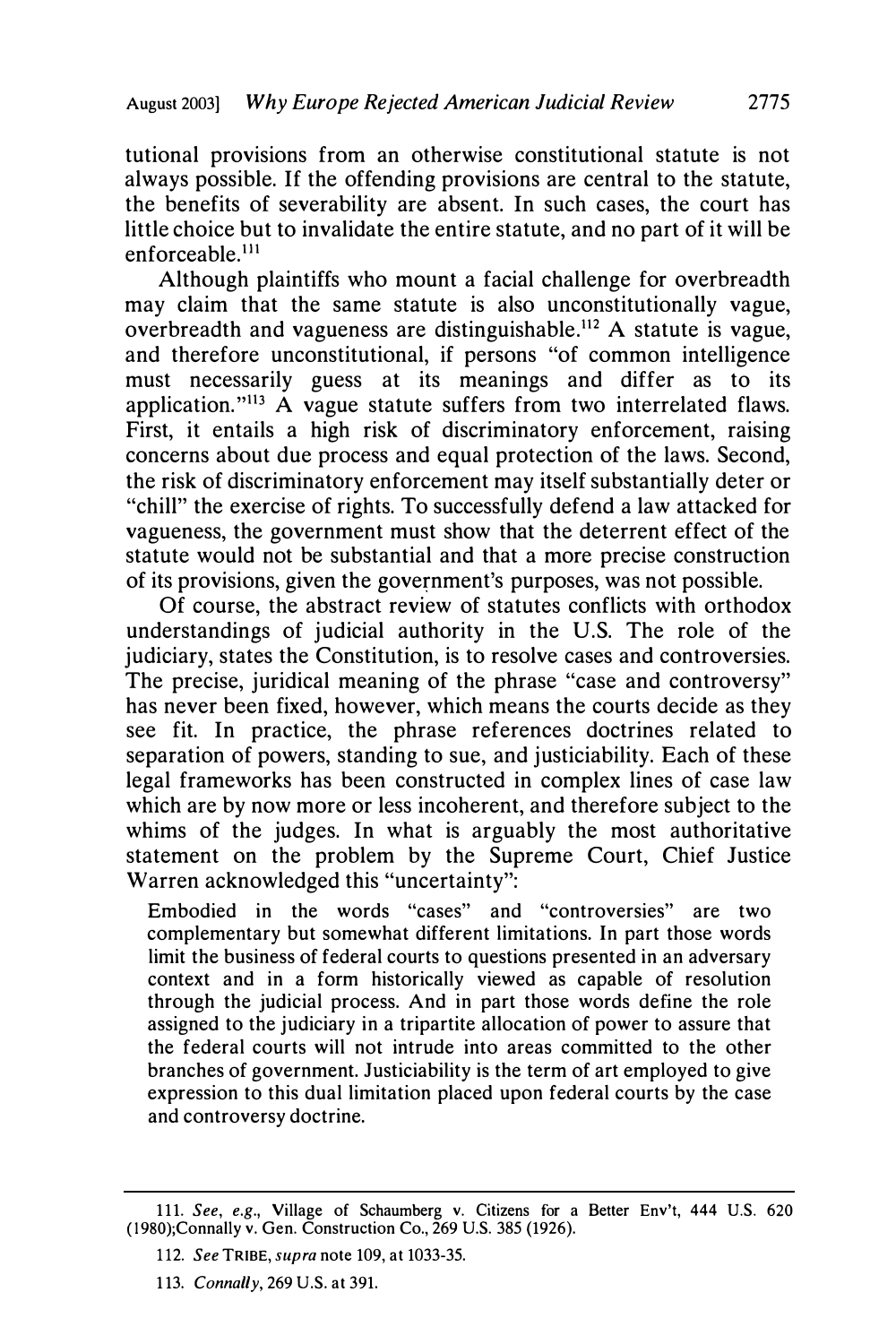Justiciability is itself a concept of uncertain meaning and scope.... [N)o justiciable controversy is presented when the parties seek adjudication of only a political question, when the parties are asking for an advisory opinion, when the question sought to be adjudicated has been mooted by subsequent developments, and when there is no standing to maintain the action. Yet it remains true that "justiciability is not a legal concept with a fixed content of susceptible or scientific verification. Its utilization is the resultant of subtle pressures. . . ."

Additional uncertainty exists in the doctrine of justiciability because that doctrine has become a blend of constitutional requirements and policy considerations. And a policy limitation is "not always clearly distinguished from the constitutional limitation." ... The "many subtle pressures" which cause policy considerations to blend into the constitutional limitation of Article III make the justiciability doctrine one of uncertain and shifting contours.<sup>114</sup>

No treatise on American constitutional law uses the term "abstract review." American constitutional practice and scholarship are largely ignorant of European constitutional law, where abstract review is ubiquitous. Confronted with a statement to the effect that American judges do indeed exercise abstract judicial review, an American judge or constitutional scholar would typically respond in one of two very different ways. First, the statement might be denied outright. Any law which substantially deters the exercise of some fundamental, constitutional right  $-$  such as the freedom of speech, or the right to privacy  $-$  creates, by its very existence, a "case or controversy" between those individuals so deterred and the government that deters them. This is the logic that underpins doctrines governing facial challenges and the granting of preliminary relief. Second, in contrast to the first response, the statement might be recast in terms that make sense to American judges and lawyers. It could be acknowledged that the practices described do indeed fall outside the case or controversy requirement but are relatively limited exceptions to the normal rules or are pathologies of American case law. Thus, a leading textbook states that preliminary relief "takes a form suspiciously like that of an advisory opinion,"115 which is prohibited. And Justice Black, in his opinion for the majority in Younger,<sup>116</sup> complained that "facial challenges are fundamentally at odds with the function of the federal courts" to resolve cases and controversies.

<sup>1 14.</sup> Flast v. Cohen, 392 U.S. 83, 94-97 (1968) (internal citations and footnotes omitted).

<sup>115.</sup> WILLIAM COHEN & JONATHAN VARAT, CONSTITUTIONAL LAW 122 (9th ed. 1993).

<sup>1 16.</sup> Younger v. Harris, 401 U.S. 37, 52 (1971).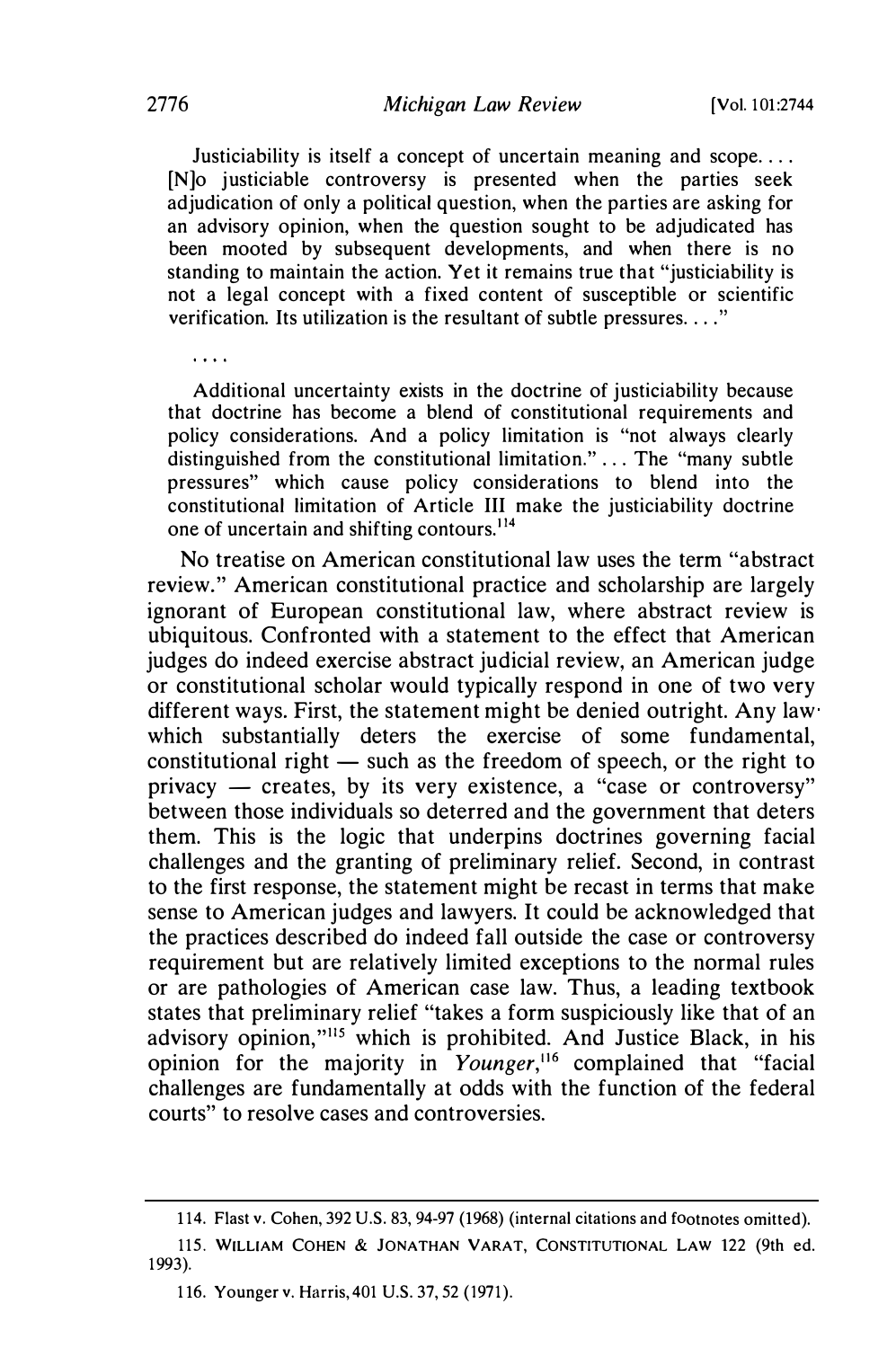However understood, the abstract review of statutes flourishes in the United States. Indeed, abstract review has become the "normal," taken-for-granted mode of adjudicating in the domains of free speech<sup>117</sup> and reproductive rights.<sup>118</sup> All-important statutes that would restrict free speech or the right to choose to terminate pregnancies are routinely attacked on their face and are candidates for preliminary relief. In such cases, what do American judges do? They make authoritative guesses about the future: guesses about how people would likely behave under the law; guesses about how a law would likely be enforced by public officials; guesses about how a statutory provision would likely be construed by the courts; and guesses about how many citizens would likely be hurt if the court permitted the law to be applied. European constitutional courts, when they exercise abstract review, make such determinations all of the time, informed, just as American judges are, by legislative histories and debates, and by their knowledge of how similar laws have been enforced and judicially interpreted in the past. Unlike the American courts, however, European constitutional judges do not have to perform doctrinal gymnastics to justify their abstract review powers.

The specific techniques of abstract review developed by American judges are strikingly similar to those developed by European judges. I will mention three of the most important of these here. First, abstract review in both places always proceeds through the elaborate construction of balancing tests. Inevitably, such tests organize the judicial considerations of hypothetical situations, narratives with abstractions as characters, stand-ins for real people facing challenging dilemmas. There is nothing concrete in such review, except in so far as the decision reconfigures the constitutional environment for the legislature, for the future. If and when the legislators do so, they will have to imagine the situation at least partly as the judges have. Second, once American judges have concluded that specific statutory provisions are unconstitutional, they then proceed to determine if these provisions can be severed from the statute to enable the constitutional, and thus uncontaminated, parts to be applied. What is perhaps the leading constitutional law textbook in the United States characterizes this practice as "surgery," or pruning the rotten branches

<sup>117.</sup> In 1996, in an attempt to regulate pornography on the internet, the U.S. Congress adopted the Communications Decency Act of 1996 ("CDA"). Knowing that the constitutionality of the CDA would be litigated before the Act would be enforced, legislators included a special provision, § 561, designed to expedite the review of the law's constitutionality in the event of a facial challenge. The law was immediately attacked by some twenty interest groups, and the provisions attacked were voided by the U.S. Supreme Court as unconstitutional before they had been enforced against anyone. See Reno v. ACLU, 521 U.S. 844 (1997).

<sup>118.</sup> State supreme courts, too, exercise abstract constitutional review of statutes. See, e.g., Am. Acad. of Pediatrics v. Lungren, 940 P.2d 797 (Cal. 1997) (concerning parental consent to abortion in the case of minors).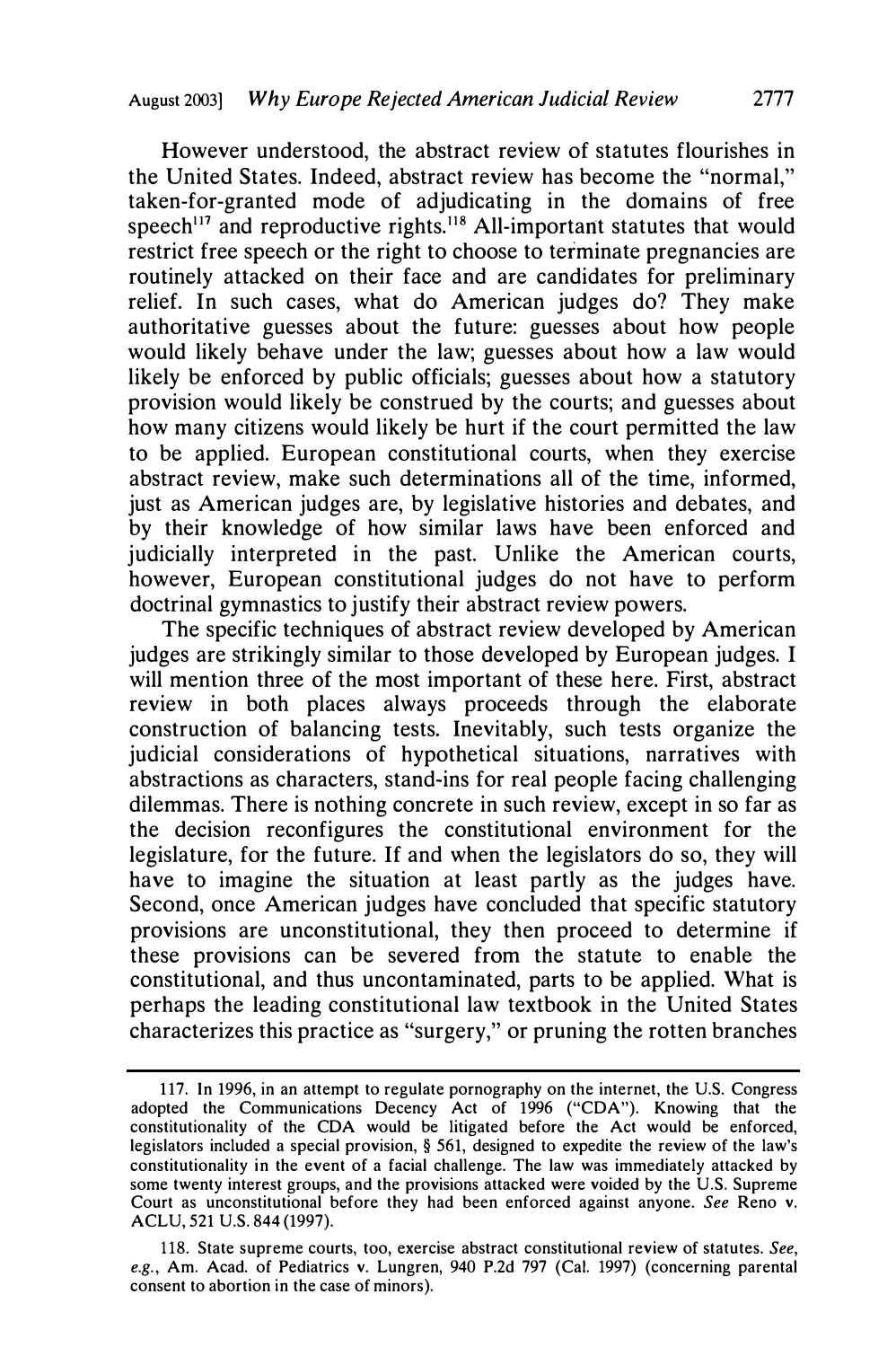from the tree.<sup>119</sup> European constitutional judges employ the same techniques, and judges and scholars use virtually the same language to describe the process. The French Council, for example, performs "amputations" on provisions "contaminated" by unconstitutionality, allowing what remains to be promulgated. Third, American judges and European constitutional courts routinely participate in the legislative function by using their review powers to give authoritative interpretations of statutes  $-$  the "saving construction" in American parlance and "strict reserves of interpretation" in France; other phrases are used to describe the same things in Germany, Italy, and Spain. The judges do so in order (1) to permit the law to enter into force, and thus soften the impact of constitutional review on the legislature, and (2) to control how the law will be enforced by public authorities and applied by the judiciary in the future. These similarities deserve to be studied more closely by comparative constitutional scholars.

More generally, rights review of legislation, as Kelsen predicted, makes of the judge a "positive" legislator. Clearly, the more judges are asked to protect rights in an effective manner  $-$  the pan-European situation — or the more judges consider effective rights protection to be their constitutional duty — the American situation — the less likely constitutional review will conform to, or be contained by, separation of powers doctrines that work to separate things judicial from things political. Put very differently, in systems in which the supremacy of the constitutional law within the general hierarchy of norms is defended by a jurisdictional authority, all separation of powers notions are contingent because they are secondary to, rather than constitutive of, the judicial function.

If I have emphasized the relatively formal, doctrinal construction of abstract review in the U.S., there is a far more profound sense in which all exercises in judicial review must always be more abstract than concrete. The power of judicial review is the power to determine constitutional policy, prospectively. American judges routinely engage in prospective lawmaking, and therefore in abstract reasoning and decisionmaking.<sup>120</sup>

#### V. CONCLUSION

One issue  $-$  the political legitimacy of American judicial review  $$ dominates this Symposium on Marbury v. Madison. In sharp contrast with the European situation, Americans  $-$  or at least the legal

<sup>1 19.</sup> TRIBE, supra note 109, at 1027-33.

<sup>120.</sup> The argument is made at greater length and detail in Martin Shapiro & Alec Stone Sweet, Abstract and Concrete Review in the United States, in MARTIN SHAPIRO & ALEC STONE SWEET, ON LAW, POLITICS, AND JUDICIALIZATION ch. 6 (2002).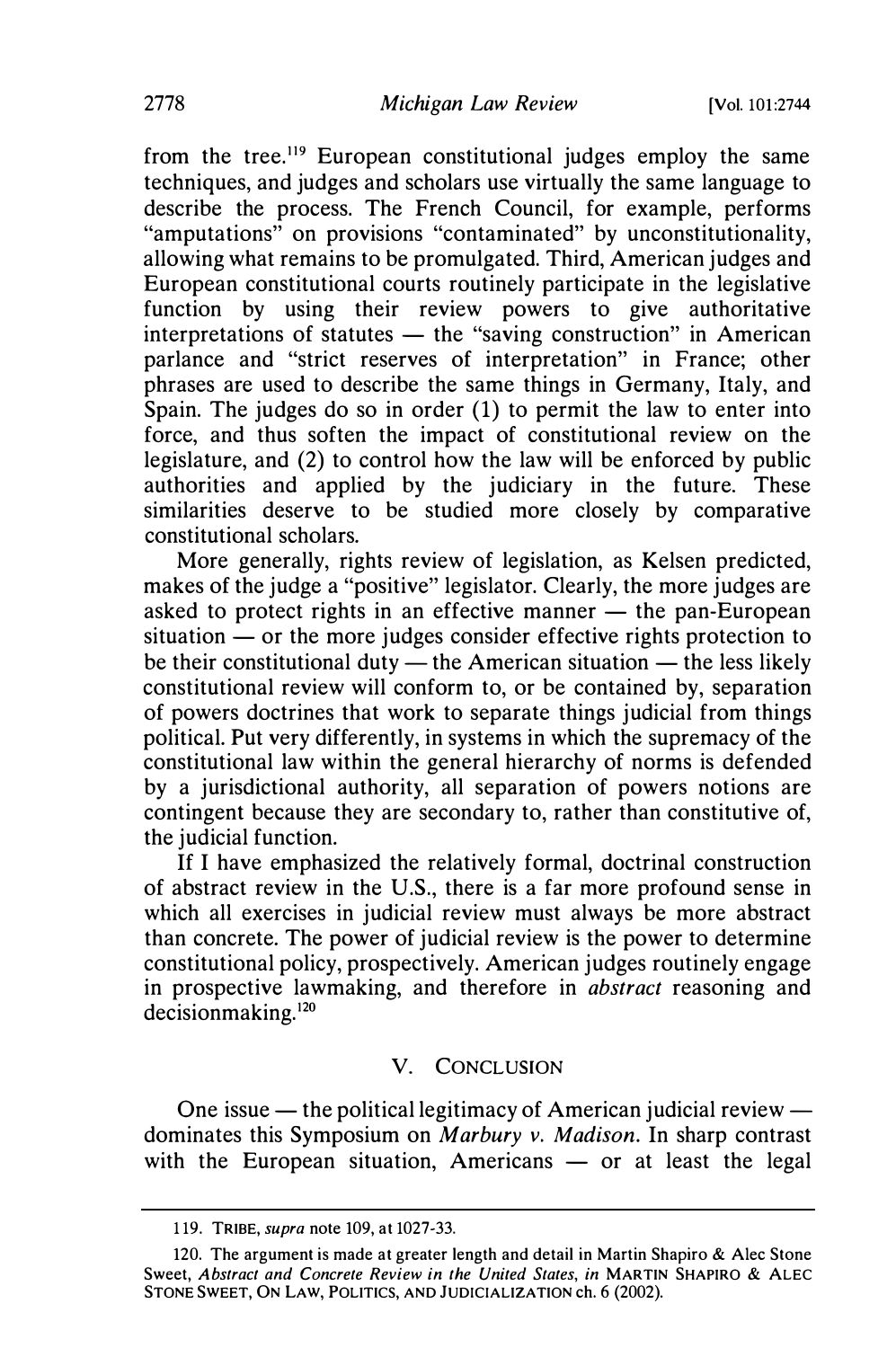academy — remain deeply divided over the question of if and how to defend constitutional review.

Most contemporary arguments about the legitimacy of review fall into one of two broad types. The first type of argument proceeds from some theory of delegation, that is, from the source and consequences of enumerated powers. The salient questions are those fetishized by American lawyers. Does the constitution (or do the People) authorize review, and under what conditions? How should review powers "fit" with constitutional structure and separation of powers doctrines? Can the lawmaking of the "judicial" branch of government be distinguished from the lawmaking of the "political" branches? The second type of argument proceeds from a theory, or clash of theories, about constitutional justice. Europeans, who equate constitutional justice with rights jurisprudence, tend to focus on different questions. To what extent do rights provisions possess a transcendental, or supraconstitutional, juridical status? Do rights necessarily permeate every domain of law, public and private? Does the structure of rights provisions, alone and with respect to rest of the constitution, favor certain forms of interpretation, and certain kinds of balancing techniques? The orientation seems a natural one, since the very structure of European rights provisions appears to require the development of proportionality balancing standards.

As this Symposium shows, American constitutional theory is stuck in the first type of argument. Americans grapple with, but never finally resolve, the "countermajoritarian" problem  $\sim$  or, what is to be done about judicial supremacy? The theorist may famously demonstrate that the courts comprise the "least dangerous branch,"121 at least in some areas of politics, under certain conditions,<sup>122</sup> or he may oppose such claims.<sup>123</sup> Ultimately, judges are free to determine for themselves how intrusive their review of government shall be at any given point in time, and it is this discretion that causes so much hand-wringing. New European constitutions expressly provide for review and for the supremacy of constitutional courts with respect to constitutional interpretation. European academics and constitutional judges will state as much in one breath, and then move on to more interesting issues. For most practical purposes, the formal legitimacy of review is simply a non-issue. Elected politicians, for their part, have periodically accused constitutional courts of imposing a "government of judges," but such complaints are increasingly muted, when heard at all. At the

<sup>121.</sup> ALEXANDER M. BICKEL, THE LEAST DANGEROUS BRANCH: THE SUPREME COURT AT THE BAR OF POLITICS (1962).

<sup>122.</sup> See, e.g., PHILIP BOBBITT, CONSTITUTIONAL FATE: THEORY OF THE CONSTITUTION (1982); JOHN HART ELY, DEMOCRACY AND DISTRUST: A THEORY OF JUDICIAL REVIEW (1980).

<sup>123.</sup> See, for example, some of the contributions to this Symposium.